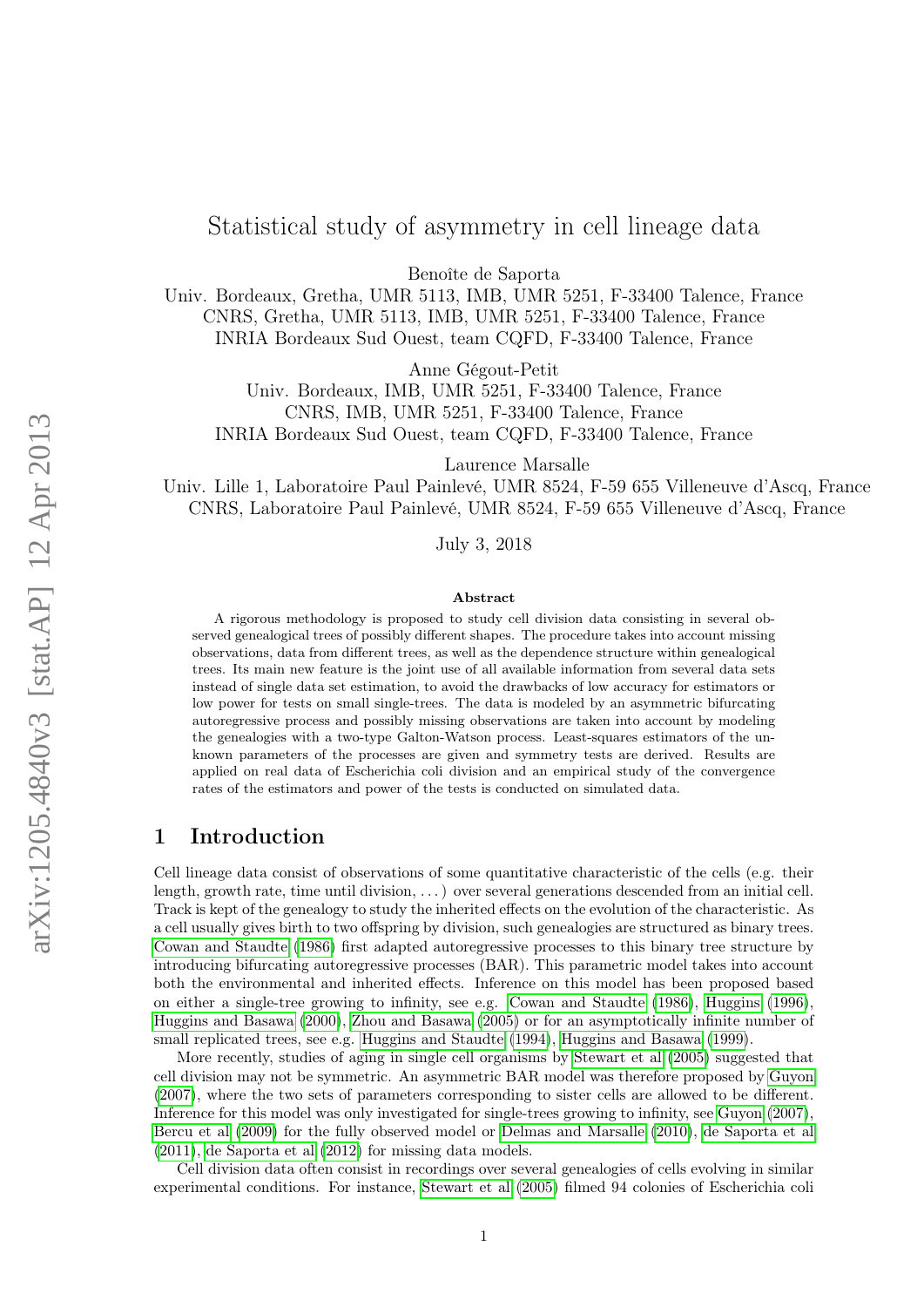cells dividing between four and nine times. We therefore propose a new rigorous approach to take into account all the available information. Indeed, we propose an inference based on a finite fixed number of replicated trees when the total number of observed cells tends to infinity. We use the missing data asymmetric BAR model introduced by [de Saporta et al](#page-30-4) [\(2011\)](#page-30-4). In this approach, the observed genealogies are modeled with a two-type Galton-Watson (GW) process. However, we propose a different least-squares estimator for the parameters of the BAR process that does not correspond to the single-tree estimators averaged on the replicated trees. We also propose an estimator of the parameters of the GW process specific to our binary tree structure and not based simply on the observation of the number of cells of each type in each generation as in [Guttorp](#page-29-6) [\(1991\)](#page-29-6), [Maaouia and Touati](#page-30-6) [\(2005\)](#page-30-6). We study the consistency and asymptotic normality of our estimators and derive asymptotic confidence intervals as well as Wald's type tests to investigate the asymmetry of the data for both the BAR and GW processes. Our results are applied to the Escherichia coli data of [Stewart et al](#page-30-3) [\(2005\)](#page-30-3). We also provide an empirical study of the convergence rate of our estimators and of the power of the symmetry tests on simulated data.

The paper is organized as follows. In Section [2,](#page-1-0) we describe a methodology for least-squares estimation based on multiple data sets in a general framework. In Section [3,](#page-2-0) we present the BAR and observations models. In Section [4](#page-2-1) we give our estimators and state their asymptotic properties. In Section [5,](#page-5-0) we propose a new investigation of [Stewart et al](#page-30-3) [\(2005\)](#page-30-3) data. In Section [6](#page-7-0) we give simulation results. The precise statement of the convergence results, the explicit form of the asymptotic variance of the estimators and the convergence proofs are postponed to the appendix.

# <span id="page-1-0"></span>2 Methodology

We work with the following general framework. Consider that several data sets are available, obtained in similar experimental conditions and then assumed to come from the same parametric model. Suppose that there exists a consistent least-squares estimator for the parametric model. This estimator can be computed on each individual data set, but we would like to take into account all the data at disposal, which should improve the accuracy of the estimation.

To this aim, we assume that the different data sets are independent realizations of the parametric model. A natural idea is to average the single-set estimators. It may be a good approach if the single-set estimators have roughly the same variance, which is usually the case when the data sets have the same size. However, if the data sets have very different sizes, the single-set estimators may have variances of different orders and this direct approach becomes dubious.

Instead, we propose to use a global least-squares estimator. Suppose that we have m data sets. Let  $\theta$  be the (possibly multivariate) parameter to be estimated, and  $\theta_{j,n}$  the least-squares estimator build with the j-th data set for  $1 \leq j \leq m$ . The global least-squares estimator  $\theta_n$  decomposes as

$$
\widehat{\theta}_n = \Big(\sum_{j=1}^m \mathbf{\Sigma}_{j,n}\Big)^{-1} \sum_{j=1}^m \mathbf{V}_{j,n},
$$

where  $\Sigma_{j,n}$  is a normalizing matrix and  $V_{j,n}$  a vector of the same size as  $\theta$ , involved in the decomposition of the single-set least-squares estimator  $\hat{\theta}_{j,n}$  as follows

$$
\widehat{\theta}_{j,n} = \mathbf{\Sigma}_{j,n}^{-1} \mathbf{V}_{j,n}.
$$

Note that the estimator  $\hat{\theta}_n$  thus constructed is neither an average nor a function of the  $\hat{\theta}_{j,n}$ . Hence, the asymptotic behavior of the global estimator  $\hat{\theta}_n$  cannot be deduced from that of the single-set estimators  $\hat{\theta}_{j,n}$ . Nevertheless, the asymptotic behavior of  $\hat{\theta}_{j,n}$  is often obtained through the convergence of the normalizing matrices  $\Sigma_{j,n}$  and of the vectors  $V_{j,n}$  separately, which gives the convergence of the global estimator  $\widehat{\theta}_n$  as the number m of data sets is fixed. Note that the asymptotic is not the number  $m$  of data sets.

The aim of this paper is to apply this methodology to cell division data with missing data. In this special case, the convergence of the global estimator  $\theta_n$  is not straightforward, because we have to prove it on a set where the convergence of each  $\Sigma_{j,n}$  and  $V_{j,n}$  is not ensured.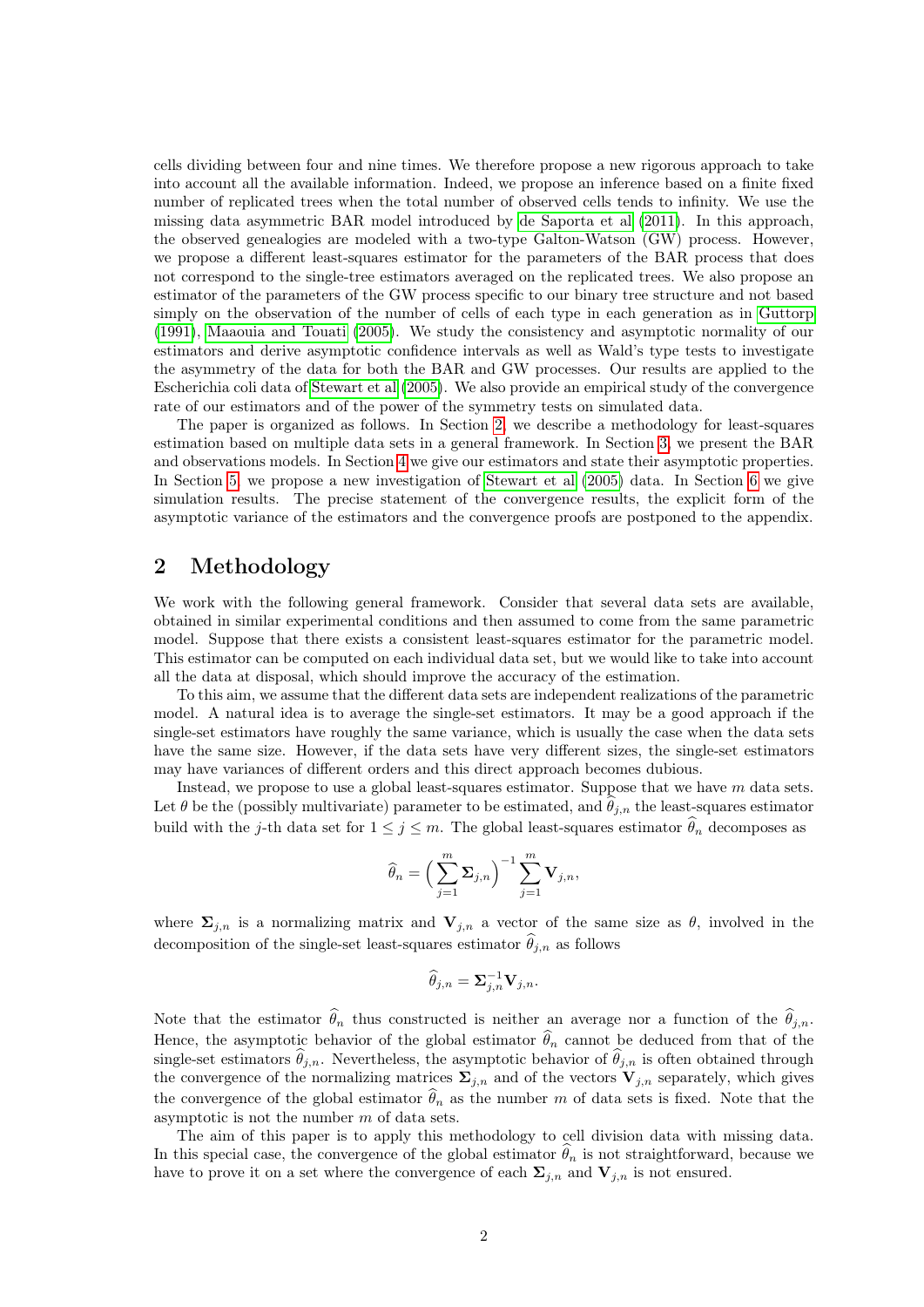# <span id="page-2-0"></span>3 Model

Our aim is to estimate the parameters of coupled BAR and GW processes through m i.i.d. realizations of the processes. We first define our parametric model and introduce our notations. The BAR and GW processes have the same dynamics as in [de Saporta et al](#page-30-4) [\(2011\)](#page-30-4), the main difference is that our inference is here based on several i.i.d. realizations of the processes, instead of a single one. Additional notations together with the precise technical assumptions are specified in [A.](#page-11-0)

#### 3.1 Bifurcating autoregressive model

Consider m i.i.d. replications of the asymmetric BAR process with coefficient  $\theta = (a_0, b_0, a_1, b_1) \in$  $\mathbb{R}^4$ . More precisely, for  $1 \leq j \leq m$ , the first cell in genealogy j is labelled  $(j, 1)$  and for  $k \geq 1$ , the two offspring of cell  $(j, k)$  are labelled  $(j, 2k)$  and  $(j, 2k + 1)$ . As we consider an asymmetric model, each cell has a type defined by its label:  $(j, 2k)$  has type *even* and  $(j, 2k + 1)$  has type *odd.* The characteristic of cell k in genealogy j is denoted by  $X_{(j,k)}$ . The BAR processes are defined recursively as follows: for all  $1 \leq j \leq m$  and  $k \geq 1$ , one has

<span id="page-2-2"></span>
$$
\begin{cases}\nX_{(j,2k)} = a_0 + b_0 X_{(j,k)} + \varepsilon_{(j,2k)}, \\
X_{(j,2k+1)} = a_1 + b_1 X_{(j,k)} + \varepsilon_{(j,2k+1)}.\n\end{cases}
$$
\n(1)

Let us also define the variance and covariance of the noise sequence

$$
\sigma_0^2 = \mathbb{E}[\varepsilon_{(j,2k)}^2], \qquad \sigma_1^2 = \mathbb{E}[\varepsilon_{(j,2k+1)}^2], \qquad \rho = \mathbb{E}[\varepsilon_{(j,2k)}\varepsilon_{(j,2k+1)}].
$$

Our goal is to estimate the parameters  $\theta = (a_0, b_0, a_1, b_1)$  and  $(\sigma_0^2, \sigma_1^2, \rho)$ , and then test if  $(a_0, b_0) = (a_1, b_1)$ or not.

### <span id="page-2-3"></span>3.2 Observation process

We now turn to the observation process  $(\delta_{(i,k)})$  that encodes for the presence or absence of cell measurements in the available data

$$
\delta_{(j,k)} = \begin{cases} 1 & \text{if cell } k \text{ in genealogy } j \text{ is observed,} \\ 0 & \text{if cell } k \text{ in genealogy } j \text{ is not observed.} \end{cases}
$$

To take into account possible asymmetry in the observation process, we use a two-type Galton-Watson model. The relevance of this model to E. coli data is discussed in section [5.](#page-5-0) Again, we suppose all the  $m$  observation processes to be drawn independently from the same two-type GW process. More precisely, for all  $1 \leq j \leq m$ , we model the observation process  $(\delta_{(j,k)})_{k\geq 1}$  for the j-th genealogy as follows. We set  $\delta_{(j,1)} = 1$  and draw  $(\delta_{(j,2k)}, \delta_{(j,2k+1)})$  independently from one another with a law depending on the type of cell k. More precisely, for  $i \in \{0,1\}$ , if k is of type i we set  $\mathbf{r}$ 

$$
\mathbb{P}\Big((\delta_{(j,2k)}, \delta_{(j,2k+1)}) = (l_0, l_1) \mid \delta_{(j,k)} = 1\Big) = p^{(i)}(l_0, l_1),
$$
  

$$
\mathbb{P}\Big((\delta_{(j,2k)}, \delta_{(j,2k+1)}) = (0,0) \mid \delta_{(j,k)} = 0\Big) = 1,
$$

for all  $(l_0, l_1) \in \{0, 1\}^2$ . Thus,  $p^{(i)}(l_0, l_1)$  is the probability that a cell of type i has  $l_0$  daughter of type 0 and  $l_1$  daughter of type 1. And if a cell is missing, its descendants are missing as well. Figure [1](#page-3-0) gives an example of realization of an observation process. We also assume that the observation processes are independent from the BAR processes.

# <span id="page-2-1"></span>4 Inference

Our first goal is to estimate the reproduction probabilities  $p^{(i)}(l_0, l_1)$  of the GW process from the m genealogies of observed cells up to the  $n$ -th generation to be able to test the symmetry of the GW model itself. Our second goal is to estimate  $\theta = (a_0, b_0, a_1, b_1)^t$  from all the observed individuals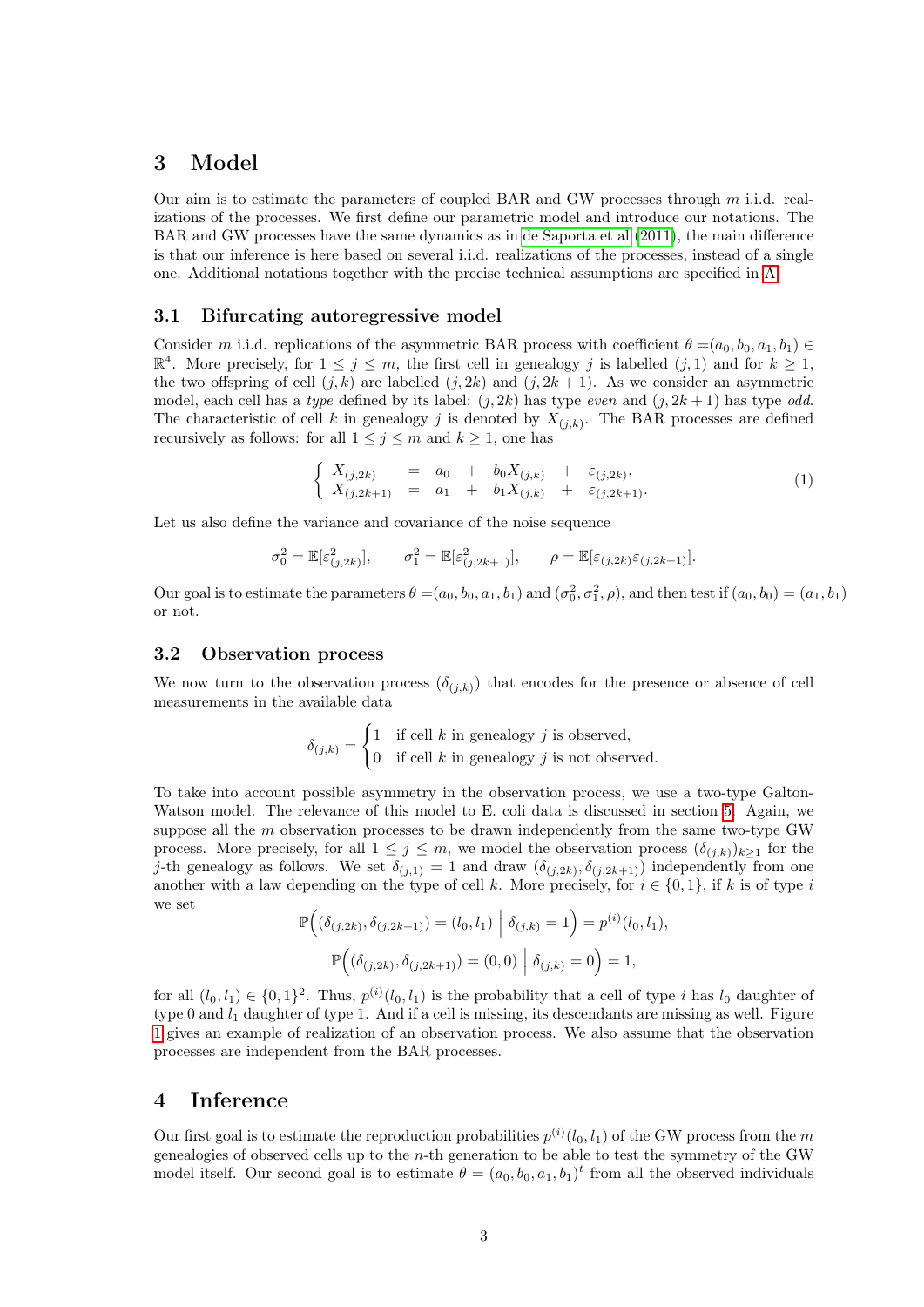

<span id="page-3-0"></span>Figure 1: A tree of observed cells.

of the  $m$  trees up to the *n*-th generation. We then give the asymptotic properties of our estimator to be able to build confidence intervals and symmetry tests for  $\theta$ .

Denote by  $|\mathbb{T}_n^*|$  the total number of observed cells in the m trees up to the n-th generation of offspring from the original ancestors, and let

$$
\overline{\mathcal{E}} = \{\lim_{n \to \infty} |\mathbb{T}_n^*| = \infty\}
$$

be the non-extinction set, on which the global cell population grows to infinity. Thus, our asymptotic results only hold on the set  $\overline{\mathcal{E}}$ . This global non-extinction set is the union and not the intersection of the non-extinction sets of each single-tree. It means that some trees may extinct, which allows us to take into account trees with a different number of observed generations. We are thus in a case where averaging single-tree estimators is not recommended. The possibility of extinction for some trees is also the reason why the convergence of the multiple-trees estimator  $\theta_n$  is not straightforward from existing results in the literature. Conditions for the probability of non-extinction to be positive are given in [A.](#page-11-0)

#### 4.1 Estimation of the reproduction law of the GW process

There are many references on the inference of a multi-type GW process, see for instance [\(Guttorp,](#page-29-6) [1991\)](#page-29-6) and [\(Maaouia and Touati, 2005\)](#page-30-6). Our context of estimation is very specific because the information given by  $(\delta_{(j,k)})$  is more precise than that given by the number of cells of each type in a given generation that is usually used in the literature. Indeed, not only do we know the number of cells of each type in each generation, but we also know their precise positions on the binary tree of cell division. The empiric estimators of the reproduction probabilities using data up to the  $n$ -th generation are then, for  $i, l_0, l_1$  in  $\{0, 1\}$ 

$$
\widehat{p}_n^{(i)}(l_0, l_1) = \frac{\sum_{j=1}^m \sum_{k \in \mathbb{T}_{n-2}} \delta_{(j, 2k+i)} \phi_{l_0}(\delta_{(j, 2(2k+i))}) \phi_{l_1}(\delta_{(j, 2(2k+i)+1)})}{\sum_{j=1}^m \sum_{k \in \mathbb{T}_{n-2}} \delta_{(j, 2k+i)}},
$$

where  $\phi_0(x) = 1 - x$ ,  $\phi_1(x) = x$ , and if the denominator is non zero, the estimator equalling zero otherwise. Note that the numerator is just the number of cells of type  $i$  in all the trees up to generation  $n-1$  that have exactly  $l_0$  daughter of type 0 and  $l_1$  daughter of type 1 in the n-th generation. The denominator is the total number of cells of type  $i$  in all the trees up to generation  $n-1$ . Set also

$$
\mathbf{p}^{(i)} = (p^{(i)}(1,1), p^{(i)}(1,0), p^{(i)}(0,1), p^{(i)}(0,0))^{t},
$$

the vector of the 4 reproduction probabilities for a mother of type i,  $\mathbf{p} = ((\mathbf{p}^{(0)})^t, (\mathbf{p}^{(1)})^t)^t$  the vector of all 8 reproduction probabilities and  $\hat{\mathbf{p}}_n$  its empirical estimator.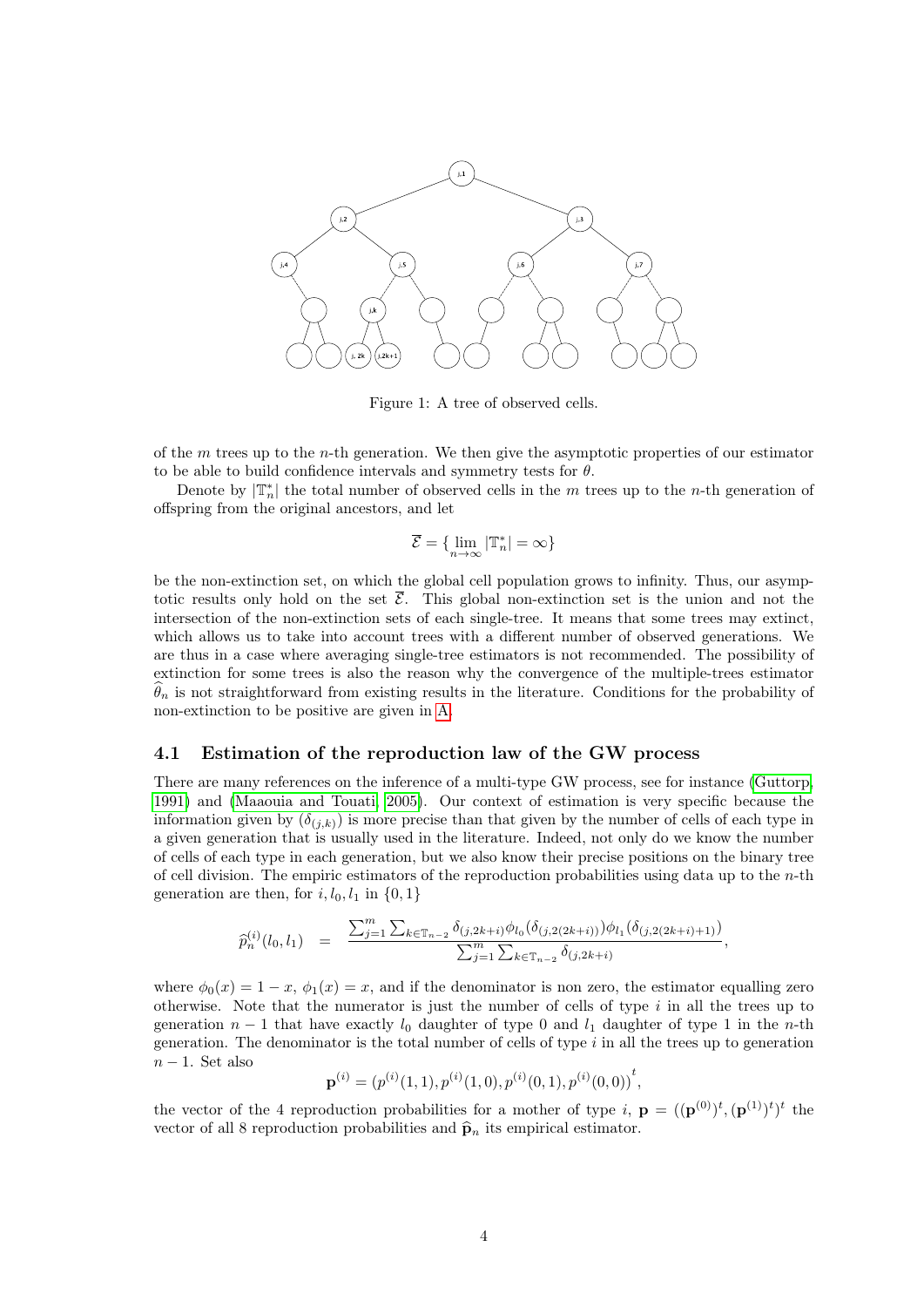#### 4.2 Least-squares estimation for the BAR parameters

For the parameters of the BAR process, we use the standard least-squares (LS) estimator  $\hat{\theta}_n$  with all the available data from the  $m$  trees up to generation  $n$ . It minimizes

$$
\Delta_n(\theta) = \sum_{j=1}^m \sum_{k \in \mathbb{T}_{n-1}} \delta_{(j,2k)} (X_{(j,2k)} - a_0 - b_0 X_{(j,k)})^2 + \delta_{(j,2k+1)} (X_{(j,2k+1)} - a_1 - b_1 X_{(j,k)})^2.
$$

Consequently, for all  $n \ge 1$  we have  $\hat{\theta}_n = (\hat{a}_{0,n}, \hat{b}_{0,n}, \hat{a}_{1,n}, \hat{b}_{1,n})^t$  with

<span id="page-4-2"></span>
$$
\widehat{\theta}_n = \sum_{n=1}^{\infty} \sum_{j=1}^m \sum_{k \in \mathbb{T}_{n-1}} \left( \delta_{(j,2k)} X_{(j,2k)}, \ \delta_{(j,2k)} X_{(j,k)} X_{(j,2k)}, \ \delta_{(j,2k+1)} X_{(j,2k+1)}, \ \delta_{(j,2k+1)} X_{(j,k)} X_{(j,2k+1)} \right)^t
$$
\n(2)

where, for  $i \in \{0,1\}$  we defined

$$
\pmb{\Sigma}_n = \left( \begin{array}{cc} \mathbf{S}^0_n & 0 \\ 0 & \mathbf{S}^1_n \end{array} \right), \quad \mathbf{S}^i_n = \sum_{j=1}^m \sum_{k \in \mathbb{T}_n} \delta_{(j, 2k+i)} \left( \begin{array}{cc} 1 & X_{(j,k)} \\ X_{(j,k)} & X^2_{(j,k)} \end{array} \right).
$$

Note that in the normalizing matrices  $S_n^i$  the sum is over all observed cells for which a daughter of type  $i$  is observed, and not merely over all observed cells. To estimate the variance parameters  $\sigma_i^2$  and  $\rho$ , we define the empiric residuals. For all  $2^{\ell} \leq k \leq 2^{\ell+1} - 1$  and  $1 \leq j \leq m$  set

<span id="page-4-3"></span>
$$
\begin{cases}\n\widehat{\varepsilon}_{(j,2k)} = \delta_{(j,2k)} (X_{(j,2k)} - \widehat{a}_{0,\ell} - \widehat{b}_{0,\ell} X_{(j,k)}), \\
\widehat{\varepsilon}_{(j,2k+1)} = \delta_{(j,2k+1)} (X_{(j,2k+1)} - \widehat{a}_{1,\ell} - \widehat{b}_{1,\ell} X_{(j,k)}).\n\end{cases}
$$
\n(3)

We propose the following empirical estimators

$$
\widehat{\sigma}_{i,n}^2 = \frac{1}{|\mathbb{T}_{n-1}^{*i}|} \sum_{j=1}^m \sum_{k \in \mathbb{T}_{n-1}} \widehat{\varepsilon}_{(j,2k+i)}^2, \qquad \widehat{\rho}_n = \frac{1}{|\mathbb{T}_{n-1}^{*01}|} \sum_{j=1}^m \sum_{k \in \mathbb{T}_{n-1}} \widehat{\varepsilon}_{(j,2k)} \widehat{\varepsilon}_{(j,2k+1)},
$$

where  $|\mathbb{T}_n^{*i}|$  is the set of all cells which have at least one offspring of type i, for  $i \in \{0,1\}$  and  $|\mathbb{T}_n^{*01}|$ is the set of all the cells which have exactly two offspring, in the  $m$  trees up to generation  $n$ .

### 4.3 Consistency and normality

We now state the convergence results we obtain for the estimators above. The assumptions (H.1) to (H.6) are given in [A.2.](#page-12-0) These results hold on the non-extinction set  $\overline{\mathcal{E}}$ .

**Theorem 4.1** Under assumptions (H.5-6) and for all i,  $l_0$  and  $l_1$  in  $\{0,1\}$ ,  $\hat{p}_n^{(i)}(l_0, l_1)$  converges to  $p^{(i)}(l_0, l_1)$  almost surely on  $\overline{\mathcal{E}}$ . Under assumptions (H.0-6),  $\hat{\theta}_n$ ,  $\hat{\sigma}_{0,n}^2$ ,  $\hat{\sigma}_{1,n}^2$  and  $\hat{\rho}_n$  converge to  $\theta$ ,  $\sigma_0^2$ ,  $\sigma_1^2$  and  $\rho$  respectively, almost surely on  $\overline{\mathcal{E}}$ .

<span id="page-4-0"></span>The asymptotic normality results are only valid conditionally to the non-extinction of the global cell population.

Theorem 4.2 Under assumptions (H.5-6) we have

<span id="page-4-1"></span>
$$
\sqrt{|\mathbb{T}_{n-1}^*|}(\widehat{\mathbf{p}}_n - \mathbf{p}) \xrightarrow{\mathcal{L}} \mathcal{N}(0, \mathbf{V}),
$$

and under assumptions (H.0-6), we have

$$
\sqrt{|\mathbb{T}_{n-1}^*|}(\widehat{\theta}_n - \theta) \xrightarrow{\mathcal{L}} \mathcal{N}(0, \Gamma_{\theta}), \qquad \sqrt{|\mathbb{T}_{n}^*|}(\widehat{\sigma}_{0,n}^2 - \sigma_0^2, \widehat{\sigma}_{1,n}^2 - \sigma_0^1)^t \xrightarrow{\mathcal{L}} \mathcal{N}(0, \Gamma_{\sigma}),
$$
  

$$
\sqrt{|\mathbb{T}_{n-1}^{*01}|}(\widehat{\rho}_n - \rho) \xrightarrow{\mathcal{L}} \mathcal{N}(0, \gamma_{\rho}),
$$

conditionally to  $\overline{\mathcal{E}}$ . The explicit form of the variance matrices  $\mathbf{V}$ ,  $\mathbf{\Gamma}_{\theta}$ ,  $\mathbf{\Gamma}_{\sigma}$  and of  $\gamma_{\rho}$  is given in Eq.  $(6)$ ,  $(7)$ ,  $(9)$  and  $(10)$  respectively.

The proofs of these results are given in [B.2](#page-15-0) and [B.3](#page-16-1) for the GW process and in [C.2](#page-23-0) and [C.3](#page-24-1) for the BAR process. From the asymptotic normality, one can naturally construct confidence intervals and tests. Their explicit formulas are given in [B.4](#page-17-0) and [C.4.](#page-27-1)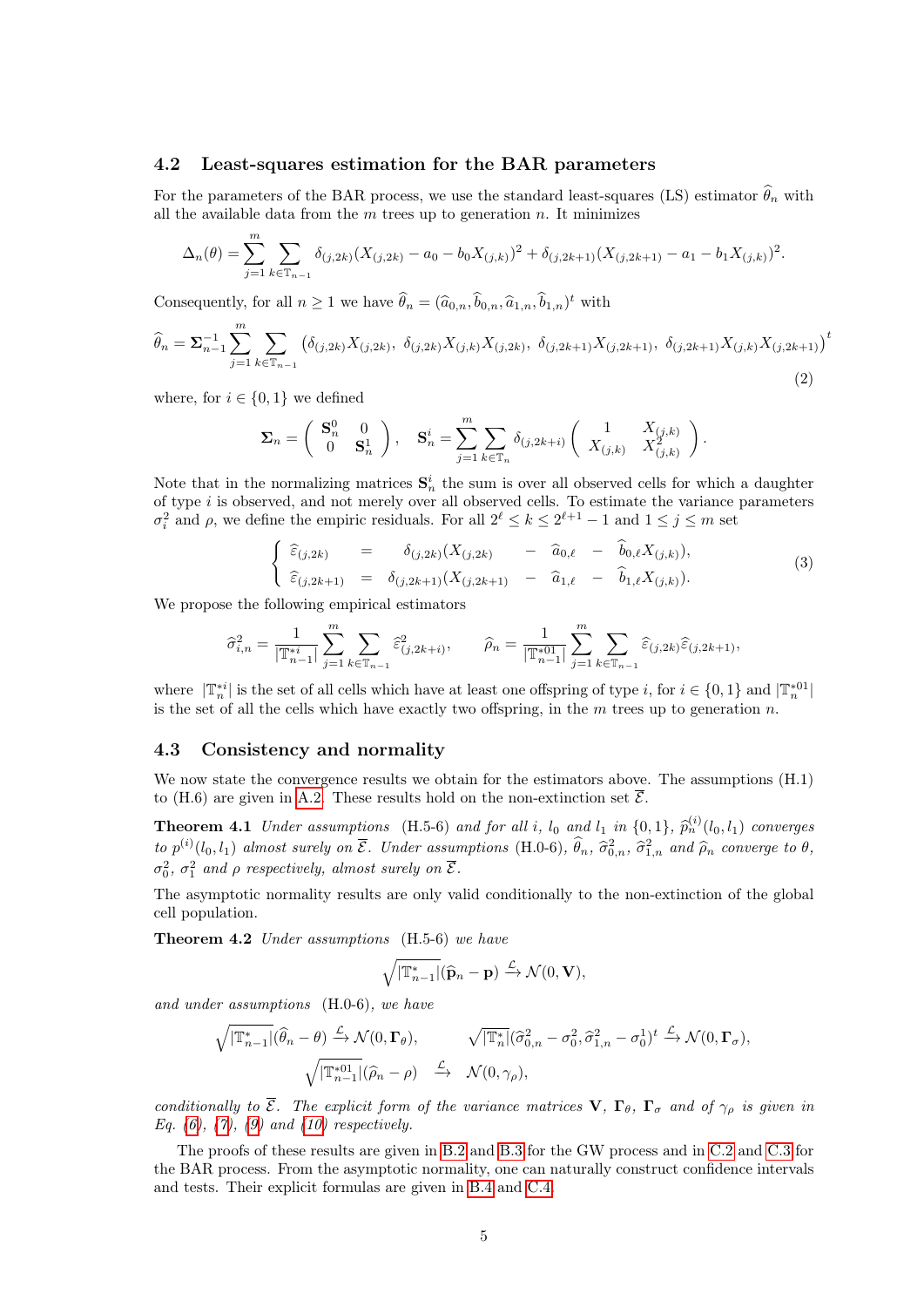### <span id="page-5-0"></span>5 Data analysis

We applied our procedure to the Escherichia coli data of [Stewart et al](#page-30-3) [\(2005\)](#page-30-3). The biological issue addressed is aging in single cell organisms. E. coli is a rod-shaped bacterium that reproduces by dividing in the middle. Each cell has thus a new *pole* (due to the division of its mother) and an old one (one of the two poles of its mother). The cell that inherits the old pole of its mother is called the *old pole* cell, the other one is called the *new pole* cell. Therefore, each cell has a type: old pole or new pole cell , inducing asymmetry in the cell division. On a binary tree, the new pole cells are labelled by an even number and the old pole cells by an odd number.

[Stewart et al](#page-30-3) [\(2005\)](#page-30-3) filmed 94 colonies of dividing E. coli cells, determining the complete lineage and the growth rate of each cell. The number of divisions goes from four to nine. The 94 data sets gather  $|\mathbb{T}_{9}^{*}| = 22394$  data (11189 of type even and 11205 of type odd). Not a single data tree is complete. Missing data mainly do not come from cell death (only 16 cells are recorded to die) but from measurement difficulties due mostly to overlapping cells or cells wandering away from the field of view. Note also that for a growth rate to be recorded, the cell needs to be observed through its whole life cycle. If this is not the case, there is no record at all, so that a censored data model is not relevant. The observed average growth rate of even (resp. odd) cells is 0.0371 (resp. 0.0369). These data were investigated in [\(Stewart et al, 2005;](#page-30-3) [Guyon et al, 2005;](#page-29-7) [Guyon, 2007;](#page-29-3) [de Saporta](#page-30-4) [et al, 2011;](#page-30-4) [de Saporta et al, 2012\)](#page-30-5).

[Stewart et al](#page-30-3) [\(2005\)](#page-30-3) proposed a statistical study of the averaged genealogy and pair-wise comparison of sister cells. They concluded that the old pole cells exhibit cumulatively slowed growth, less offspring biomass production and an increased probability of death whereas single-experiment analyses did not. However they assumed independence between the averaged couples of sister cells, which does not hold in such genealogies.

The other studies are based on single-tree analyses instead of averaging all the genealogical trees. [Guyon et al](#page-29-7) [\(2005\)](#page-29-7) model the growth rate by a Markovian bifurcating process, but their procedure does not take into account the dependence between pairs of sister cells either. The asymmetry was rejected (p-value< 0.1) in half of the experiments so that a global conclusion was difficult. [Guyon](#page-29-3) [\(2007\)](#page-29-3) has then investigated the asymptotical properties of a more general asymmetric Markovian bifurcating autoregressive process, and he rigorously constructed a Wald's type test to study the asymmetry of the process. However, his model does not take into account the possibly missing data from the genealogies. The author investigates the method on the 94 data sets but it is not clear how he manages missing data. More recently, [de Saporta et al](#page-30-4) [\(2011\)](#page-30-4) proposed a single-tree analysis with a rigorous method to deal with the missing data and carried out their analysis on the largest data set, concluding to asymmetry on this single set. Further single-tree studies of the 51 data sets issued from the 94 colonies containing at least 8 generations were conducted in [de Saporta et al](#page-30-5) [\(2012\)](#page-30-5). The symmetry hypothesis is rejected in one set out of four for  $(a_0, b_0) = (a_1, b_1)$  and one out of eight for  $a_0/(1 - b_0) = a_1/(1 - b_1)$  forbidding a global conclusion. Simulation studies tend to prove that the power of the tests on single-trees is quite low for only eight or nine generations. This is what motivated the present study and urged us to use all the data available in one global estimation, rather than single-tree analyses.

In this section, we propose a new investigation of E. coli data of [\(Stewart et al, 2005\)](#page-30-3) where for the first time the dependence structure between cells within a genealogy is fully taken into account, missing data are taken care of rigorously, all the available data, i.e. the 94 sets, are analyzed at once and both the growth rate and the number/type of descendants are investigated. It is sensible to consider that all the data sets correspond to BAR processes with the same coefficients as the experiments where conducted in similar conditions. Moreover, a direct comparison of single-tree estimations would be meaningless as the data trees do not all have the same number of generations, and it would be impossible to determine whether variations in the computed single-tree estimators come from an intrinsic variability between trees or just the low accuracy of the estimators for small trees. The original estimation procedure described in Section [2](#page-1-0) enables us to use all the information available without the drawbacks of low accuracy for estimators or low power for tests on small single-trees.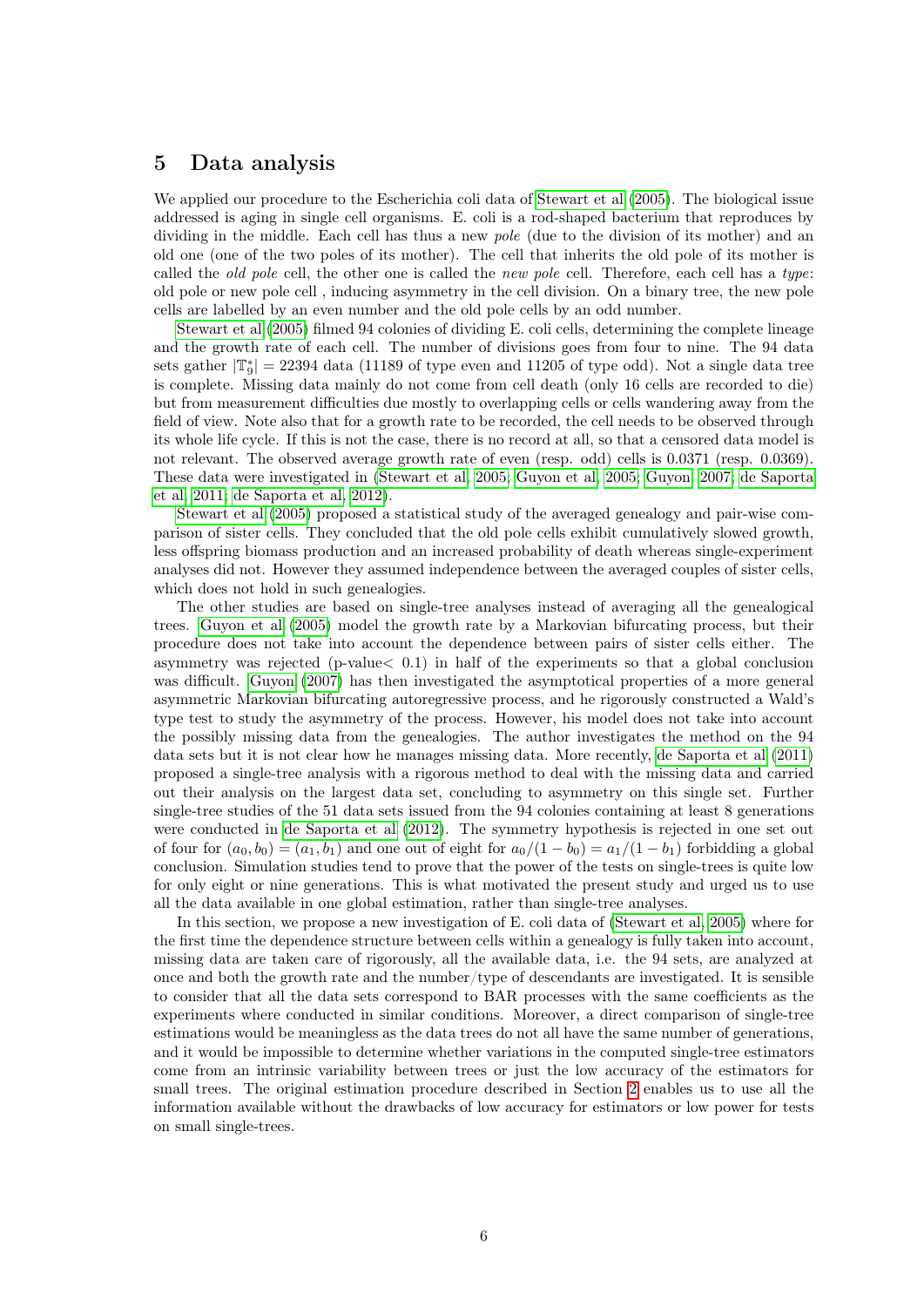#### 5.1 Symmetry of the BAR process

We now give the results of our new investigation of the E. coli growth rate data of [\(Stewart et al,](#page-30-3) [2005\)](#page-30-3). We suppose that the growth rate of cells in each lineage is modeled by the BAR process defined in Eq. [\(1\)](#page-2-2) and observed through the two-type GW process defined in section [3.2.](#page-2-3) The experiments were independent and lead in the same conditions corresponding to independence and identical distribution of the processes  $(X_{(j,\cdot)}, \delta_{(j,\cdot)}), 1 \leq j \leq m$ .

We first give the point and interval estimation for the various parameters of the BAR process. Table [1](#page-6-0) gives the estimation  $\theta_9$  of  $\theta$  with the 95% confidence interval (CI) of each coefficient together with an estimation of  $a_i/(1-b_i)$ . This value is interesting in itself as  $a_i/(1-b_i)$  is the fixed point of the equation  $\mathbb{E}[X_{2k+i}] = a_i + b_i \mathbb{E}[X_i]$ . Thus it corresponds to the asymptotic mean growth rate of the cells in the lineage always inheriting the new pole from the mother  $(i = 0)$  or always inheriting the old pole  $(i = 1)$ . The confidence intervals of  $b_0$  and  $b_1$  show that the non explosion assumption  $|b_0| < 1$  and  $|b_1| < 1$  is satisfied. Note that although the number of observed generations  $n = 9$  may seem too small to obtain the consistency of our estimators, Theorem [4.2](#page-4-0) shows that their variance is of order  $|\mathbb{T}_n^*|^{-1/2}$ . Here the total number of observed cells is high enough as  $|\mathbb{T}_9^*| = 22394$ . In addition, an empirical study of the convergence rate on simulated data is conducted in the next section to validate that 9 observed generations is enough.

| parameter                       | estimation                  |                                                            | parameter              | estimation                  |                                                            |
|---------------------------------|-----------------------------|------------------------------------------------------------|------------------------|-----------------------------|------------------------------------------------------------|
| $a_0$<br>$b_0$<br>$a_0/(1-b_0)$ | 0.0203<br>0.4615<br>0.03773 | [0.0202; 0.0204]<br>[0.4417; 0.4812]<br>[0.03756; 0.03790] | $a_1$<br>$a_1/(1-b_1)$ | 0.0195<br>0.4782<br>0.03734 | [0.0194; 0.0196]<br>[0.4631; 0.4933]<br>[0.03717; 0.03752] |

<span id="page-6-0"></span>Table 1: Estimation and 95 % CI of  $\theta$  and  $a_i/(1-b_i)$ .

Table [2](#page-7-1) gives the estimations  $\hat{\sigma}_{i,9}^2$  of  $\sigma_i^2$  and  $\hat{\rho}_9$  of  $\rho$  with the 95% CI of each coefficient. The hypothesis of equality of variances  $\sigma_0^2 = \sigma_1^2$  is not rejected (p-value= 0.19). From the biological point of view, this result is not surprising as the noise sequence represents the influence of the environment and both sister cells are born and grow in the same local environment.

We now turn to the results of symmetry tests. The hypothesis of equality of the couples  $(a_0, b_0) = (a_1, b_1)$  is strongly rejected (p-value =  $10^{-5}$ ). The hypothesis of the equality of the two fixed points  $a_0/(1-b_0)$  and  $a_1/(1-b_1)$  of the BAR process is also rejected (p-value = 2·10<sup>-3</sup>). We can therefore rigorously confirm that there is a statistically significant asymmetry in the division of E. coli. Biologically we can thus conclude that the growth rates of the old pole and new pole cells do have different dynamics. This is interpreted as aging for the single cell organism E. coli, see [Stewart et al](#page-30-3) [\(2005\)](#page-30-3); [Wang et al](#page-30-7) [\(2010\)](#page-30-7).

#### 5.2 Symmetry of the GW process

Let us now turn to the asymmetry of the GW process itself. Note that to our best knowledge, it is the first time this question is investigated for the E. coli data of [\(Stewart et al, 2005\)](#page-30-3). We estimated the parameters  $p^{(i)}(l_0, l_1)$  of the reproduction laws of the underlying GW process. Table [3](#page-7-2) gives the estimations  $\hat{p}_0^{(i)}(l_0, l_1)$  of the  $p^{(i)}(l_0, l_1)$ . The estimation of the dominant eigenvalue  $\pi$ <br>of the descondants matrix of the GW processes (characterizing extinction see A.1) is  $\hat{\pi}_s = 1.204$ of the descendants matrix of the GW processes (characterizing extinction, see [A.1\)](#page-12-1) is  $\hat{\pi}_9 = 1.204$ <br>with CU [1.101.1.217]. The non-extinction hypothesis ( $\pi > 1$ ) is thus satisfied with CI [1.191; 1.217]. The non-extinction hypothesis  $(\pi > 1)$  is thus satisfied.

The means of the two reproduction laws  $\mathbf{p}^{(0)}$  and  $\mathbf{p}^{(1)}$  are estimated at  $\hat{m}_9^0 = 1.2048$  and  $-1.2032$  reproductively. The hypothesis of the equality of the mean numbers of offerring is not  $\hat{m}_9^1 = 1.2032$  respectively. The hypothesis of the equality of the mean numbers of offspring is not rejected (p value = 0.0). However, Table 3 shows that there is a statistically significative difference rejected (p-value  $= 0.9$ ). However, Table [3](#page-7-2) shows that there is a statistically significative difference between vectors  $\mathbf{p}^{(0)}$  and  $\mathbf{p}^{(1)}$  as none of the confidence intervals intersect. Indeed, the symmetry hypothesis  $\mathbf{p}^{(0)} = \mathbf{p}^{(1)}$  is rejected with p-value =  $2 \cdot 10^{-5}$ . However, it is not possible to interpret this asymmetry in terms of the division of E. coli, since the cause of missing data is mostly due to observation difficulties rather than some intrinsic behavior of the cells.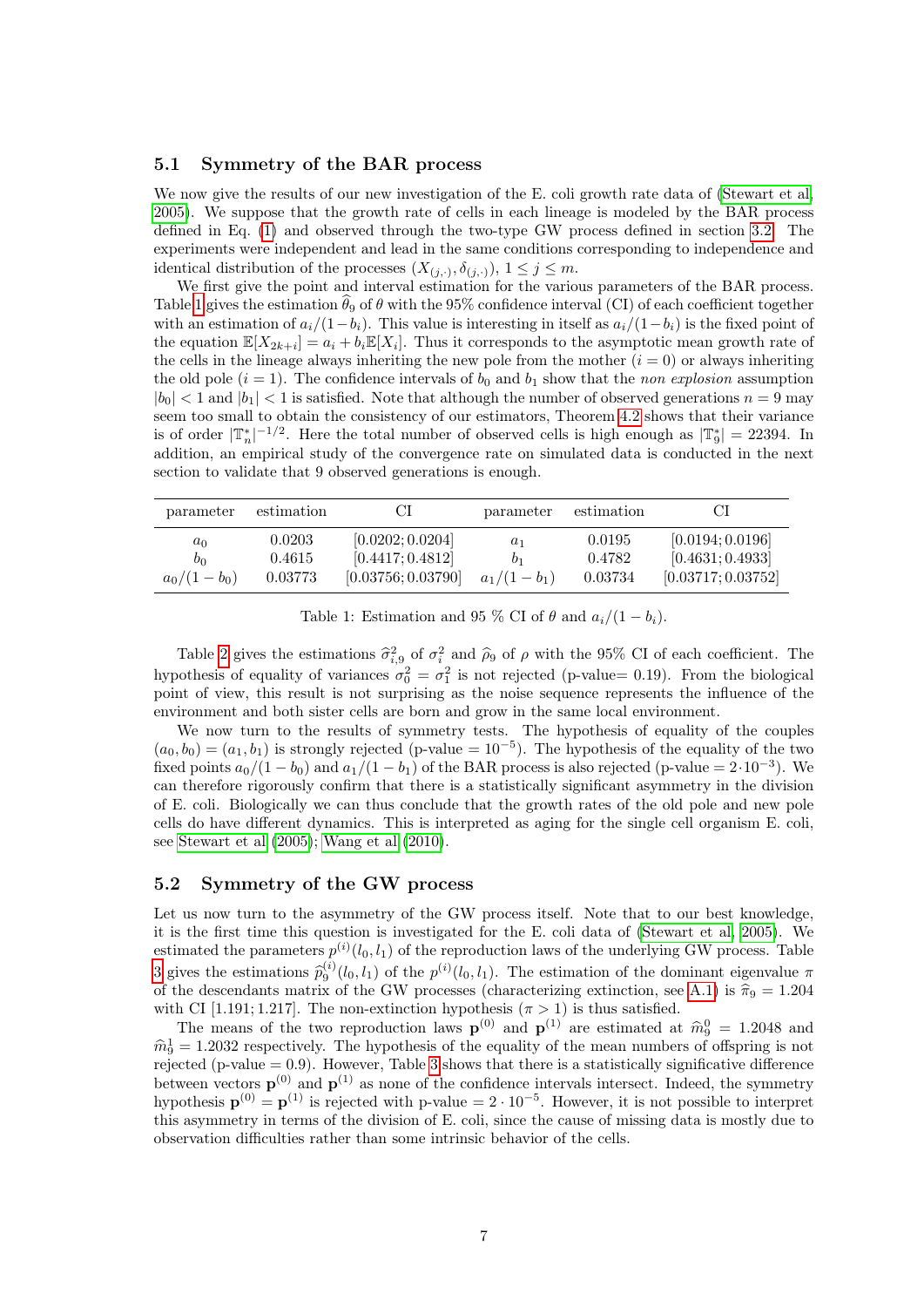|                              | parameter estimation                                                 | C.L                                                                                                                                     |
|------------------------------|----------------------------------------------------------------------|-----------------------------------------------------------------------------------------------------------------------------------------|
| $\sigma_0^2$<br>$\sigma_1^2$ | $2.28 \cdot 10^{-5}$<br>$1.34 \cdot 10^{-5}$<br>$0.48 \cdot 10^{-5}$ | $[0.88 \cdot 10^{-5} ; 3.67 \cdot 10^{-5}]$<br>$[1.29 \cdot 10^{-5}; 1.40 \cdot 10^{-5}]$<br>$[0.44 \cdot 10^{-5}; 0.52 \cdot 10^{-5}]$ |

<span id="page-7-1"></span>Table 2: Estimation and 95 % CI of  $\sigma_i^2$  and  $\rho$ 

<span id="page-7-2"></span>Table 3: Estimation and 95 % CI of p.

| parameter      | estimation | СI                 | parameter      | estimation | C.                 |
|----------------|------------|--------------------|----------------|------------|--------------------|
| $p^{(0)}(1,1)$ | 0.56060    | [0.56055; 0.56065] | $p^{(1)}(1,1)$ | 0.55928    | [0.55923; 0.55933] |
| $p^{(0)}(1,0)$ | 0.03621    | [0.03620; 0.03622] | $p^{(1)}(1,0)$ | 0.04707    | [0.04706; 0.04708] |
| $p^{(0)}(0,1)$ | 0.04740    | [0.04739; 0.04741] | $p^{(1)}(0,1)$ | 0.03755    | [0.03754; 0.03756] |
| $p^{(0)}(0,0)$ | 0.35579    | [0.35574; 0.35583] | $p^{(1)}(0,0)$ | 0.35611    | [0.35606; 0.35616] |

# <span id="page-7-0"></span>6 Simulation study

To investigate the empirical rate of convergence of our estimators as well as the power of the symmetry tests we have performed simulations of our coupled BAR-GW model. In particular, we study how they depend both on the ratio of missing data and on the number of observed generations.

In a complete binary tree, the number of descendants of each individual is exactly 2. In our model of GW tree, the number of descendants is random and its average is asymptotically of the order of the dominant eigenvalue  $\pi$  of the descendants matrix of the GW processes, see [A.1.](#page-12-1) Therefore  $\pi$  characterizes the scarcity of data: if  $\pi = 2$ , the whole tree is observed and there are no missing data; as  $\pi$  decreases, the average number of missing data increases (we choose  $\pi > 1$  to avoid almost sure extinction). In addition, for a single GW tree, the number of observed individuals up to generation *n* is asymptotically of order  $\pi^n$ .

We have simulated the BAR-GW process for 19 distinct parameters sets, see Tables [4](#page-7-3) and [5.](#page-8-0) Sets 1 to 10 are symmetric with decreasing  $\pi$  (from 2 to 1.08), sets 11 to 19 are asymmetric with decreasing  $\pi$  (from 1.9 to 1.1). The parameters of the BAR process are chosen close to the estimated values on E. coli data whereas the GW parameters are chosen to obtain different values of  $\pi$ . Notice that set 18 is close to the estimated values for E. coli data. For each set, we simulated the BAR-GW process up to generation 15 and ran our estimation procedure on  $m = 100$  replicated trees ( $m = 94$  for E. coli data). Each estimation was repeated 1000 times.

| set             | $a_0$ | $b_0$ |      |      | $\sigma$                                                                                  |  |
|-----------------|-------|-------|------|------|-------------------------------------------------------------------------------------------|--|
| 1 to 10         | 0.02  | 0.47  | 0.02 | 0.47 | $1.8 \cdot 10^{-5}$ $1.8 \cdot 10^{-5}$ $0.5 \cdot 10^{-5}$                               |  |
| 11 to 19 0.0203 |       |       |      |      | $0.4615$ $0.0195$ $0.4782$ $2.28 \cdot 10^{-5}$ $1.34 \cdot 10^{-5}$ $0.48 \cdot 10^{-5}$ |  |

<span id="page-7-3"></span>Table 4: Parameters sets for the simulated BAR processes.

We first investigate the significant level and power of our symmetry tests on the simulated data. The asymptotic properties of the tests are given in [C.4.](#page-27-1) Table [6](#page-9-0) (resp. Table [7\)](#page-9-1) gives the proportion of reject (significant level 5%) under H0 (symmetric sets 1 to 10) and under H1 (asymmetric sets 11 to 19) for the test of symmetry of fixed points H0:  $a_0/(1-b_0) = a_1/(1-b_1)$  (resp. the test of equality of vectors H0:  $(a_0, b_0) = (a_1, b_1)$ . In both cases, the proportion of reject under H0 is close to the significant level regardless of the number of observed generations (from 5 generations on) and of the value of  $\pi$ . We thus can conclude that from  $n = 5$  on the asymptotic  $\chi^2$  law is valid. Under H1, the proportion of reject increases when the number of observed generations increases and decreases when  $\pi$  decreases. Recall that the number of observed individuals up to generation n is asymptotically of order  $m\pi^{n}$  ( $m = 100$ ) and the power is strongly linked to the number of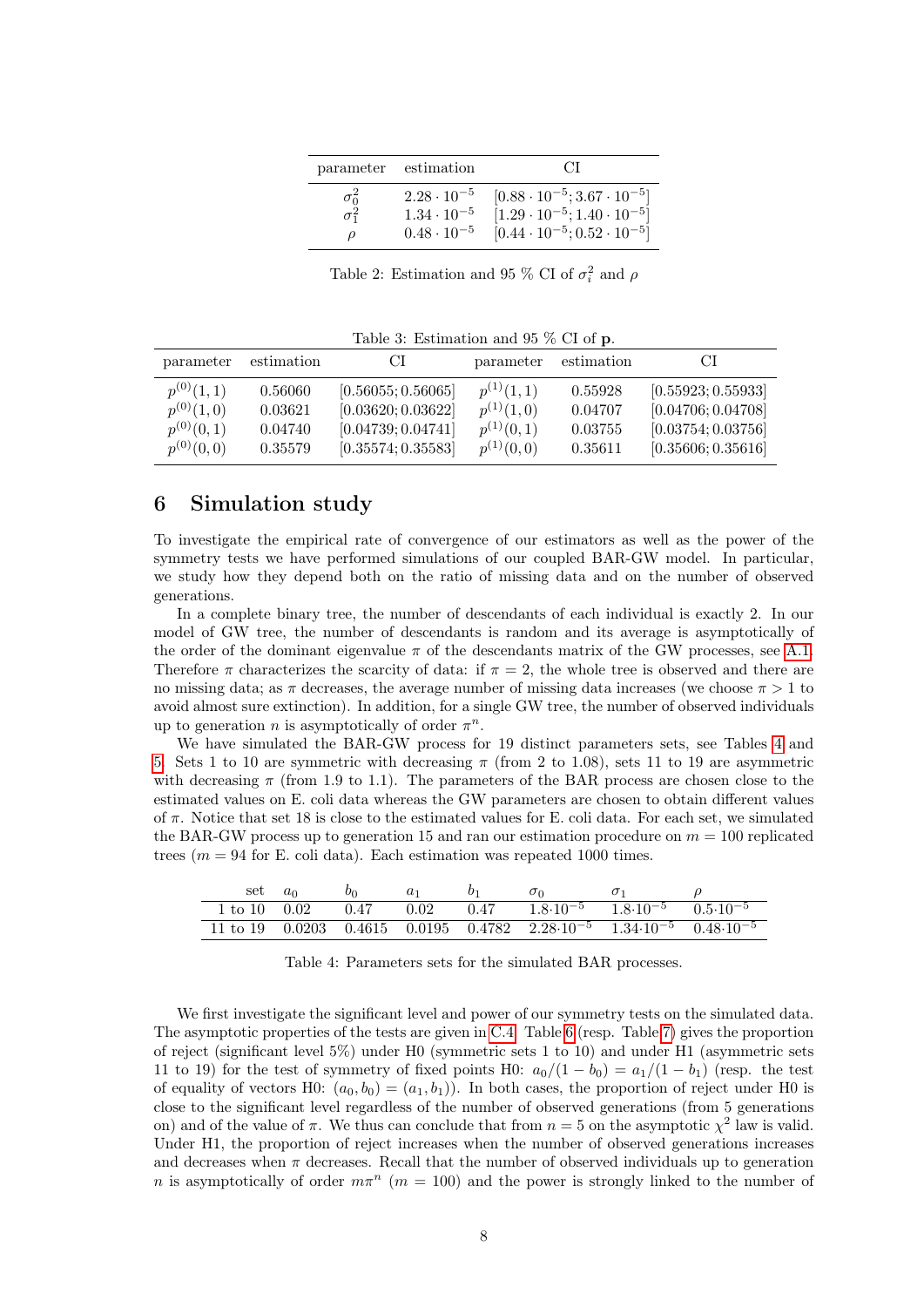| set           | $\mathbf{p}^{(0)}$           | ${\bf p}^{(1)}$              | $\pi$   |
|---------------|------------------------------|------------------------------|---------|
| 1             | (1,0,0,0)                    | (1,0,0,0)                    | 2       |
| $\mathcal{D}$ | (0.90, 0.04, 0.04, 0.02)     | (0.90, 0.04, 0.04, 0.02)     | 1.88    |
| 3             | (0.85, 0.04, 0.04, 0.07)     | (0.85, 0.04, 0.04, 0.07)     | 1.78    |
| 4             | (0.80, 0.04, 0.04, 0.12)     | (0.80, 0.04, 0.04, 0.12)     | 1.68    |
| 5             | (0.75, 0.04, 0.04, 0.17)     | (0.75, 0.04, 0.04, 0.17)     | 1.58    |
| 6             | (0.70, 0.04, 0.04, 0.22)     | (0.70, 0.04, 0.04, 0.22)     | 1.48    |
| 7             | (0.65, 0.04, 0.04, 0.27)     | (0.65, 0.04, 0.04, 0.27)     | 1.38    |
| 8             | (0.60, 0.04, 0.04, 0.32)     | (0.60, 0.04, 0.04, 0.32)     | 1.28    |
| 9             | (0.55, 0.04, 0.04, 0.37)     | (0.55, 0.04, 0.04, 0.37)     | 1.18    |
| 10            | (0.50, 0.04, 0.04, 0.42)     | (0.50, 0.04, 0.04, 0.42)     | 1.08    |
| 11            | (0.901, 0.045, 0.055, 0.019) | (0.899, 0.055, 0.045, 0.021) | 1.9     |
| 12            | (0.851, 0.045, 0.055, 0.069) | (0.849, 0.055, 0.045, 0.071) | 1.8     |
| 13            | (0.801, 0.045, 0.055, 0.119) | (0.799, 0.055, 0.045, 0.121) | 1.7     |
| 14            | (0.751, 0.045, 0.055, 0.169) | (0.749, 0.055, 0.045, 0.171) | 1.6     |
| 15            | (0.701, 0.045, 0.055, 0.219) | (0.699, 0.055, 0.045, 0.221) | 1.5     |
| 16            | (0.651, 0.045, 0.055, 0.269) | (0.649, 0.055, 0.045, 0.271) | 1.4     |
| 17            | (0.601, 0.045, 0.055, 0.319) | (0.659, 0.055, 0.045, 0.321) | $1.3\,$ |
| 18            | (0.551, 0.045, 0.055, 0.369) | (0.549, 0.055, 0.045, 0.371) | 1.2     |
| 19            | (0.501, 0.045, 0.055, 0.419) | (0.499, 0.055, 0.045, 0.421) | 1.1     |

<span id="page-8-0"></span>Table 5: Parameters sets for the simulated GW processes.

observed data. For instance, it is perfect for high numbers of observed generations and high  $\pi$ when the expected number of observed data is huge and it is low for low  $\pi$  even for high numbers of observed generations.

Next, we investigate the empirical convergence rate of the estimation error  $\|\widehat{\theta}_n - \theta\|_2$  both as a function of the number of observed generations n and of  $\pi$ . Figure [2](#page-10-0) (resp. Figure [3\)](#page-10-1) shows the distribution of  $\|\widehat{\theta}_n - \theta\|_2/\|\theta\|_2$  for  $n = 9$  (reps.  $n = 15$ ) observed generations for the asymmetric parameters sets 11 to 19. It illustrates how the error deteriorates as  $\pi$  decreases, i.e. as the ratio of missing data increases. The two figures have the same scale to illustrate how the relative error decreases when the number of observed generations is higher.

We know from Theorem [4.2](#page-4-0) that the variance of  $\widehat{\theta}_n$  is of order  $|\mathbb{T}_n^*|^{-1/2}$  which asymptotically has the same order of magnitude as  $\pi^{-n/2}$ . In order to check how soon (in terms of the number  $n$  of observed generations) this asymptotic rate is reached, we fitted the logarithm of the errors  $\|\hat{\theta}_n - \theta\|_2$  (averaged over the 1000 simulations) to a linear function of n for each parameters set (using the errors from generation 8 to generation 15. The results are shown on Figure [4.](#page-11-1)

We also compare the computed slopes of the linear functions to the theoretical value  $-\log(\pi)/2$ for the various parameters sets. The results are given in Table [8](#page-11-2) and show that the asymptotic rate is reached from generation 8 on. It thus validates the accuracy of the study of E. coli data conducted in the previous section.

# 7 Conclusion

In this paper, we first propose a statistical model to estimate and test asymmetry of a quantitative characteristic associated to each node of a family of incomplete binary trees, without aggregating single-tree estimators. An immediate application is the investigation of asymmetry in cell lineage data. This model of coupled GW-BAR process generalizes all the previous methods on this subject in the literature because it rigorously takes into account:

- the dependence of the characteristic of a cell to that of its mother and the correlation between two sisters through the BAR model,
- the possibly missing data through the GW model,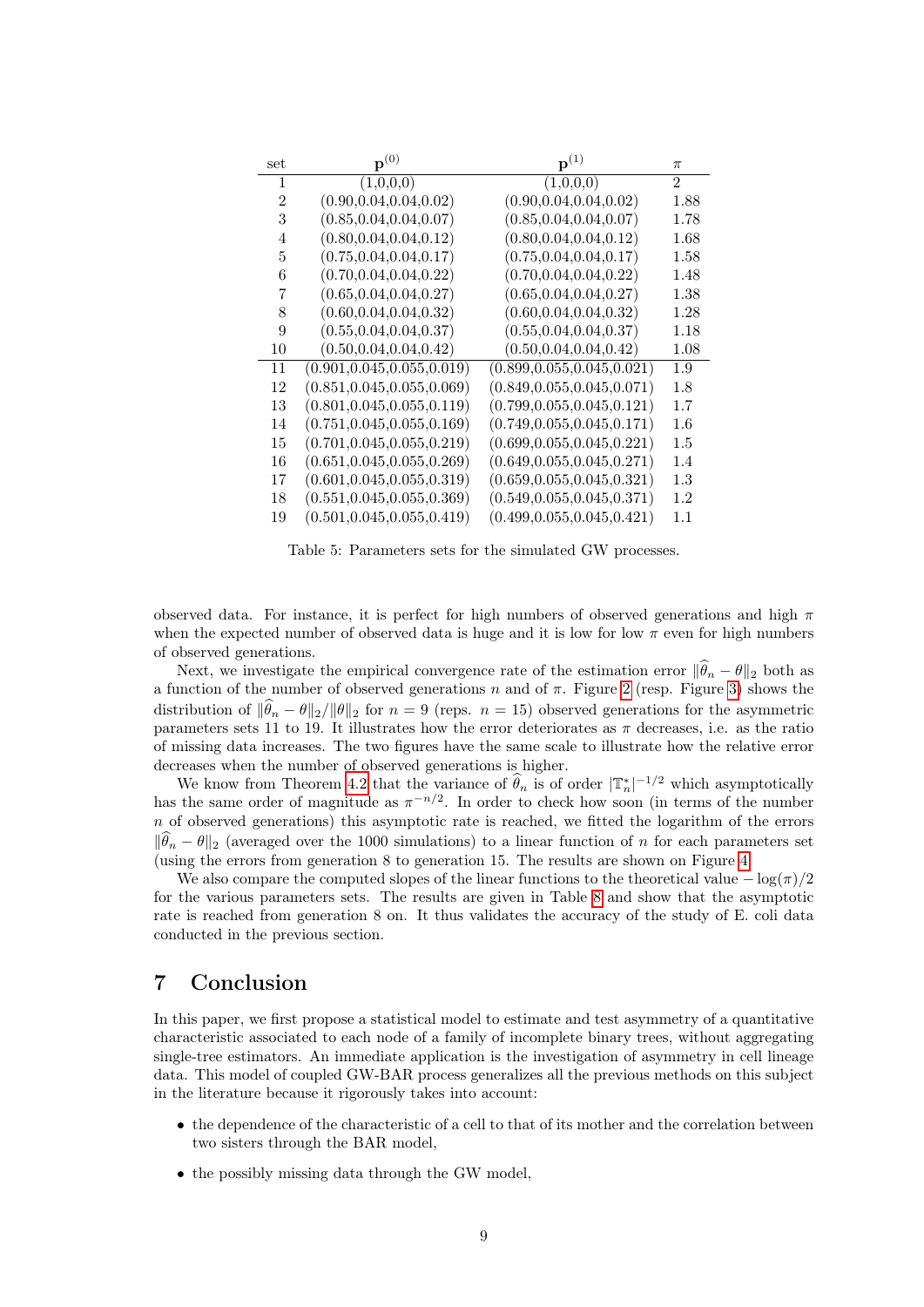| generation | 5     | 6     | 7         | 8     | 9     | 10    | 11    | 12    | 13    | 14    | 15    |
|------------|-------|-------|-----------|-------|-------|-------|-------|-------|-------|-------|-------|
| set 1      | 0.037 | 0.050 | 0.047     | 0.048 | 0.046 | 0.056 | 0.046 | 0.047 | 0.053 | 0.041 | 0.042 |
| set 2      | 0.045 | 0.047 | 0.047     | 0.052 | 0.048 | 0.053 | 0.050 | 0.042 | 0.040 | 0.050 | 0.049 |
| set 3      | 0.051 | 0.048 | 0.043     | 0.048 | 0.057 | 0.064 | 0.046 | 0.045 | 0.048 | 0.049 | 0.052 |
| set 4      | 0.051 | 0.055 | 0.052     | 0.056 | 0.049 | 0.047 | 0.052 | 0.050 | 0.059 | 0.058 | 0.051 |
| set 5      | 0.052 | 0.052 | 0.049     | 0.053 | 0.061 | 0.065 | 0.052 | 0.054 | 0.040 | 0.045 | 0.042 |
| set 6      | 0.045 | 0.036 | 0.039     | 0.035 | 0.051 | 0.062 | 0.054 | 0.061 | 0.055 | 0.043 | 0.046 |
| set 7      | 0.045 | 0.048 | 0.045     | 0.044 | 0.048 | 0.037 | 0.041 | 0.044 | 0.050 | 0.049 | 0.049 |
| set 8      | 0.046 | 0.044 | 0.044     | 0.049 | 0.047 | 0.048 | 0.042 | 0.038 | 0.043 | 0.043 | 0.054 |
| set 9      | 0.053 | 0.052 | 0.058     | 0.061 | 0.060 | 0.055 | 0.052 | 0.052 | 0.045 | 0.053 | 0.051 |
| set 10     | 0.039 | 0.038 | 0.051     | 0.046 | 0.054 | 0.049 | 0.054 | 0.046 | 0.047 | 0.046 | 0.039 |
| set 11     | 0.448 | 0.697 | 0.926     | 0.995 | 1.000 | 1.000 | 1.000 | 1.000 | 1.000 | 1.000 | 1.000 |
| set 12     | 0.356 | 0.568 | 0.832     | 0.975 | 0.999 | 1.000 | 1.000 | 1.000 | 1.000 | 1.000 | 1.000 |
| set 13     | 0.305 | 0.497 | 0.711     | 0.894 | 0.991 | 1.000 | 1.000 | 1.000 | 1.000 | 1.000 | 1.000 |
| set 14     | 0.252 | 0.399 | 0.586     | 0.777 | 0.926 | 0.994 | 0.999 | 1.000 | 1.000 | 1.000 | 1.000 |
| set 15     | 0.208 | 0.293 | 0.417     | 0.608 | 0.808 | 0.930 | 0.990 | 1.000 | 1.000 | 1.000 | 1.000 |
| set 16     | 0.200 | 0.279 | $0.390\,$ | 0.502 | 0.668 | 0.790 | 0.905 | 0.977 | 0.997 | 1.000 | 1.000 |
| set 17     | 0.174 | 0.234 | 0.287     | 0.364 | 0.458 | 0.566 | 0.696 | 0.829 | 0.912 | 0.967 | 0.990 |
| set 18     | 0.130 | 0.165 | 0.209     | 0.255 | 0.335 | 0.382 | 0.451 | 0.548 | 0.650 | 0.725 | 0.811 |
| set 19     | 0.118 | 0.142 | 0.174     | 0.190 | 0.207 | 0.245 | 0.300 | 0.330 | 0.371 | 0.416 | 0.459 |

<span id="page-9-0"></span>Table 6: Proportion of p-values  $\leq 5\%$  for the equality of fixed points test (1000 replications).

| generation | $\overline{5}$ | 6     | 7     | 8     | 9     | 10    | 11    | 12    | 13    | 14    | 15    |
|------------|----------------|-------|-------|-------|-------|-------|-------|-------|-------|-------|-------|
| set 1      | 0.045          | 0.062 | 0.038 | 0.051 | 0.051 | 0.051 | 0.040 | 0.033 | 0.060 | 0.036 | 0.049 |
| set 2      | 0.036          | 0.055 | 0.049 | 0.054 | 0.044 | 0.048 | 0.032 | 0.037 | 0.039 | 0.047 | 0.041 |
| set 3      | 0.040          | 0.044 | 0.045 | 0.053 | 0.057 | 0.042 | 0.050 | 0.039 | 0.053 | 0.045 | 0.039 |
| set 4      | 0.053          | 0.058 | 0.055 | 0.047 | 0.053 | 0.056 | 0.061 | 0.049 | 0.052 | 0.048 | 0.043 |
| set 5      | 0.050          | 0.050 | 0.049 | 0.052 | 0.056 | 0.049 | 0.047 | 0.052 | 0.044 | 0.048 | 0.044 |
| set 6      | 0.058          | 0.043 | 0.040 | 0.043 | 0.052 | 0.053 | 0.057 | 0.056 | 0.048 | 0.043 | 0.051 |
| set 7      | 0.032          | 0.048 | 0.042 | 0.032 | 0.044 | 0.040 | 0.046 | 0.035 | 0.041 | 0.052 | 0.047 |
| set 8      | 0.059          | 0.052 | 0.058 | 0.055 | 0.052 | 0.050 | 0.053 | 0.044 | 0.050 | 0.052 | 0.050 |
| set 9      | 0.054          | 0.049 | 0.046 | 0.042 | 0.048 | 0.042 | 0.044 | 0.050 | 0.042 | 0.047 | 0.045 |
| set 10     | 0.042          | 0.049 | 0.045 | 0.044 | 0.045 | 0.053 | 0.051 | 0.046 | 0.043 | 0.044 | 0.037 |
| set 11     | 0.414          | 0.678 | 0.920 | 0.998 | 1.000 | 1.000 | 1.000 | 1.000 | 1.000 | 1.000 | 1.000 |
| set 12     | 0.310          | 0.557 | 0.833 | 0.980 | 0.999 | 1.000 | 1.000 | 1.000 | 1.000 | 1.000 | 1.000 |
| set 13     | 0.286          | 0.454 | 0.703 | 0.902 | 0.996 | 1.000 | 1.000 | 1.000 | 1.000 | 1.000 | 1.000 |
| set 14     | 0.218          | 0.367 | 0.555 | 0.775 | 0.938 | 0.995 | 1.000 | 1.000 | 1.000 | 1.000 | 1.000 |
| set 15     | 0.193          | 0.276 | 0.391 | 0.596 | 0.789 | 0.934 | 0.990 | 1.000 | 1.000 | 1.000 | 1.000 |
| set 16     | 0.175          | 0.237 | 0.354 | 0.479 | 0.641 | 0.800 | 0.925 | 0.980 | 0.997 | 1.000 | 1.000 |
| set 17     | 0.156          | 0.188 | 0.246 | 0.362 | 0.437 | 0.540 | 0.683 | 0.806 | 0.919 | 0.968 | 0.989 |
| set 18     | 0.126          | 0.152 | 0.193 | 0.247 | 0.285 | 0.359 | 0.410 | 0.525 | 0.633 | 0.726 | 0.819 |
| set 19     | 0.110          | 0.116 | 0.140 | 0.161 | 0.192 | 0.229 | 0.271 | 0.320 | 0.365 | 0.395 | 0.452 |

<span id="page-9-1"></span>Table 7: Proportion of p-values  $\leq 5\%$  for the test  $(a_0, b_0) = (a_1, b_1)$  (1000 replications).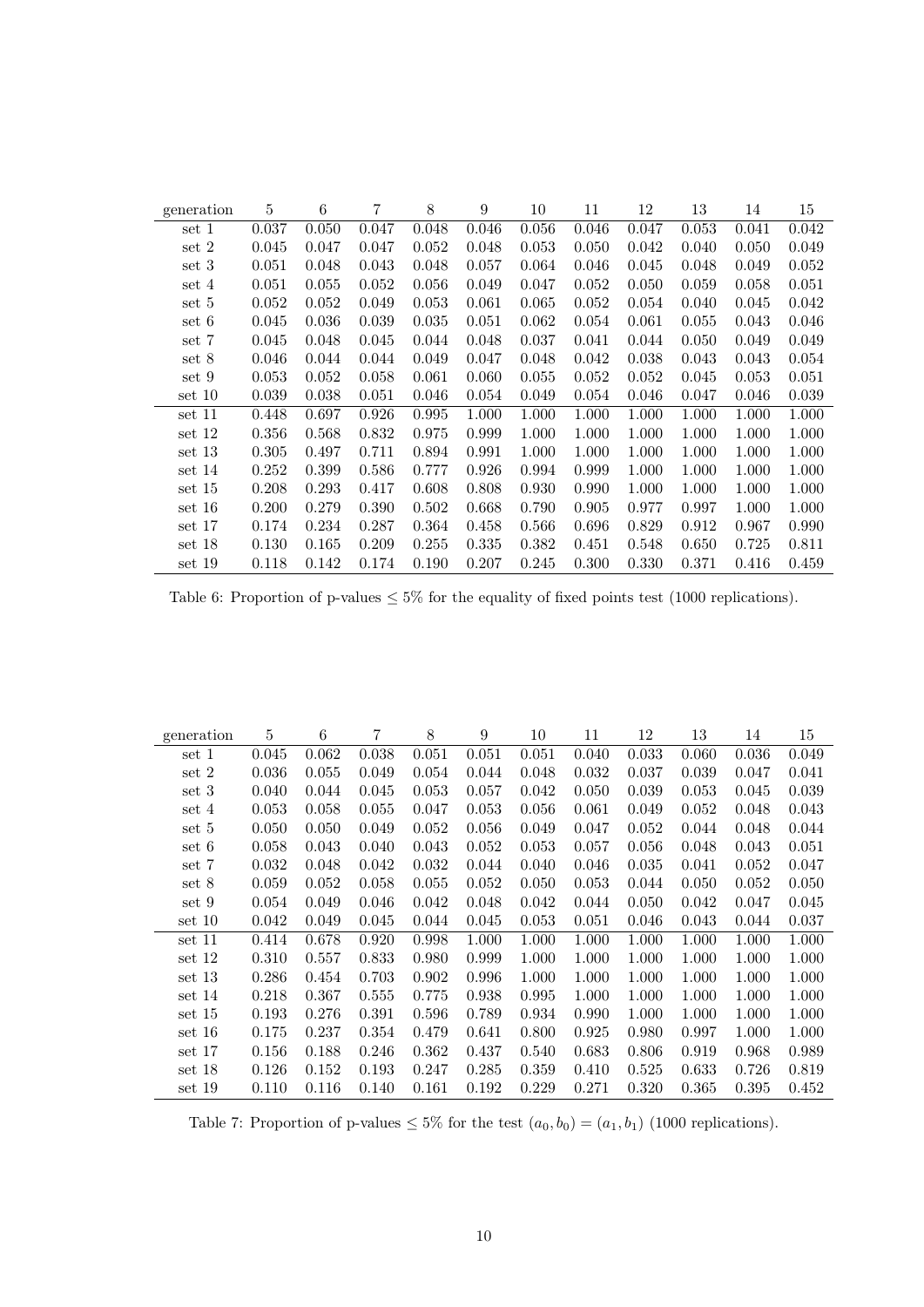

<span id="page-10-0"></span>Figure 2: Boxplot of the estimation of the relative error  $\|\widehat{\theta}_9 - \theta\|_2 / \|\theta\|_2$  for the data sets 11 to 19 (decreasing  $\pi$ )



<span id="page-10-1"></span>Figure 3: Boxplot of the estimation of the relative error  $\|\widehat{\theta}_9 - \theta\|_2 / \|\theta\|_2$  for the data sets 11 to 19 (decreasing  $\pi$ )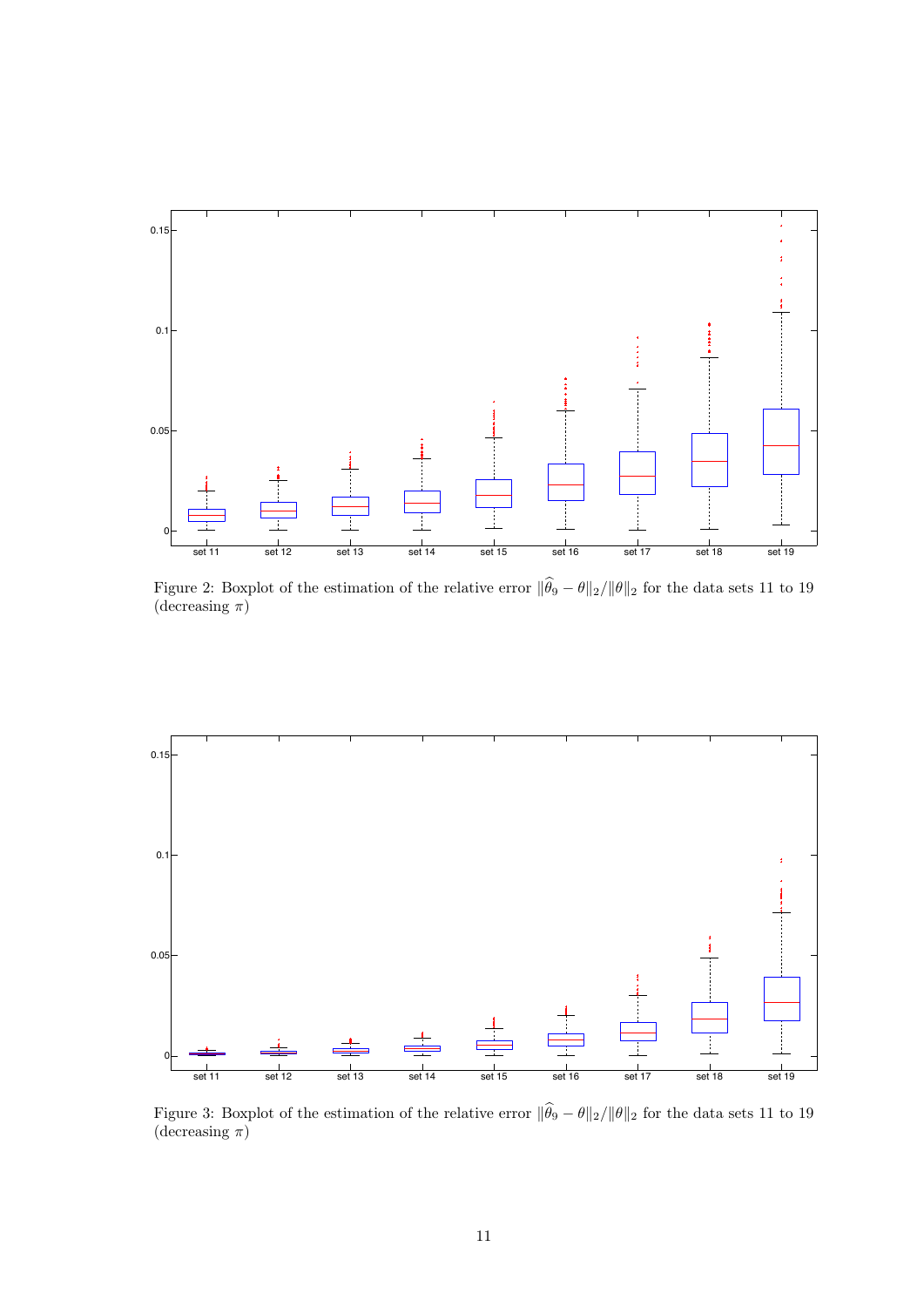

<span id="page-11-1"></span>Figure 4: Logarithm of the error log  $\|\widehat{\theta}_n-\theta\|_2$  as a function of the number n of observed generations for the asymmetric parameters set 11 to 19 (from bottom to top: set 11-black circles, set 12-blue squares, set 13-magenta diamonds, set 14-red triangles, set 15-black squares, set 16-blue circles, set 17-magenta triangles, set 18-red diamonds, set 19-black stars).

| set                                                                                     |  |  |  |  |  |
|-----------------------------------------------------------------------------------------|--|--|--|--|--|
| empirical slope -0.3170 -0.2966 -0.2634 -0.2325 -0.2060 -0.1801 -0.1413 -0.0953 -0.0672 |  |  |  |  |  |
| $-log(\pi)/2$ -0.3209 -0.2939 -0.2653 -0.2350 -0.2027 -0.1682 -0.1312 -0.0912 -0.0477   |  |  |  |  |  |

<span id="page-11-2"></span>Table 8: Logarithm of empirical convergences rates vs theoretical rate

• the information from several sets of data obtained in similar experimental conditions without the drawbacks of poor accuracy or power for small single-trees.

Furthermore, we propose the estimation of parameters of a two-type GW process in the specific context of a binary tree with a fine observation, namely the presence or absence of each cell of the complete binary tree is known. In the context where missing offspring really come from the intrinsic reproduction, and not from faulty measures, the asymmetry of the parameters of the GW process can be applied to cell lineage data and be interpreted as a difference in the reproduction laws between the two different types of cell.

We applied our procedure to the E. coli data of [Stewart et al](#page-30-3)  $(2005)$  and concluded there exists a statistically significant asymmetry in this cell division. Results were validated by simulation studies of the empirical rate of convergence of the estimators and power of the tests.

# <span id="page-11-0"></span>A Technical assumptions and notation

Our convergence results rely on martingale theory and the use of several carefully chosen filtrations regarding the BAR and/or GW process. The approach is similar to that of [de Saporta et al](#page-30-4) [\(2011\)](#page-30-4); [de Saporta et al](#page-30-5) [\(2012\)](#page-30-5), but their results cannot be directly applied here. This is mainly due to our choice of the global non-extinction set as the union and not the intersection of the non-extinction sets of each replicated process preventing us from directly using convergence results on single-tree estimators. We now give some additional notation and the precise assumptions of our convergence theorems.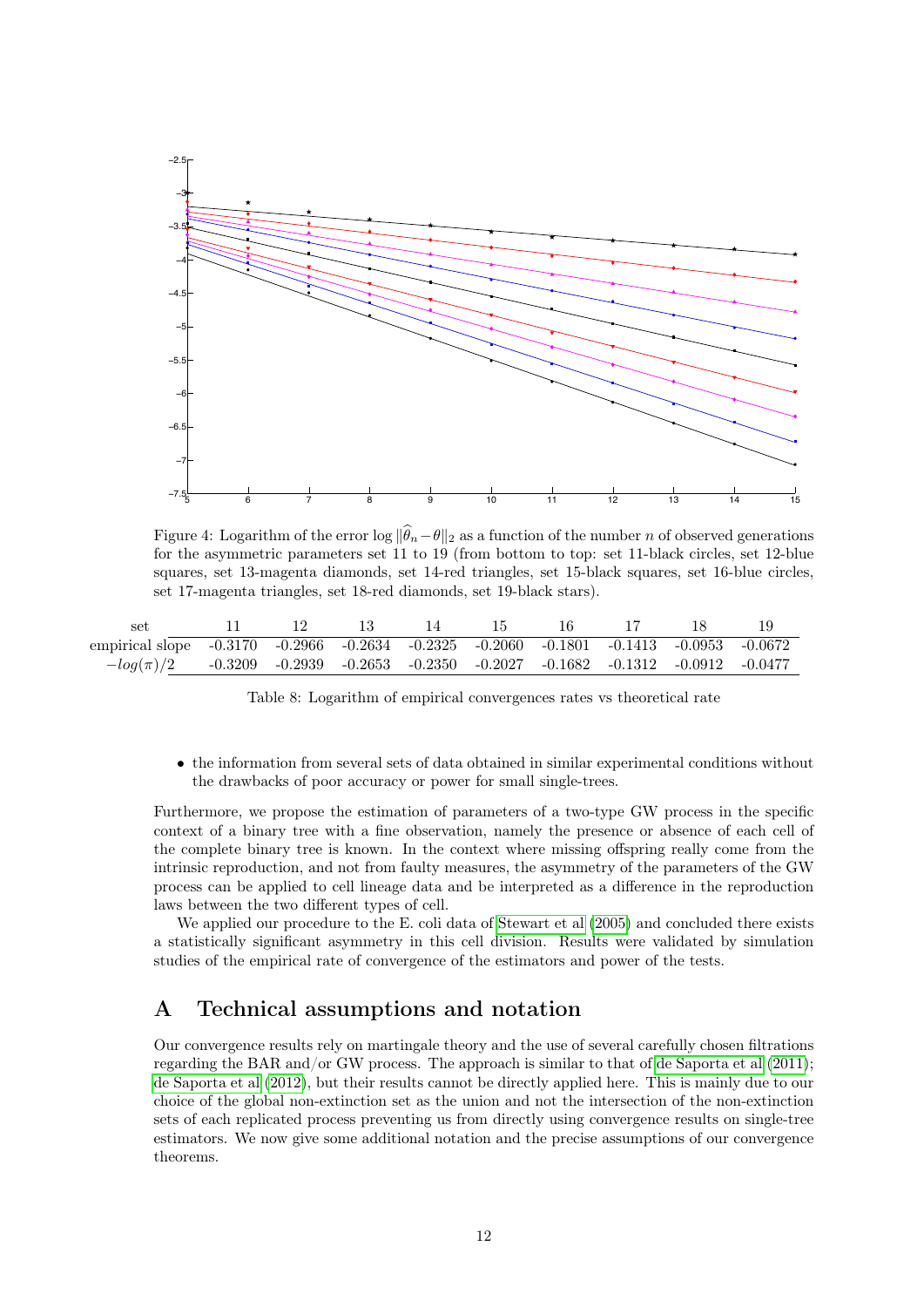#### <span id="page-12-1"></span>A.1 Generations and extinction

We first introduce some notation about the complete and observed genealogy trees that will be used in the sequel. For all  $n \geq 1$ , denote the *n*-th generation of any given tree by  $\mathbb{G}_n = \{k, 2^n \leq k \leq n\}$  $2^{n+1}-1$ . In particular,  $\mathbb{G}_0 = \{1\}$  is the initial generation, and  $\mathbb{G}_1 = \{2,3\}$  is the first generation of offspring from the first ancestor. Denote by  $\mathbb{T}_n = \bigcup_{\ell=0}^n \mathbb{G}_{\ell}$  the sub-tree of all individuals from the original individual up to the *n*-th generation. Note that the cardinality  $|\mathbb{G}_n|$  of  $\mathbb{G}_n$  is  $2^n$ , while that of  $\mathbb{T}_n$  is  $|\mathbb{T}_n| = 2^{n+1} - 1$ . Finally, we define the sets of observed individuals in each tree  $\mathbb{G}_{j,n}^* = \{k \in \mathbb{G}_n : \delta_{(j,k)} = 1\}$  and  $\mathbb{T}_{j,n}^* = \{k \in \mathbb{T}_n : \delta_{(j,k)} = 1\}$ , and set

$$
|\mathbb{G}_n^*| = \sum_{j=1}^m |\mathbb{G}_{j,n}^*| \quad \text{and} \quad |\mathbb{T}_n^*| = \sum_{j=1}^m |\mathbb{T}_{j,n}^*|,
$$

the total number of observed cells in all  $m$  trees in generation  $n$  and up to generation  $n$  respectively. We next need to characterize the possible extinction of the GW processes, that is where  $|\mathbb{T}_{n}^{*}|$  does not tend to infinity with n. For  $1 \leq j \leq m$  and  $n \geq 1$ , we define the number of observed cells among the *n*-th generation of the  $j$ -th tree, distinguishing according to their type, by

$$
Z_{j,n}^0 = \sum_{k \in \mathbb{G}_{n-1}} \delta_{(j,2k)} \quad \text{and} \quad Z_{j,n}^1 = \sum_{k \in \mathbb{G}_{n-1}} \delta_{(j,2k+1)},
$$

and we set  $\mathbf{Z}_{j,n} = (Z_{j,n}^0, Z_{j,n}^1)$ . For all j, the process  $(\mathbf{Z}_{j,n})$  thus defined is a two-type GW process, see [Harris](#page-29-8) [\(1963\)](#page-29-8). We define the descendants matrix  $P$  of the GW process by

$$
\mathbf{P} = \left( \begin{array}{cc} p_{00} & p_{01} \\ p_{10} & p_{11} \end{array} \right),
$$

where  $p_{i0} = p^{(i)}(1,0) + p^{(i)}(1,1)$  and  $p_{i1} = p^{(i)}(0,1) + p^{(i)}(1,1)$ , for  $i \in \{0,1\}$ . The quantity  $p_{i1}$  is thus the expected number of descendants of type  $l$  of an individual of type  $i$ . It is well-known that when all the entries of the matrix  $P$  are positive,  $P$  has a positive strictly dominant eigenvalue, denoted  $\pi$ , which is also simple and admits a positive left eigenvector, see e.g. [\(Harris, 1963,](#page-29-8) Theorem 5.1). In that case, we denote by  $z = (z^0, z^1)$  the left eigenvector of **P** associated with the dominant eigenvalue  $\pi$  and satisfying  $z^0 + z^1 = 1$ . Let  $\mathcal{E}_j = \bigcup_{n \geq 1} {\mathbf{Z}_{j,n}} = (0,0)$  be the event corresponding to the case when there are no cells left to observe in the j-th tree. We will denote  $\overline{\mathcal{E}}_j$  the complementary set of  $\mathcal{E}_j$ . We are interested in asymptotic results on the set where there is an infinity of  $X_{(i,k)}$  to be observed that is on the union of the non-extinction sets  $\overline{\mathcal{E}}_j$  denoted by

$$
\overline{\mathcal{E}} = \bigcup_{j=1}^{m} \overline{\mathcal{E}}_j = \{\lim_{n \to \infty} |\mathbb{T}_n^*| = \infty\}.
$$

Note that we allow some trees to extinct, as long as there is at least one tree still growing. This assumption is natural in view of the E. coli data as the collected genealogies do have a significantly different numbers of observed generations (from 4 up to 9).

### <span id="page-12-0"></span>A.2 Assumptions

Our inference is based on the  $m$  i.i.d. replicas of the observed BAR process, i.e. the available information is given by the sequence  $(\delta_{(j,k)}, \delta_{(j,k)} X_{(j,k)})_{1 \leq j \leq m, k \geq 1}$ . We first introduce the natural generation-wise filtrations of the BAR processes. For all  $1 \leq j \leq m$ , denote by  $\mathbb{F}_j = (\mathcal{F}_{j,n})_{n \geq 1}$  the natural filtration associated with the j-th copy of the BAR process, which means that  $\mathcal{F}_{i,n}$  is the  $\sigma$ algebra generated by all individuals of the j-th tree up to the n-th generation,  $\mathcal{F}_{j,n} = \sigma\{X_{(j,k)}, k \in$  $\mathbb{T}_n$ . For all  $1 \leq j \leq m$ , we also define the observation filtrations as  $\mathcal{O}_{j,n} = \sigma\{\delta_{(j,k)}, k \in \mathbb{T}_n\}$ , and the sigma fields  $\mathcal{O}_j = \sigma \{ \delta_{(j,k)}, k \geq 1 \}.$ 

We make the following main assumptions on the BAR and GW processes.

(H.0) The parameters  $(a_0, b_0, a_1, b_1)$  satisfy the usual stability assumption  $0 < \max\{|b_0|, |b_1|\} < 1$ .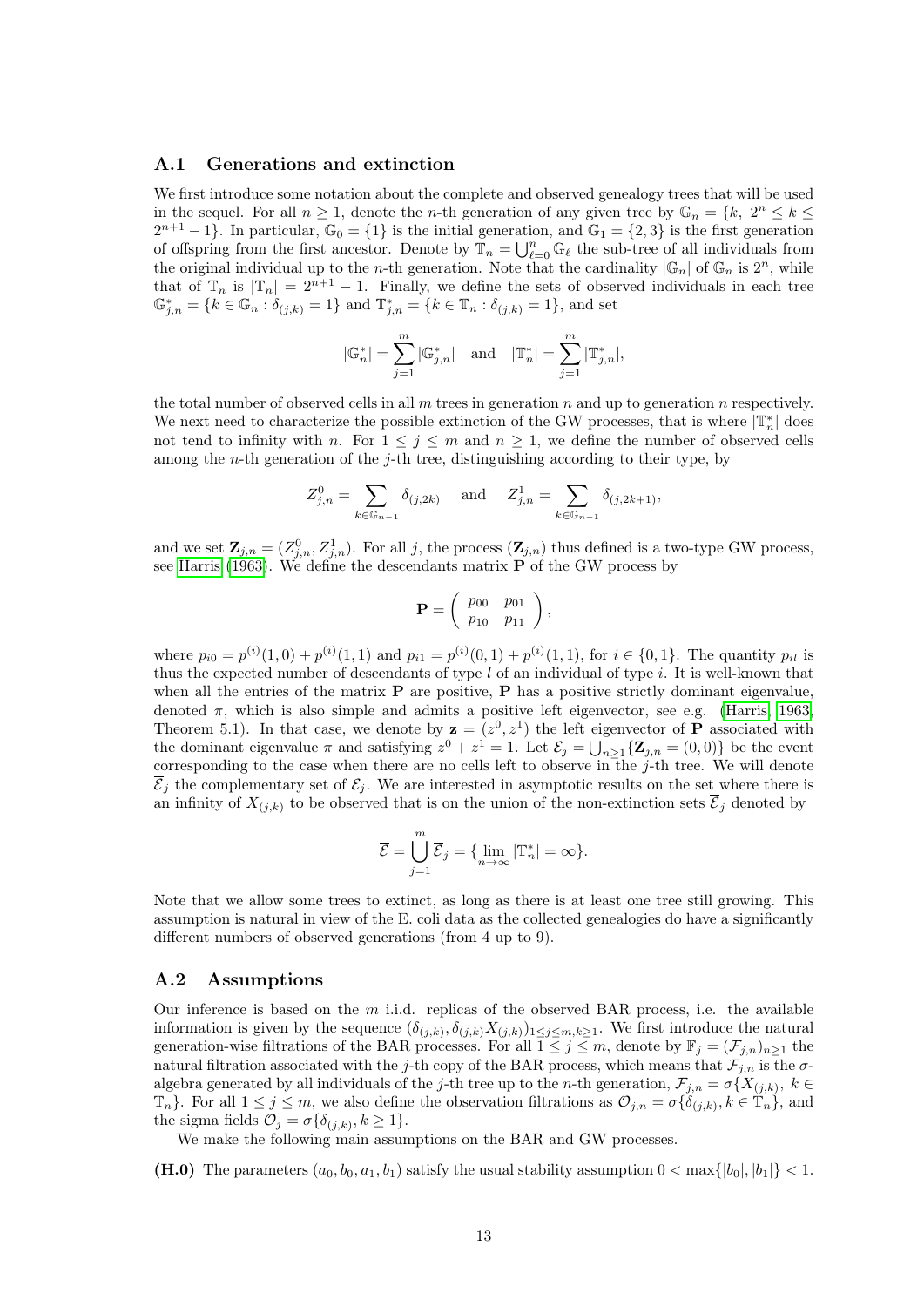(**H.1**) For all  $1 \leq j \leq m, n \geq 0, k \in \mathbb{G}_{n+1}, \mathbb{E}[\varepsilon_{(j,k)}^{16}] < \infty$  and  $\mathbb{E}[X_{(j,1)}^{16}] < \infty$ .

For all  $1 \leq j \leq m, n \geq 0, k \in \mathbb{G}_n$  and  $i \in \{0, 1\}$ , one a.s. has

$$
\mathbb{E}[\varepsilon_{(j,2k+i)}|\mathcal{F}_{j,n}] = 0, \ \mathbb{E}[\varepsilon_{(j,2k+i)}^2|\mathcal{F}_{j,n}] = \sigma_i^2, \ \mathbb{E}[\varepsilon_{(j,2k+i)}^3|\mathcal{F}_{j,n}] = \lambda_i,
$$

$$
\mathbb{E}[\varepsilon_{(j,2k+i)}^4|\mathcal{F}_{j,n}] = \tau_i^4, \ \mathbb{E}[\varepsilon_{(j,2k+i)}^8|\mathcal{F}_{j,n}] = \gamma_i^8, \ \mathbb{E}[\varepsilon_{(j,2k+i)}^{16}|\mathcal{F}_{j,n}] = \mu_i^{16}.
$$

For all  $1 \leq j \leq m, n \geq 0, k \in \mathbb{G}_n$ , one a.s. has

$$
\mathbb{E}[\varepsilon_{(j,2k)}\varepsilon_{(j,2k+1)}|\mathcal{F}_{j,n}] = \rho, \quad \mathbb{E}[\varepsilon_{(j,2k)}^2 \varepsilon_{(j,2k+1)}^2|\mathcal{F}_{j,n}] = \nu^2, \quad \mathbb{E}[\varepsilon_{(j,2k)}^8 \varepsilon_{(j,2k+1)}^8|\mathcal{F}_{j,n}] = \eta^8,
$$

$$
\mathbb{E}[\varepsilon_{(j,2k)}^2 \varepsilon_{(j,2k+1)}|\mathcal{F}_{j,n}] = \alpha, \quad \mathbb{E}[\varepsilon_{(j,2k)} \varepsilon_{(j,2k+1)}^2|\mathcal{F}_{j,n}] = \beta.
$$

- (H.2) For all  $1 \leq j \leq m$  and  $n \geq 0$  the vectors  $\{(\varepsilon_{(j,2k)}, \varepsilon_{(j,2k+1)}), k \in \mathbb{G}_n\}$  are conditionally independent given  $\mathcal{F}_{j,n}$ .
- (H.3) The sequences  $(\varepsilon_{(1,k)})_{k\geq 2},(\varepsilon_{(2,k)})_{k\geq 2},\ldots,(\varepsilon_{(m,k)})_{k\geq 2}$  are independent. The random variables  $(X_{(j,1)})_{1\leq j\leq m}$  are independent and independent from the noise sequences.
- (H.4) For all  $1 \leq j \leq m$ , the sequence  $(\delta_{(j,k)})_{k\geq 1}$  is independent from the sequences  $(X_{(j,k)})_{k\geq 1}$ and  $(\varepsilon_{(i,k)})_{k\geq 2}$ .
- (H.5) The sequences  $(\delta_{(1,k)})_{k\geq 2},(\delta_{(2,k)})_{k\geq 2},\ldots,(\delta_{(m,k)})_{k\geq 2}$  are independent.

We also make the following super criticality assumption on the matrix P.

(H.6) All entries of the matrix **P** are positive: for all  $(i, l) \in \{0, 1\}^2$ ,  $p_{il} > 0$ , and the dominant eigenvalue is greater than one:  $\pi > 1$ .

If  $\pi > 1$ , it is well known, see e.g. [Harris](#page-29-8) [\(1963\)](#page-29-8), that the extinction probability of the GW processes is less than one: for all  $1 \leq j \leq m$ ,  $\mathbb{P}(\mathcal{E}_j) = p < 1$ . Under assumptions (H.5-6), one thus clearly has  $\mathbb{P}(\overline{\mathcal{E}}) = 1 - p^m > 0$ .

Note that under these assumptions, it is proved in [de Saporta et al](#page-30-4) [\(2011\)](#page-30-4) that the single-tree estimators  $\hat{\theta}_{j,n}$  are consistent on the single-tree non-extinction sets  $\overline{\mathcal{E}}_j$ . This result is based on the separate convergence of  $\Sigma_{j,n}$  and  $\Sigma_{j,n} \hat{\theta}_{j,n}$ . Therefore, the convergence of our global estimator  $\hat{\theta}_n$ is readily obtained on the intersection of the single-tree non-extinction sets  $\cap_{j=1}^m \overline{\mathcal{E}}_j$ , see Section [2.](#page-1-0) However, we are interested in the convergence of the global estimator on the larger set  $\overline{\mathcal{E}} = \cup_{j=1}^m \overline{\mathcal{E}}_j$ . This is why we cannot directly use the results of [de Saporta et al](#page-30-4) [\(2011\)](#page-30-4). We explain in the following sections how the ideas therein have to be adapted to this new framework.

### A.3 Additional estimators

From the estimators of the reproductions probabilities of the GW process, one can easily construct an estimator of the spectral radius  $\pi$  of the descendants matrix **P** of the GW process. Indeed, **P** is  $a$  2 $\times$ 2 matrix so that its spectral radius can be computed explicitly as a function of its coefficients, namely

$$
\pi = \frac{1}{2} \Big( tr(\mathbf{P}) + \big( tr(\mathbf{P})^2 - 4 \det(\mathbf{P}) \big)^{1/2} \Big).
$$

Replacing the coefficients of  $P$  by their empirical estimators, one obtains

$$
\widehat{\pi}_n = \frac{1}{2} \left( \widehat{T}_n + (\widehat{T}_n^2 - 4\widehat{D}_n)^{1/2} \right).
$$

where

$$
\begin{array}{rcl}\n\widehat{T}_n & = & \widehat{p}_n^{(0)}(1,0) + \widehat{p}_n^{(0)}(1,1) + \widehat{p}_n^{(1)}(0,1) + \widehat{p}_n^{(1)}(1,1), \\
\widehat{D}_n & = & \widehat{p}_n^{(0)}(1,0) + \widehat{p}_n^{(0)}(1,1))(\widehat{p}_n^{(1)}(0,1) + \widehat{p}_n^{(1)}(1,1)) - (\widehat{p}_n^{(0)}(0,1) + \widehat{p}_n^{(0)}(1,1))(\widehat{p}_n^{(1)}(1,0) + \widehat{p}_n^{(1)}(1,1))\n\end{array}
$$

are the empirical estimator of the trace  $tr(\mathbf{P})$  and the determinant  $det(\mathbf{P})$  respectively. Finally, to compute confidence intervals for  $\sigma_i^2$  and  $\rho$ , we need an estimation of higher moments. We use again empirical estimators

$$
\widehat{\tau}^4_{i,n} = \frac{1}{|\mathbb{T}^{*i}_{n-1}|} \sum_{j=1}^m \sum_{k \in \mathbb{T}_{n-1}} \widehat{\varepsilon}^4_{(j,2k+i)}, \qquad \widehat{\nu}^2_n = \frac{1}{|\mathbb{T}^{*01}_{n-1}|} \sum_{j=1}^m \sum_{k \in \mathbb{T}_{n-1}} \widehat{\varepsilon}^2_{(j,2k)} \widehat{\varepsilon}^2_{(j,2k+1)}.
$$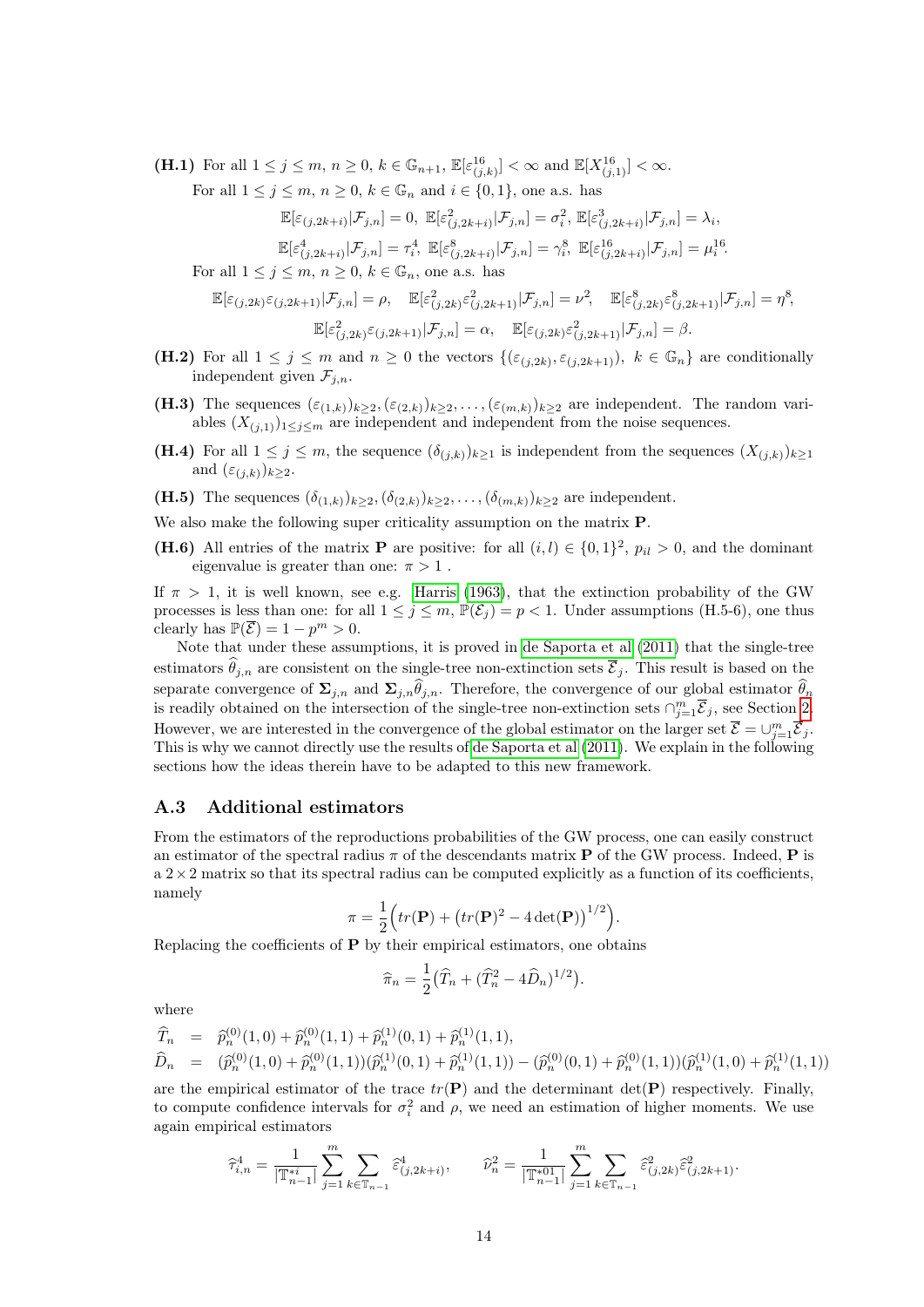### B Convergence of estimators for the GW process

We now prove the convergence of the estimators for the GW process, that is the first parts of Theorems [4.1](#page-4-1) and [4.2,](#page-4-0) together with additional technical results.

#### B.1 Preliminary results: from single-trees to multiple trees

Our objective is to show that we can adapt the results in [de Saporta et al](#page-30-4) [\(2011\)](#page-30-4) to the multiple tree framework despite our choice of considering the union and not the intersection of the single-tree non-extinction sets. To this aim, we first need to recall Lemma A.3 of [Bercu et al](#page-29-4) [\(2009\)](#page-29-4).

<span id="page-14-0"></span>**Lemma B.1** Let  $(A_n)$  be a sequence of real-valued matrices such that

$$
\sum_{n=0}^{\infty} \|\mathbf{A}_n\| < \infty \quad \text{and} \quad \lim_{n \to \infty} \sum_{k=0}^{n} \mathbf{A}_k = \mathbf{A}.
$$

In addition, let  $(\mathbf{X}_n)$  be a sequence of real-valued vectors which converges to a limiting value  $\mathbf{X}$ . Then, one has

<span id="page-14-3"></span>
$$
\lim_{n\to\infty}\sum_{\ell=0}^n\mathbf{A}_{n-\ell}\mathbf{X}_\ell=\mathbf{A}\mathbf{X}.
$$

The next result is an adaptation of Lemma A.2 in [Bercu et al](#page-29-4) [\(2009\)](#page-29-4) to the GW tree framework. It gives a correspondence between sums on one generation and sums on the whole tree.

**Lemma B.2** Let  $(x_n)$  be a sequence of real numbers and  $\pi > 1$ . One has

$$
\lim_{n \to \infty} \frac{1}{\pi^n} \sum_{k \in \mathbb{T}_n} x_k = x \iff \lim_{n \to \infty} \frac{1}{\pi^n} \sum_{k \in \mathbb{G}_n} x_k = \frac{\pi - 1}{\pi} x.
$$

*Proof:* Suppose that  $\pi^{-n} \sum_{k \in \mathbb{T}_n} x_k$  converges to x. Then one has

$$
\frac{1}{\pi^n} \sum_{k \in \mathbb{G}_n} x_k = \frac{1}{\pi^n} \sum_{k \in \mathbb{T}_n} x_k - \frac{1}{\pi} \frac{1}{\pi^{n-1}} \sum_{k \in \mathbb{T}_{n-1}} x_k \xrightarrow[n \to \infty]{} x - \frac{1}{\pi} x = \frac{\pi - 1}{\pi} x.
$$

Conversely, if  $\pi^{-n} \sum_{k \in \mathbb{G}_n} x_k$  converges to y, as  $\mathbb{T}_n = \cup_{\ell=0}^n \mathbb{G}_\ell$ , one has

$$
\frac{1}{\pi^n} \sum_{k \in \mathbb{T}_n} x_k = \sum_{\ell=0}^n \frac{1}{\pi^{n-\ell}} \frac{1}{\pi^\ell} \sum_{k \in \mathbb{G}_\ell} x_k \xrightarrow[n \to \infty]{} \frac{\pi}{\pi - 1} y,
$$
  
using Lemma B.1 with  $\mathbf{A}_n = \pi^{-n}$  and  $\mathbf{X}_n = \pi^{-n} \sum_{k \in \mathbb{G}_n} x_k$ .

We now adapt Lemma 2.1 of [de Saporta et al](#page-30-4) [\(2011\)](#page-30-4) to our multiple tree framework.

<span id="page-14-2"></span>Lemma B.3 Under assumption (H.5-6), there exist a nonnegative random variable W such that for all sequences  $(x_{(1,n)}), \ldots, (x_{(m,n)})$  of real numbers one has a.s.

$$
\lim_{n \to \infty} \frac{\mathbb{1}_{\{|\mathbb{G}_n^*| > 0\}}}{|\mathbb{T}_n^*|} \sum_{j=1}^m \sum_{k \in \mathbb{T}_n} x_{(j,k)} = x \mathbb{1}_{\overline{\mathcal{E}}} \Longleftrightarrow \lim_{n \to \infty} \frac{1}{\pi^n} \sum_{j=1}^m \sum_{k \in \mathbb{T}_n} x_{(j,k)} = x \frac{\pi}{\pi - 1} W.
$$

Proof: We use a well known property of super-critical GW processes, see e.g. [Harris](#page-29-8) [\(1963\)](#page-29-8): for all j, there exists a non negative random variable  $W_i$  such that

<span id="page-14-1"></span>
$$
\lim_{n \to \infty} \frac{|\mathbb{T}_{j,n}^*|}{\pi^n} = \frac{\pi}{\pi - 1} W_j \quad \text{a.s.}
$$
\n(4)

and in addition  $\{W_j > 0\} = \overline{\mathcal{E}}_j = \lim{\{|\mathbb{G}_{j,n}^*| > 0\}}$ . Therefore, one has

$$
\lim_{n \to \infty} \sum_{j=1}^{m} \frac{|\mathbb{T}_{j,n}^*|}{\pi^n} = \lim_{n \to \infty} \frac{|\mathbb{T}_n^*|}{\pi^n} = \frac{\pi}{\pi - 1} \sum_{j=1}^{m} W_j \quad \text{a.s.}
$$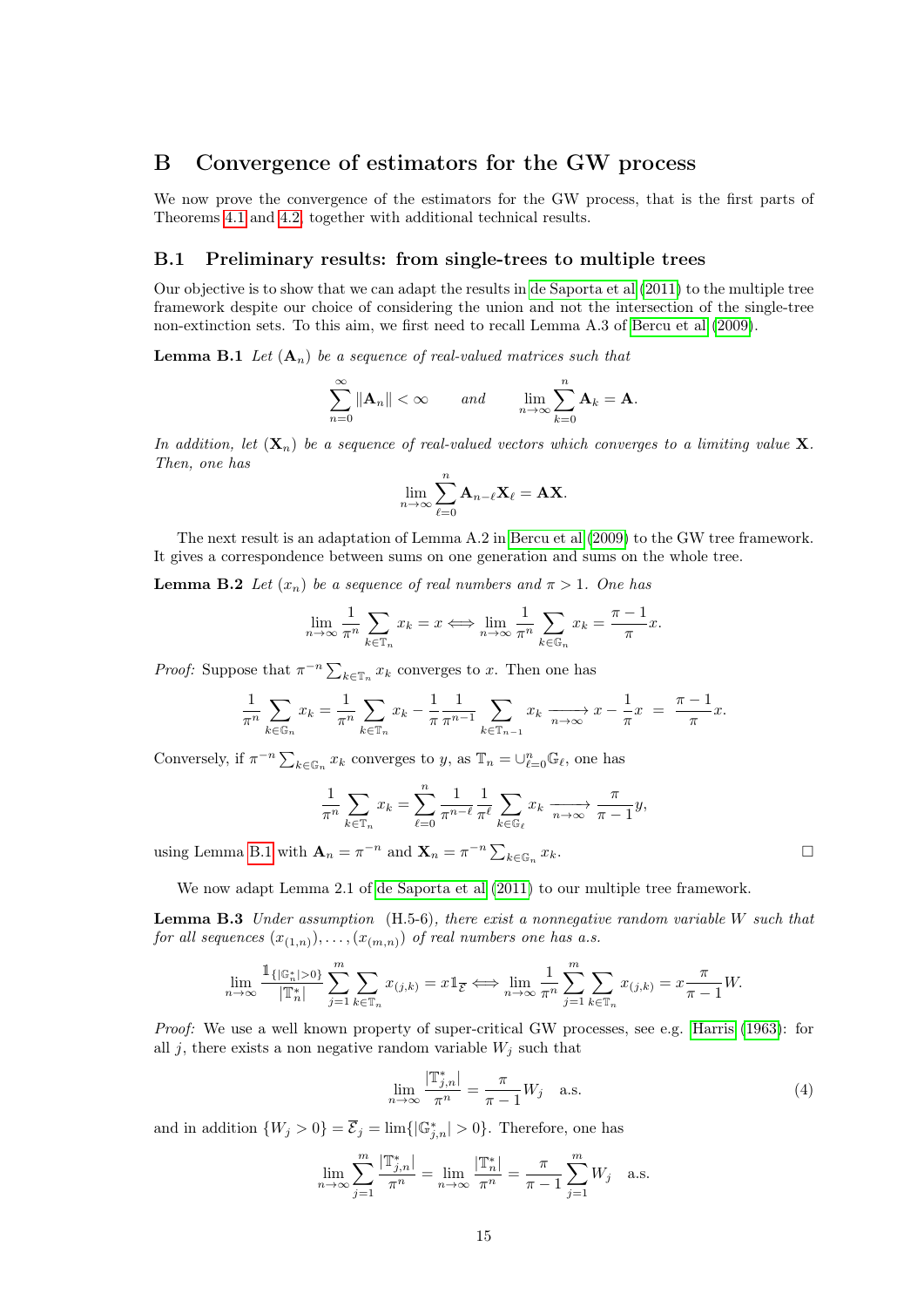The result is obtained by setting  $W = \sum_{j=1}^m W_j$  and noticing that  $\overline{\mathcal{E}} = \bigcup_{j=1}^m \overline{\mathcal{E}}_j = \{\sum_{j=1}^m W_j > \overline{\mathcal{E}}_j\}$  $0\} = \lim\{|\mathbb{G}_n^*|$  $| > 0$ .

Finally, the main result of this section is new and explains how convergence results on multiple trees can be obtained from convergence results on a single-tree. This will allow us to directly use results from [de Saporta et al](#page-30-4) [\(2011\)](#page-30-4) in all the sequel.

<span id="page-15-2"></span>**Lemma B.4** Let  $(x_{(1,n)},\ldots,(x_{(m,n)})$  be m sequences of real numbers such that for all  $1 \leq j \leq m$ one has the a.s. limit

<span id="page-15-1"></span>
$$
\lim_{n \to \infty} \frac{\mathbb{1}_{\{|\mathbb{G}_{j,n}^*\| > 0\}}}{|\mathbb{T}_{j,n}^*|} \sum_{k \in \mathbb{T}_n} x_{(j,k)} = \ell \mathbb{1}_{\overline{\mathcal{E}}_j},\tag{5}
$$

then under assumptions (H.5-6) one also has

$$
\lim_{n\to\infty}\frac{\mathbb{1}_{\{\vert \mathbb{G}_n^*\vert>0\}}}{\vert \mathbb{T}_n^*\vert}\sum_{j=1}^m\sum_{k\in\mathbb{T}_n}x_{(j,k)}=\ell\mathbb{1}_{\overline{\mathcal{E}}}\quad a.s.
$$

*Proof:* Equations [\(5\)](#page-15-1) and [\(4\)](#page-14-1) yield, for all  $j$ ,

$$
\lim_{n \to \infty} \frac{1}{\pi^n} \sum_{k \in \mathbb{T}_n} x_{(j,k)} = \ell \frac{\pi - 1}{\pi} W_j.
$$

Summing over  $j$ , one obtains

$$
\lim_{n \to \infty} \frac{1}{\pi^n} \sum_{j=1}^m \sum_{k \in \mathbb{T}_n} x_{(j,k)} = \ell \frac{\pi - 1}{\pi} \sum_{j=1}^m W_j = \ell \frac{\pi - 1}{\pi} W.
$$

Finally, we use Lemma [B.3](#page-14-2) to conclude.

### <span id="page-15-0"></span>B.2 Strong consistency for the estimators of the GW process

To prove the convergence of the  $\hat{p}_n^{(i)}(l_0, l_1)$  we first need to derive a convergence result for a sum of independent CW processes of independent GW processes.

<span id="page-15-3"></span>**Lemma B.5** Suppose that assumptions (H.5-6) are satisfied. Then for  $i \in \{0,1\}$  one has

$$
\lim_{n \to \infty} \mathbb{1}_{\{|\mathbb{G}_n^*| > 0\}} |\mathbb{T}_n^*|^{-1} \sum_{j=1}^m \sum_{k \in \mathbb{T}_{n-1}} \delta_{(j, 2k+i)} = z^i \mathbb{1}_{\overline{\mathcal{E}}} \quad a.s.
$$

*Proof* Remarking that  $\sum_{j=1}^{m} \sum_{k \in \mathbb{T}_{n-1}} \delta_{(j,2k+i)} = \sum_{j=1}^{m} \sum_{l=1}^{n} Z_{j,l}^{i}$ , the lemma is a direct conse-quence of Lemma [B.4](#page-15-2) and the well-known property of super-critical GW processes  $\mathbb{1}_{\{|\mathbb{G}_{j,n}^*|>0\}}|\mathbb{T}_{j,n}^*|^{-1}\sum_{l=1}^n \mathbf{Z}_{j,l} \rightarrow$  $\mathbf{z} \mathbb{1}_{\overline{\mathcal{E}}},$  for all  $0 \leq j \leq m$ . , for all  $0 \leq j \leq m$ .

*Proof of Theorem [4.1,](#page-4-1) first part* We give the details of the convergence of  $\hat{p}_n^{(1)}(1,1)$  to  $p^{(1)}(1,1)$ , the other convergences are derived similarly. The proof relige on the convergence of square interrelate other convergences are derived similarly. The proof relies on the convergence of square integrable scalar martingales. Set

$$
M_n = \sum_{j=1}^m \sum_{k \in \mathbb{T}_{n-2}} \delta_{(j,2k+1)} (\delta_{(j,4k+2)} \delta_{(j,4k+3)} - p^{(1)}(1,1)).
$$

We are going to prove that  $(M_n)$  is a martingale for a well chosen filtration. Recall that  $\mathcal{O}_{j,n} =$  $\sigma\{\delta_{(j,k)}, k \in \mathbb{T}_n\}$ , and set  $\mathcal{O}_n = \vee_{j=1}^m \mathcal{O}_{j,n}$ . Then  $(M_n)$  is clearly a square integrable real  $(\mathcal{O}_n)$ martingale. Using the independence assumption (H.5), its increasing process is

$$
\langle M \rangle_n = \sum_{j=1}^m \sum_{k \in \mathbb{T}_{n-2}} \delta_{(j,2k+1)} p^{(1)}(1,1) \left(1 - p^{(1)}(1,1)\right) = p^{(1)}(1,1) \left(1 - p^{(1)}(1,1)\right) \sum_{j=1}^m \sum_{\ell=0}^{n-1} Z_{j,\ell}^1.
$$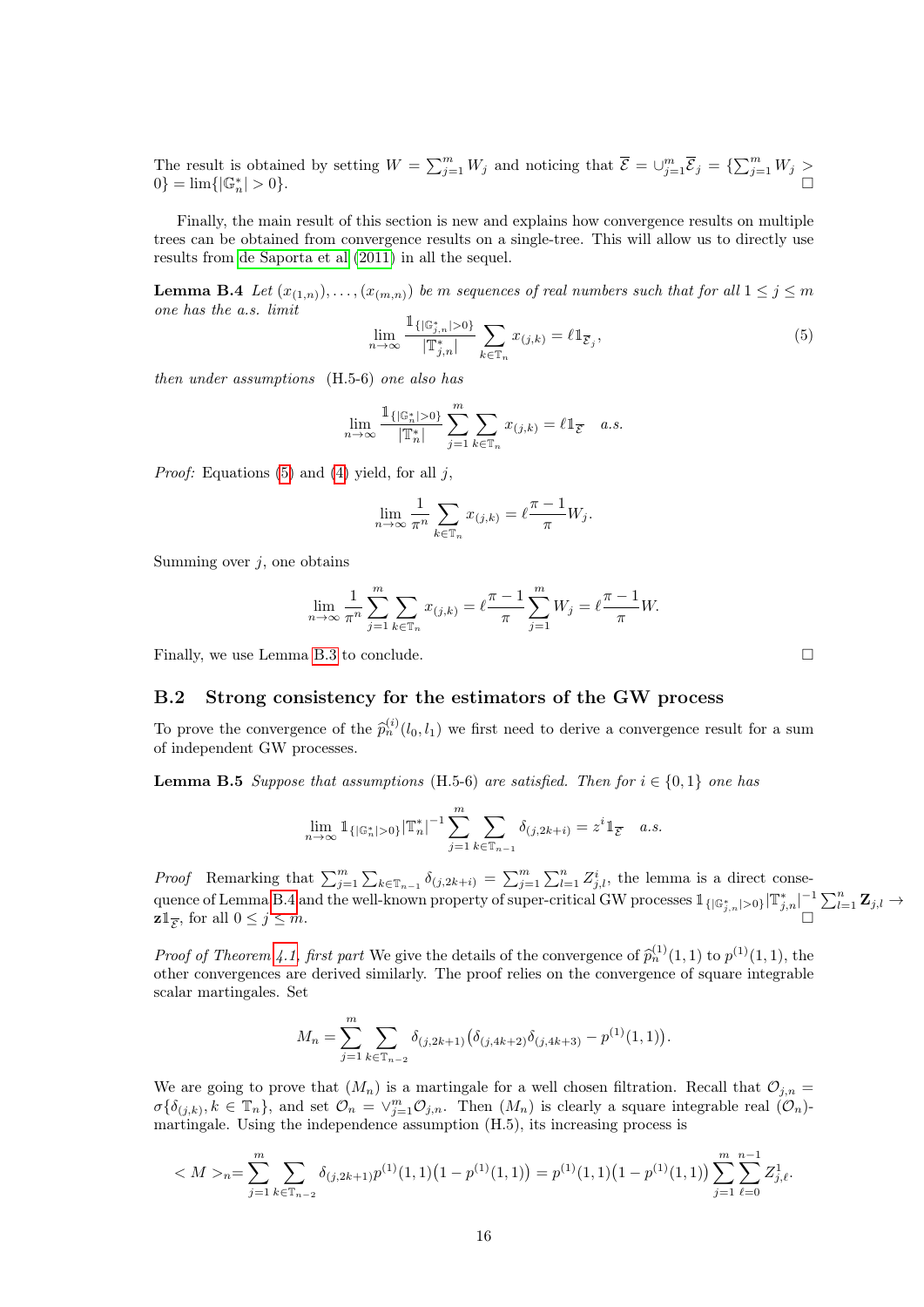Hence, Lemma [B.5](#page-15-3) implies that  $|\mathbb{T}_{n-1}^*|^{-1} < M >_n$  converges almost surely on the non-extinction set  $\overline{\mathcal{E}}$ . The law of large numbers for scalar martingales thus yields that  $|\mathbb{T}_{n-1}^*|^{-1}M_n$  tends to 0 as n tends to infinity on  $\overline{\mathcal{E}}$ . Finally, notice that

$$
\widehat{p}_n^{(1)}(1,1) - p^{(1)}(1,1) = \frac{M_n}{\sum_{j=1}^m \sum_{k \in \mathbb{T}_{n-2}} \delta_{(j,2k+1)}} = \frac{M_n}{\sum_{j=1}^m \sum_{\ell=0}^{n-1} Z_{j,\ell}^1},
$$

so that Lemma [B.5](#page-15-3) again implies the almost sure convergence of  $\hat{p}_n^{(1)}(1,1)$  to  $p^{(1)}(1,1)$  on the non-<br>extinction set  $\overline{S}$ extinction set  $\overline{\mathcal{E}}$ .

As a direct consequence, one obtains the a.s. convergence of  $\hat{\pi}_n$  to  $\pi$  on  $\overline{\mathcal{E}}$ .

#### <span id="page-16-1"></span>B.3 Asymptotic normality for the estimators of the GW process

As  $\mathbb{P}(\overline{\mathcal{E}}) \neq 0$ , we can define a new probability  $\mathbb{P}_{\overline{\mathcal{E}}}\$  by  $\mathbb{P}_{\overline{\mathcal{E}}}(A) = \mathbb{P}(A \cap \overline{\mathcal{E}})/\mathbb{P}(\overline{\mathcal{E}})$  for all event A. In all the sequel of this section, we will work on the space  $\overline{\mathcal{E}}$  under the probability  $\mathbb{P}_{\overline{\mathcal{E}}}$  and we denote by  $\mathbb{E}_{\overline{\mathcal{E}}}$  the corresponding expectation. We can now turn to the proof of the asymptotic normality of  $\hat{\mathbf{p}}_n$ . The proof also relies on martingale theory. As the normalizing term in our central limit theorem is random, we use the central limit theorem for martingales given in Theorem 2.1.9 of [Duflo](#page-29-9) [\(1997\)](#page-29-9) that we first recall as Theorem [B.6](#page-16-2) for self-completeness.

<span id="page-16-2"></span>**Theorem B.6** Suppose that  $(\Omega, \mathcal{A}, P)$  is a probability space and that for each n we have a filtration  $\mathbb{F}_n \,=\, (\mathcal{F}_k^{(n)}$  $\mathbf{E}_{k}^{(n)}$ ), a stopping time  $\nu_n$  relative to  $\mathbb{F}_n$  and a real, square-integrable vector martingale  $M^{(n)} = (M_k^{(n)}$  $(k^{(n)}_k)_{k\geq 0}$  which is adapted to  $\mathbb{F}_n$  and has hook denoted by  $\lt M >^{(n)}$ . We make the following two assumptions.

A.1 For a deterministic symmetric positive semi-definite matrix Γ

$$
^{(n)}_{\nu_n}\xrightarrow{P} \Gamma.
$$

**A.2** Lindeberg's condition holds; in other words, for all  $\epsilon > 0$ ,

$$
\sum_{k=1}^{\nu_n}\mathbb{E}\Big(\|M^{(n)}_k-M^{(n)}_{k-1}\|^2\mathbb{1}_{\{\|M^{(n)}_k-M^{(n)}_{k-1}\|>\epsilon\}}\mid \mathcal{F}^{(n)}_{k-1}\Big)\overset{P}\to 0.
$$

Then:

$$
M_{\nu_n}^{(n)} \xrightarrow{\mathcal{L}} \mathcal{N}(0, \Gamma).
$$

Proof of Theorem[n4.2,](#page-4-0) first part First, set

<span id="page-16-0"></span>
$$
\mathbf{V} = \begin{pmatrix} \mathbf{V}^0 / z^0 & 0 \\ 0 & \mathbf{V}^1 / z^1 \end{pmatrix} \tag{6}
$$

where for all i in  $\{0,1\}$ ,  $\mathbf{V}^i = \mathbf{W}^i - \mathbf{p}^{(i)}(\mathbf{p}^{(i)})^t$ ,  $\mathbf{W}^i$  is a  $4 \times 4$  matrix with the entries of  $\mathbf{p}^{(i)}$  on the diagonal and 0 elsewhere. We are going to prove that V is the asymptotic variance of  $\hat{\mathbf{p}}_n - \mathbf{p}$ suitably normalized. We use Theorem [B.6.](#page-16-2) We first need to define a suitable filtration. Here, we use the first cousins filtration defined as follows. Let

$$
\mathcal{H}_{j,p} = \sigma\{\delta_{(j,1)}, \dots, \delta_{(j,3)}, (\delta_{(j,4k)}, \dots, \delta_{(j,4k+3)}), 1 \leq k \leq p\}
$$

be the  $\sigma$ -field generated by all the 4-tuples of observed cousin cells up the granddaughters of cell  $(j, p)$  in the j-th tree and  $\mathcal{H}_p = \vee_{j=1}^m \mathcal{H}_{j,p}$ . Hence, the 4-tuple  $(\delta_{(j,4k)}, \ldots, \delta_{(j,4k+3)})$  is  $\mathcal{H}_k$ measurable for all j. By definition of the reproduction probabilities  $p^{(i)}(l_0, l_1)$ , the processes

$$
\left(\delta_{(j,2k+i)}(\phi_{l_0}(\delta_{(j,2(2k+i))})\phi_{l_1}(\delta_{(j,2(2k+i)+1)}) - p^{(i)}(l_0,l_1)\right)_{k\geq 1}
$$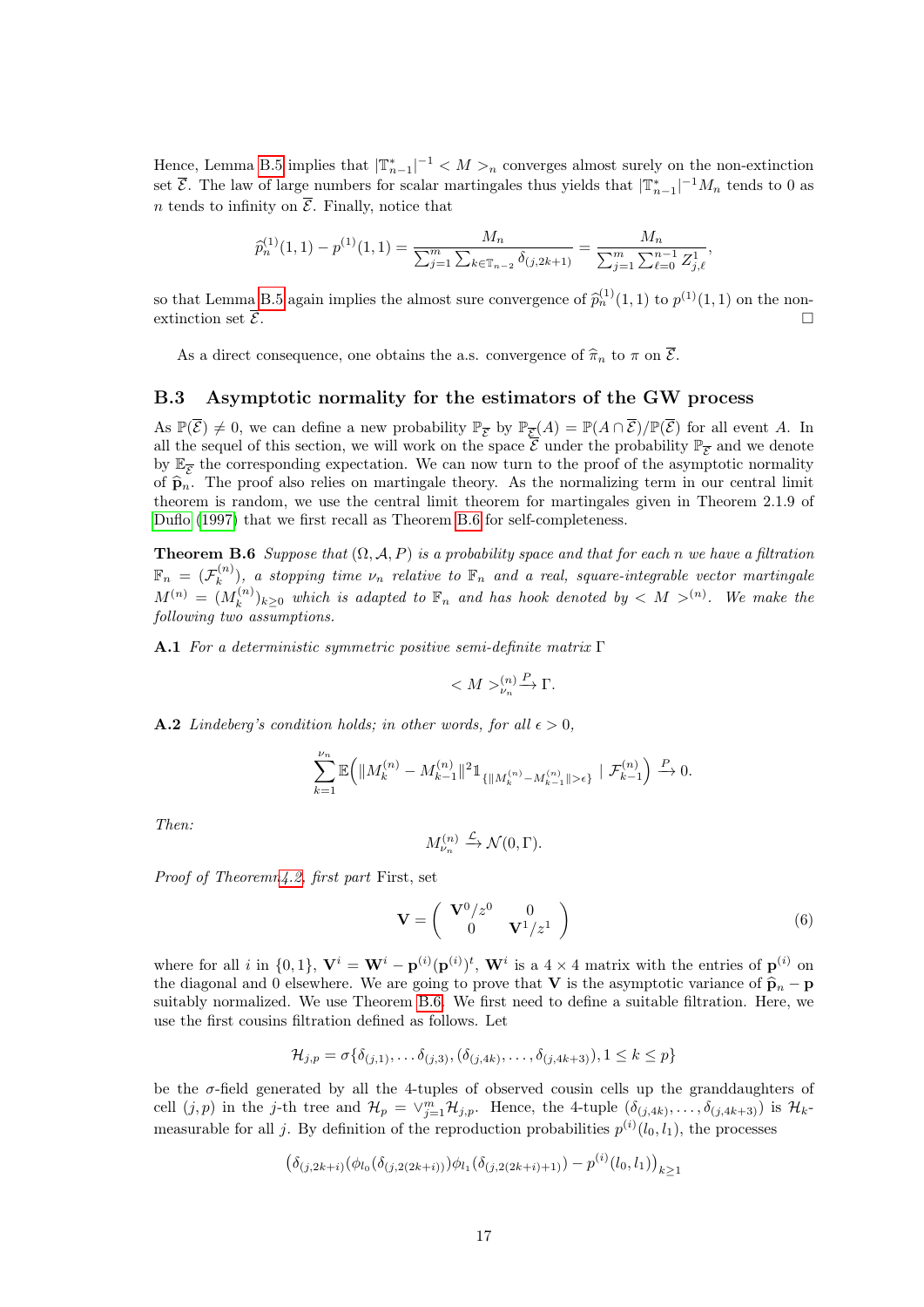are  $(\mathcal{H}_k)$ -martingale difference sequences. We thus introduce a sequence of  $(\mathcal{H}_k)$ -martingales  $(\mathbf{M}_{p}^{(n)})_{\{p\geq 1\}}$  defined for all  $n\geq 1$  and  $p\geq 1$  by

$$
\mathbf{M}_{p}^{(n)} = \left|\mathbb{T}_{n-1}^*\right|^{-1/2} \sum_{k=1}^p \sum_{j=1}^m \mathbf{D}_{(j,k)},
$$

with  $\mathbf{D}_{(j,k)} = ((\mathbf{D}_{(j,k)}^0)^t, (\mathbf{D}_{(j,k)}^1)^t)^t$  and

$$
\mathbf{D}_{(j,k)}^{i} = \delta_{(j,2k+i)} \begin{pmatrix} \delta_{(j,2(2k+i))}\delta_{(j,2(2k+i)+1)} - p^{(i)}(1,1) \\ \delta_{(j,2(2k+i))}(1 - \delta_{(j,2(2k+i)+1)}) - p^{(i)}(1,0) \\ (1 - \delta_{(j,2(2k+i))})\delta_{(j,2(2k+i)+1)} - p^{(i)}(0,1) \\ (1 - \delta_{(j,2(2k+i))})(1 - \delta_{(j,2(2k+i)+1)}) - p^{(i)}(0,0) \end{pmatrix}.
$$

We also introduce the sequence of stopping times  $\nu_n = |\mathbb{T}_{n-2}| = 2^{n-1} - 1$ . One has

$$
\mathbb{E}_{\overline{\mathcal{E}}}[\mathbf{D}_{(j,k)}\mathbf{D}_{(j,k)}^t|\mathcal{H}_{k-1}] = \begin{pmatrix} \delta_{(j,2k)}\mathbf{V}^0 & 0 \\ 0 & \delta_{(j,2k+1)}\mathbf{V}^1 \end{pmatrix}
$$

.

Therefore the one has  $\langle \mathbf{M}^{(n)} \rangle_{\nu_n} = |\mathbb{T}_{n-1}^*|^{-1} \sum_{j=1}^m \sum_{\ell=0}^{n-1} \begin{pmatrix} Z_{j,\ell}^0 \mathbf{V}^0 & 0 \\ 0 & Z_{j,\ell}^1 \end{pmatrix}$  $0 \qquad Z_{j,\ell}^1 {\bf V}^1$ ), so that its  $\mathbb{P}_{\overline{\mathcal{E}}}$ almost sure limit is  $\mathbf{\Gamma}' = \begin{pmatrix} z^0 \mathbf{V}^0 & 0 \ 0 & z^1 \mathbf{V} \end{pmatrix}$  $0 \qquad z^1 \mathbf{V}^1$  $\Big)$ ,

thanks to Lemma B.5. Therefore, assumption A.1 of Theorem B.6 holds under 
$$
\mathbb{P}_{\overline{\mathcal{E}}}
$$
. The Lindeberg condition A.2 is obviously satisfied as we deal with finite support distributions. We then conclude that under  $\mathbb{P}_{\overline{\mathcal{E}}}$  one has

$$
\left|{\mathbb T}_{n-1}^*\right|^{-1/2}{\bf M}_{\nu_n}^{(n)} = \left|{\mathbb T}_{n-1}^*\right|^{-1/2}\sum_{j=1}^m\sum_{k\in {\mathbb T}_{n-2}^*}{\bf D}_{(j,k)} \xrightarrow{\mathcal{L}} \mathcal{N}(0,{\bf \Gamma}').
$$

Using the relation

$$
\widehat{\mathbf{p}}_n - \mathbf{p} = \begin{pmatrix} (\sum_{j=1}^m \sum_{\ell=0}^{n-1} Z_{j,\ell}^0) \mathbf{I}_4 & 0 \\ 0 & (\sum_{j=1}^m \sum_{\ell=0}^{n-1} Z_{j,\ell}^1) \mathbf{I}_4 \end{pmatrix}^{-1} \mathbf{M}_{\nu_n}^{(n)},
$$

Lemma [B.5](#page-15-3) and Slutsky's Lemma give the first part of Theorem [4.2.](#page-4-0)

### <span id="page-17-0"></span>B.4 Interval estimation and tests for the GW process

From the central limit theorem [4.2](#page-4-0) one can easily build asymptotic confidence intervals for our estimators. In our context,  $Y_n$  and  $Y'_n$  being two random variables, we will say that  $[Y_n; Y'_n]$  is an asymptotic confidence interval with confidence level  $1 - \epsilon$  for the parameter Y if  $\mathbb{P}_{\overline{\mathcal{E}}}(Y_n \leq Y \leq$  $Y'_n$   $\longrightarrow_{n \to \infty} (1 - \epsilon)$ . For any  $0 \le \epsilon \le 1$ , let  $q_{1-\epsilon/2}$  be the  $1 - \epsilon/2$  quantile of the standard normal law.

For all  $n \geq 2$ , define the  $8 \times 8$  matrix

$$
\widehat{\mathbf{V}}_n = \begin{pmatrix} \widehat{\mathbf{V}}_n^0 \big( \sum_{j=1}^m \sum_{k \in \mathbb{T}_{n-2}} \delta_{(j,2k)} \big)^{-1} & 0 \\ 0 & \widehat{\mathbf{V}}_n^1 \big( \sum_{j=1}^m \sum_{k \in \mathbb{T}_{n-2}} \delta_{(j,2k+1)} \big)^{-1}, \end{pmatrix}
$$

where for all i in  $\{0,1\}$ ,  $\widehat{\mathbf{V}}_n^i = \widehat{\mathbf{W}}_n^i - \widehat{\mathbf{p}}_n^{(i)}(\widehat{\mathbf{p}}_n^{(i)})^t$ ,  $\widehat{\mathbf{W}}_n^i$  is a  $4 \times 4$  matrix with the entries of  $\widehat{\mathbf{p}}_n^{(i)}$  on the diagonal and 0 elsewhere. Thus,  $|\mathbb{T}_{n-1}^*|\hat{\mathbf{V}}_n|$  is an empirical estimator of the covariance matrix V.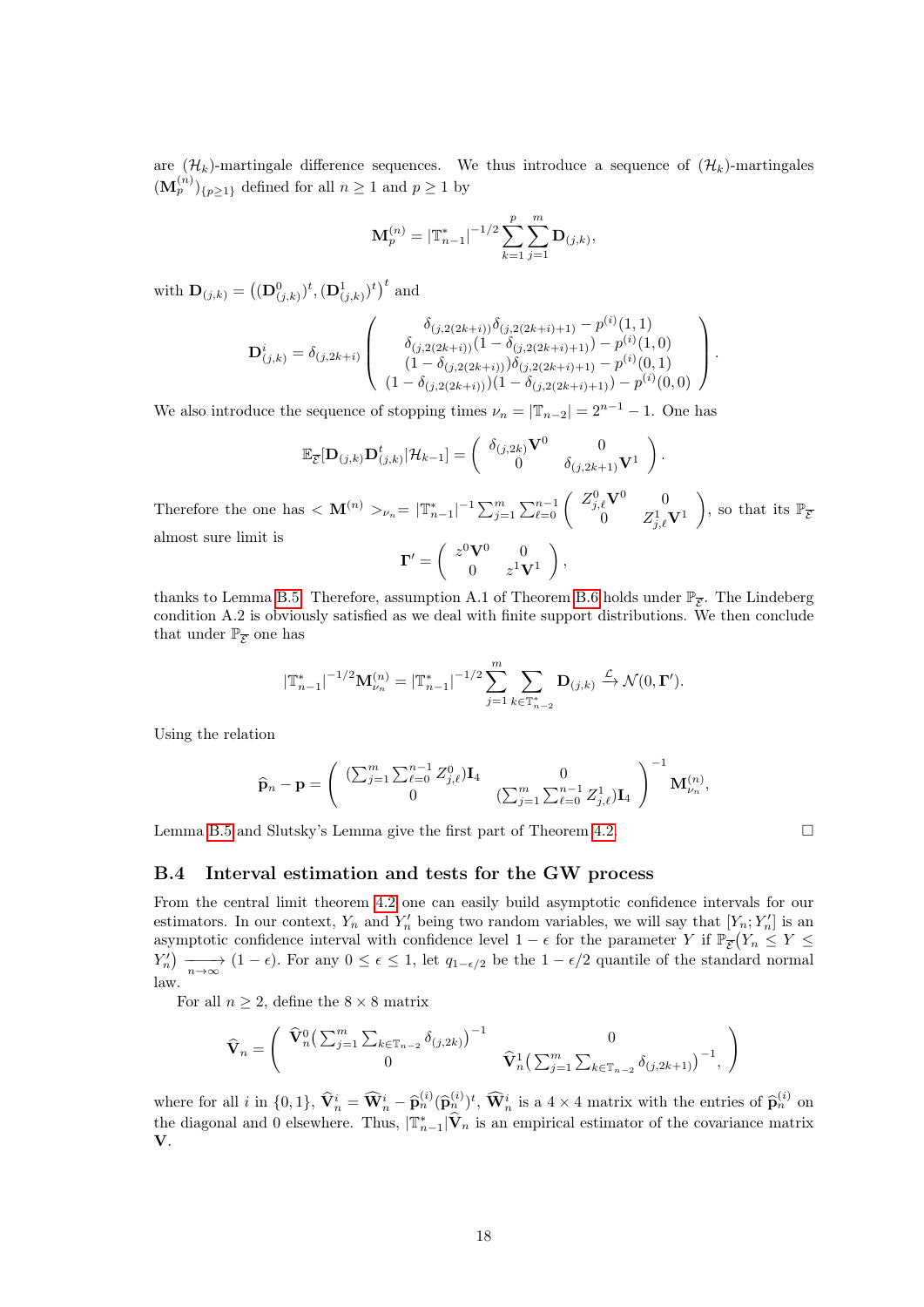**Theorem B.7** Under assumptions (H.5-6), for i,  $l_0, l_1$  in  $\{0, 1\}$  and for any  $0 \lt \epsilon \lt 1$ , the random interval defined by

$$
\left[\widehat{p}_n^{(i)}(l_0,l_1) - q_{1-\epsilon/2}(\widehat{\mathbf{V}}_n^{1/2})_{\ell,\ell} \; ; \; \widehat{p}_n^{(i)}(l_0,l_1) + q_{1-\epsilon/2}(\widehat{\mathbf{V}}_n^{1/2})_{\ell,\ell}\right]
$$

is an asymptotic confidence interval with level  $1 - \epsilon$  for  $p^{(i)}(l_0, l_1)$ ; where  $(\ell, \ell)$  is the coordinate of  $\mathbf{V}_n$  corresponding to  $p^{(i)}(l_0, l_1)$ , namely  $\ell = 4(i + 1) - (2l_0 + l_1)$ .

Proof This is a straightforward consequence of the central limit Theorem [4.2](#page-4-0) together with Slutsky's lemma as  $\lim_{n\to\infty} |\mathbb{T}_{n-1}^*| \hat{\mathbf{V}}_n = \mathbf{V} \mathbb{P}_{\overline{\mathcal{E}}}$  a.s. thanks to Lemma [B.5](#page-15-3) and Theorem [4.1.](#page-4-1)

Set  $\hat{G}_n = \hat{\mathbf{F}}_n^t \hat{\mathbf{V}}_n \hat{\mathbf{F}}_n$ , where  $\hat{\mathbf{F}}_n$  is the  $8 \times 1$  vector defined by

$$
\widehat{\mathbf{F}}_n = \frac{1}{2} (1, 1, 0, 0, 1, 0, 1, 0)^t + \frac{1}{2} (\widehat{T}_n^2 - 4\widehat{D}_n)^{-1/2} \widehat{\mathbf{H}}_n
$$

and

$$
\widehat{\mathbf{H}}_{n} = \begin{pmatrix}\n\widehat{p}_{n}^{(0)}(1,1) + \widehat{p}_{n}^{(0)}(1,0) + \widehat{p}_{n}^{(1)}(1,1) + 2\widehat{p}_{n}^{(1)}(1,0) - \widehat{p}_{n}^{(1)}(0,1) \\
\widehat{p}_{n}^{(0)}(1,1) + \widehat{p}_{n}^{(0)}(1,0) - \widehat{p}_{n}^{(1)}(1,1) - \widehat{p}_{n}^{(1)}(0,1) \\
2\widehat{p}_{n}^{(1)}(1,1) + 2\widehat{p}_{n}^{(1)}(1,0) \\
0 \\
\widehat{p}_{n}^{(0)}(1,1) - \widehat{p}_{n}^{(0)}(1,0) + 2\widehat{p}_{n}^{(0)}(0,1) + \widehat{p}_{n}^{(1)}(1,1) + \widehat{p}_{n}^{(1)}(0,1) \\
2\widehat{p}_{n}^{(0)}(1,1) + 2\widehat{p}_{n}^{(0)}(0,1) \\
-\widehat{p}_{n}^{(0)}(1,1) - \widehat{p}_{n}^{(0)}(1,0) + \widehat{p}_{n}^{(1)}(1,1) + \widehat{p}_{n}^{(1)}(0,1) \\
0\n\end{pmatrix}.
$$

**Theorem B.8** Under assumptions (H.5-6), for any  $0 < \epsilon < 1$  one has that

$$
\left[\widehat{\pi}_n - q_{1-\epsilon/2}\widehat{G}_n^{1/2} \ ; \ \widehat{\pi}_n + q_{1-\epsilon/2}\widehat{G}_n^{1/2}\right]
$$

is an asymptotic confidence interval with level  $1 - \epsilon$  for  $\pi$ .

Proof This is again a straightforward consequence of the central limit Theorem [4.2](#page-4-0) together with Slutsky's lemma as  $\mathbf{\hat{F}}_n$  is the gradient of the function that maps the vector  $\hat{\mathbf{p}}$  onto the estimator  $\hat{\pi}_n$ .  $\widehat{\pi}_n$ .

We propose two symmetry tests for the GW process. The first one compares the average number of offspring  $m_0$  of a cell of type 0:  $m_0 = p^{(0)}(1,0) + p^{(0)}(0,1) + 2p^{(0)}(1,1)$  to that of a cell of type 1:  $m_1 = p^{(1)}(1,0) + p^{(1)}(0,1) + 2p^{(1)}(1,1)$ . Denote by  $\hat{m}_n^0$  and  $\hat{m}_n^1$  their empirical estimators. Set

- $H_0^m$ :  $m_0 = m_1$  the symmetry hypothesis,
- $H_1^m$ :  $m_0 \neq m_1$  the alternative hypothesis.

Let  $Y_n^m$  be the test statistic defined by

<span id="page-18-0"></span>
$$
Y_n^m = |\mathbb{T}_{n-1}^*|^{1/2} (\widehat{\Delta}_n^m)^{-1/2} (\widehat{m}_n^0 - \widehat{m}_n^1),
$$

where  $\widehat{\Delta}_n^m = |\mathbb{T}_{n-1}^*| \mathbf{dg}_m^t \widehat{\mathbf{V}}_n \mathbf{dg}_m$  and  $\mathbf{dg}_m = (2, 1, 1, 0, -2 - 1, -1, 0)^t$ . This test statistic has the following asymptotic properties.

**Theorem B.9** Under assumptions (H.5-6) and the null hypothesis  $H_0^m$ , one has

 $(Y_n^m)^2 \xrightarrow{\mathcal{L}} \chi^2(1)$ 

on  $(\overline{\mathcal{E}}, \mathbb{P}_{\overline{\mathcal{E}}})$ ; and under the alternative hypothesis  $\mathbf{H}_{1}^{m}$ , almost surely on  $\overline{\mathcal{E}}$  one has

$$
\lim_{n \to \infty} (Y_n^m)^2 = +\infty.
$$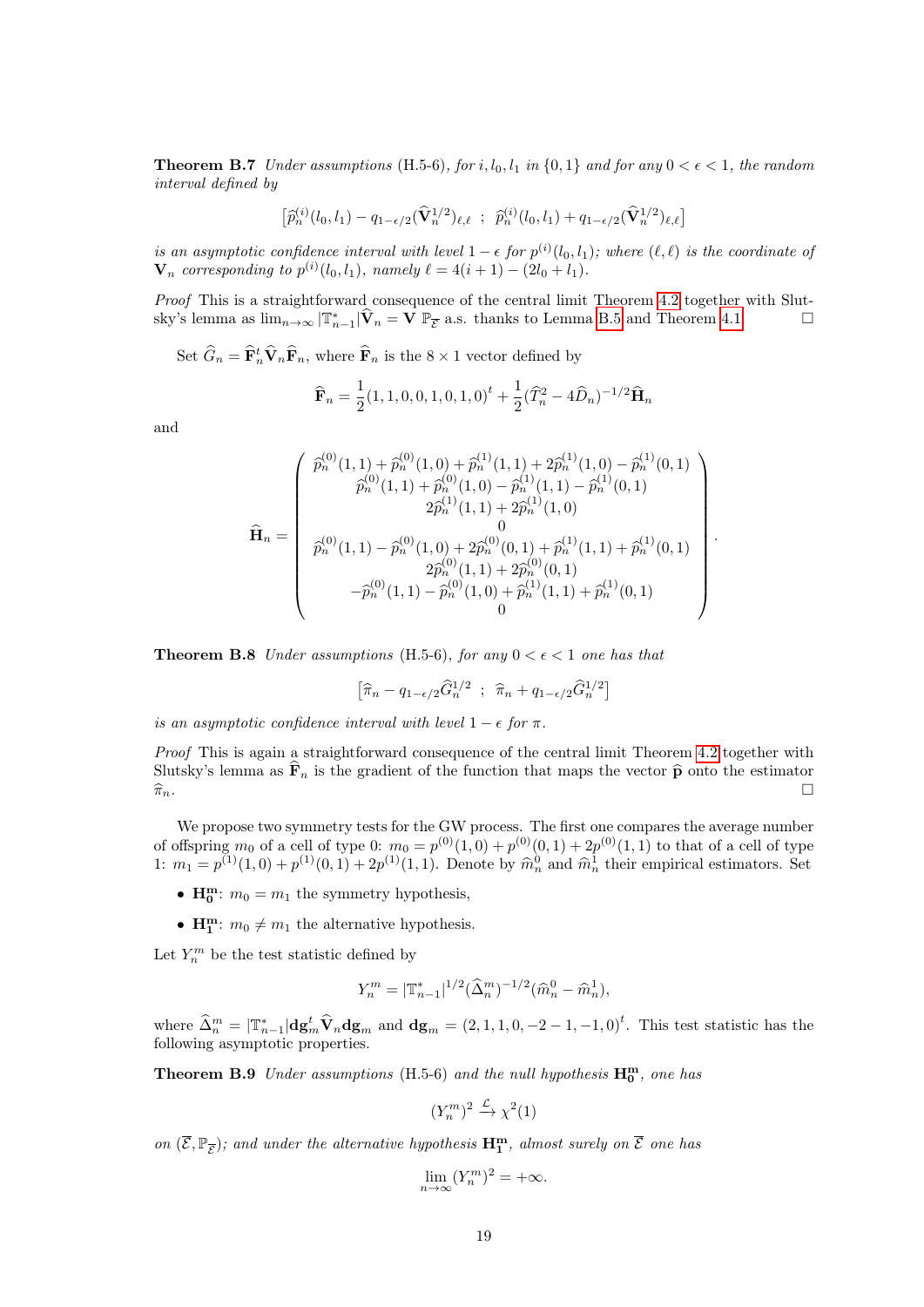*Proof* Let  $g_m$  be the function defined from  $\mathbb{R}^8$  onto  $\mathbb{R}$  by  $g_m(x_1, \ldots, x_8) = 2x_1 + x_2 + x_3 + 2x_5 - x_6 - x_7$ so that  $\mathbf{dg}_{\mathbf{m}}$  is the gradient of  $g_m$ . Thus, the central limit Theorem [4.2](#page-4-0) yields

$$
\sqrt{|\mathbb{T}_{n-1}^*|} \big(g_m(\widehat{\mathbf{p}}_n) - g_m(\mathbf{p})\big) \xrightarrow{\mathcal{L}} \mathcal{N}(0, \mathbf{d}\mathbf{g_m}^t \mathbf{V} \mathbf{d}\mathbf{g_m}) = \mathcal{N}(0, \mathbf{\Delta}^m)
$$

on  $(\overline{\mathcal{E}}, \mathbb{P}_{\overline{\mathcal{E}}})$ . Under the null hypothesis  $\mathbf{H}_{0}^{\mathbf{m}}, g_{m}(\mathbf{p}) = 0$ , so that one has

$$
|\mathbb{T}_{n-1}^*|(\mathbf{\Delta}^m)^{-1}g_m(\widehat{\mathbf{p}}_n)^2 \xrightarrow{\mathcal{L}} \chi^2(1)
$$

on  $(\overline{\mathcal{E}}, \mathbb{P}_{\overline{\mathcal{E}}})$ . Lemma [B.5](#page-15-3) and Theorem [4.1](#page-4-1) give the almost sure convergence of  $\widehat{\Delta}_m^m$  to  $\Delta_m^m$ . Hence Slutsky's Lemma yields the expected result. Under the alternative hypothesis  $\mathbf{H}_{1}^{\mathbf{m}}$ , one has

$$
Y_n^m = (\widehat{\Delta}_n^m)^{-1/2} \left(\sqrt{|\mathbb{T}_{n-1}^*|} \left(g_m(\widehat{\mathbf{p}}_n) - g_m(\mathbf{p})\right) + \sqrt{|\mathbb{T}_{n-1}^*|} g_m(\mathbf{p})\right).
$$

The first term converges to a centered normal law and the second term tends to infinity as  $|\mathbb{T}_{n-1}^*|$ tends to infinity a.s. on  $(\overline{\mathcal{E}}, \mathbb{P}_{\overline{\mathcal{F}}})$ . ).  $\Box$ 

Our next test compares the reproduction probability vectors of mother cells of type 0 and 1.

- $\mathbf{H}_{0}^{\mathbf{p}}$ :  $\mathbf{p}^{(0)} = \mathbf{p}^{(1)}$  the symmetry hypothesis,
- $\mathbf{H}_{1}^{\mathbf{p}}$ :  $\mathbf{p}^{(0)} \neq \mathbf{p}^{(1)}$  the alternative hypothesis.

Let  $(\mathbf{Y}_n^p)^t \mathbf{Y}_n^p$  be the test statistic defined by

$$
\mathbf{Y}_n^p = |\mathbb{T}_{n-1}^*|^{1/2} (\widehat{\Delta}_n^p)^{-1/2} (\widehat{\mathbf{p}}^{(0)} - \widehat{\mathbf{p}}^{(1)}),
$$

where  $\widehat{\Delta}_n^p = |\mathbb{T}_{n-1}^*| \mathbf{dg}_p^t \widehat{\mathbf{V}}_n \mathbf{dg}_p$  and  $\mathbf{dg}_p = \begin{pmatrix} \mathbf{I}_4 \ -\mathbf{I}_4 \end{pmatrix}$  $-\mathbf{I}_4$  . This test statistic has the following asymptotic properties.

**Theorem B.10** Under assumptions (H.5-6) and the null hypothesis  $H_0^p$ , one has

$$
(\mathbf{Y}_n^p)^t \mathbf{Y}_n^p \xrightarrow{\mathcal{L}} \chi^2(4)
$$

on  $(\overline{\mathcal{E}}, \mathbb{P}_{\overline{\mathcal{E}}})$ ; and under the alternative hypothesis  $\mathbf{H}_{1}^{\mathbf{p}}$ , almost surely on  $\overline{\mathcal{E}}$  one has

$$
\lim_{n\to\infty} \|\mathbf{Y}_n^p\|^2 = +\infty.
$$

*Proof* We mimic the proof of Theorem [B.9](#page-18-0) with  $g_p$  the function defined from  $\mathbb{R}^8$  onto  $\mathbb{R}^4$  by  $g_p(x_1,...,x_8) = (x_1 - x_5, x_2 - x_6, x_3 - x_7, x_4 - x_8)^t$ , so that  $\mathbf{dg}_p$  is the gradient of  $g_p$ .

# C Convergence of estimators for the BAR process

We now prove the convergence of the estimators for the BAR process, that is the parts of Theo-rems [4.1](#page-4-1) and [4.2](#page-4-0) concerning  $\hat{\theta}_n$ ,  $\hat{\sigma}_{n,i}^2$  and  $\hat{\rho}_n$ , together with additional technical results, especially<br>the convergence of higher moment estimators required to estimate the estimate variances the convergence of higher moment estimators required to estimate the asymptotic variances.

#### <span id="page-19-1"></span>C.1 Preliminary results: laws of large numbers

In this section, we want to study the asymptotic behavior of various sums of observed data. Most of the results are directly taken from [de Saporta et al](#page-30-4) [\(2011\)](#page-30-4). All external references in this section refer to that paper that will not be cited each time. However, we need additional results concerning higher moments of the BAR process in order to obtain the consistency of  $\hat{\tau}_{i,n}^4$  and  $\hat{\nu}_n^2$ , as there is no<br>sugh result in do Saparta at al. (2011). We also give all the evolution formulas so that the interested such result in [de Saporta et al](#page-30-4) [\(2011\)](#page-30-4). We also give all the explicit formulas so that the interested reader can actually compute the various asymptotic variances.

<span id="page-19-0"></span>Again, our work relies on the strong law of large numbers for square integrable martingales. To ensure that the increasing processes of our martingales are at most  $\mathcal{O}(\pi^n)$  we first need the following lemma.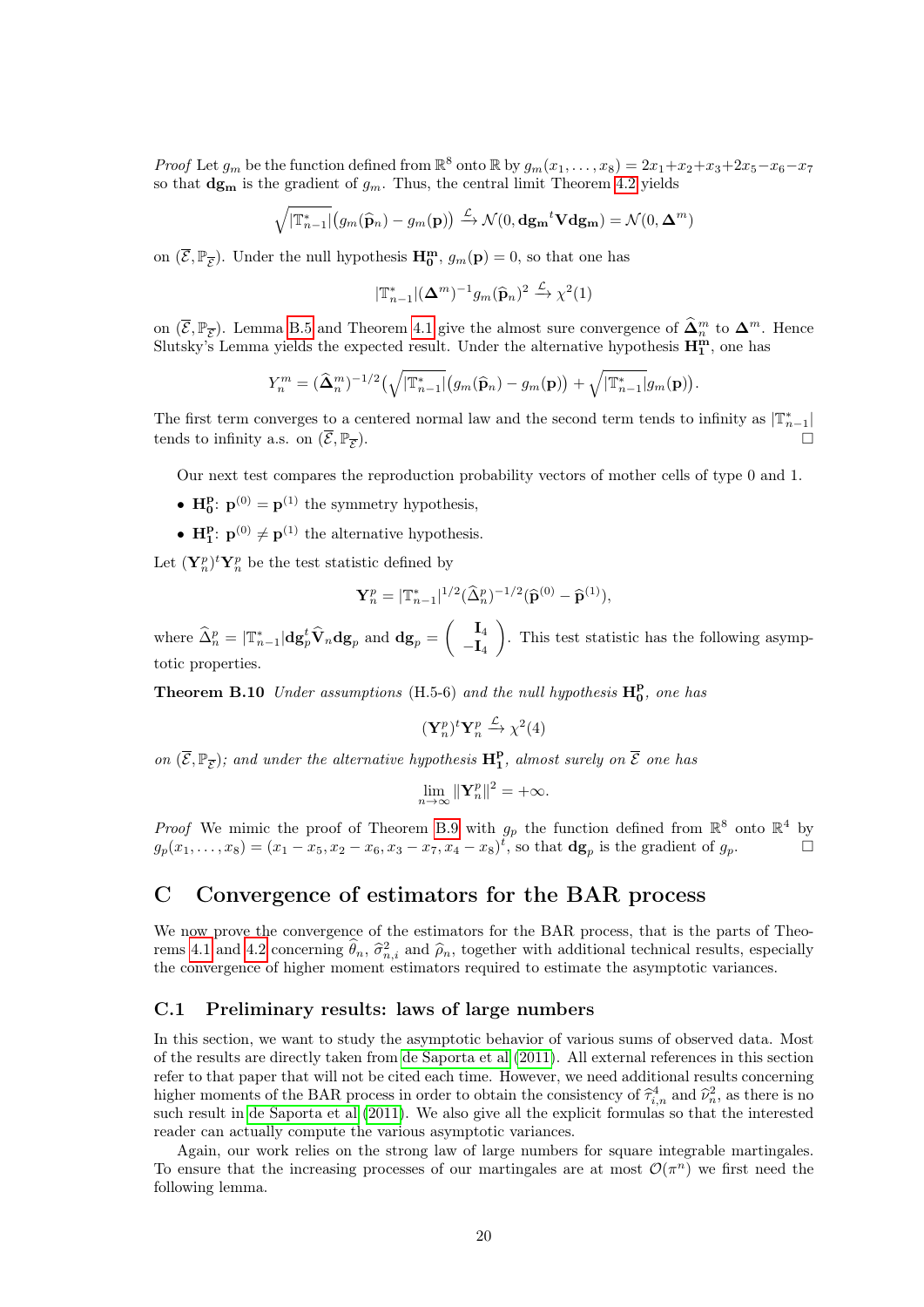**Lemma C.1** Under assumptions (H.0-6), for all  $i \in \{0, 1\}$  one has

<span id="page-20-0"></span>
$$
\sum_{j=1}^m \sum_{k \in \mathbb{T}_n} \delta_{(j, 2k+i)} X^8_{(j,k)} = \mathcal{O}(\pi^n) \qquad a.s.
$$

*Proof* The proof follows the same lines as that of Lemma 6.1. The constants before the terms  $A_n^i$ , *n* boy The proof follows the same lines as that of Lemma 6.1. The constants before the terms  $A_n$ ,  $B_n^i$  and  $C_n^i$  therein are replaced respectively by  $(4/(1 - \beta))^7$ ,  $\alpha^8 (4/(1 - \beta))^7$  and  $2^8$ ; in the term  $A_n^i$ ,  $\varepsilon^2$  is replaced by  $\varepsilon^8$ ; in the term  $C_n^i$ ,  $\beta^{2r_k}$  is replaced by  $\beta^{8r_k}$ ; the term  $B_n^i$  is unchanged. In the expression of  $\mathbb{E}[(Y_{\ell,p}^i)^2]$ , one just needs to replace  $\tau^4$  by  $\mu_i^{16}$ ,  $\sigma^4$  by  $\gamma_i^{16}$  and  $\nu^2\tau^4$  by  $\eta^8$ . Note that the various moments of the noise sequence are defined in assumption (H.1). The rest of the proof is unchanged.  $\square$ 

We also state some laws of large numbers for the noise processes.

**Lemma C.2** Under assumptions (H.0-6), for all  $i \in \{0,1\}$  and for all integers  $0 \le q \le 4$ , one has

$$
\frac{1}{\pi^n} \sum_{j=1}^m \sum_{k \in \mathbb{T}_{n-1}} \delta_{(j,2k+i)} \varepsilon_{(j,2k+i)}^q = \frac{\pi}{\pi - 1} W z^i \mathbb{E}[\varepsilon_{(1,2+i)}^q] \qquad a.s.
$$

Proof This is also a direct consequence of [de Saporta et al](#page-30-4) [\(2011\)](#page-30-4) thanks to Lemmas [B.3](#page-14-2) and [B.4.](#page-15-2) Lemma 5.3 provides the result for  $q = 0$ , Lemma 5.5 for  $q = 1$ , Corollary 5.6 for  $q = 2$  and Lemma 5.7 for  $q = 4$ . The result for  $q = 3$  is obtained similarly.

In view of these new stronger results, we can now state our first laws of large numbers for the observed BAR process. For  $i \in \{0,1\}$  and all integers  $1 \le q \le 4$  let us now define

<span id="page-20-1"></span>
$$
H_n^i(q) = \sum_{j=1}^m H_{j,n}^i(q) = \sum_{j=1}^m \sum_{k \in \mathbb{T}_n} \delta_{(j,2k+i)} X_{(j,k)}^q,
$$
  

$$
H_n^{01}(q) = \sum_{j=1}^m H_{j,n}^{01}(q) = \sum_{j=1}^m \sum_{k \in \mathbb{T}_n} \delta_{(j,2k)} \delta_{(j,2k+1)} X_{(j,k)}^q,
$$

and  $\mathbf{H}_n(q) = (H_n^0(q), H_n^1(q))^t$ .

**Lemma C.3** Under assumptions (H.0-6) and for all integers  $1 \leq q \leq 4$ , one has the following a.s. limits on the non-extinction set  $\overline{\mathcal{E}}$ 

$$
\lim_{n \to \infty} \mathbb{1}_{\{|\mathbb{G}_n^*| > 0\}} |\mathbb{T}_n^*|^{-1} \mathbf{H}_n(q) = \mathbf{h}(q) = (\mathbf{I}_2 - \widetilde{\mathbf{P}}_q)^{-1} \mathbf{P}^t \widetilde{\mathbf{h}}(q),
$$
\n
$$
\lim_{n \to \infty} \mathbb{1}_{\{|\mathbb{G}_n^*| > 0\}} |\mathbb{T}_n^*|^{-1} H_n^{01}(q) = h^{01}(q) = p^{(0)}(1,1) \left(\widetilde{h}^0(q) + b_0^q \frac{h^0(q)}{\pi}\right)
$$
\n
$$
+ p^{(1)}(1,1) \left(\widetilde{h}^1(q) + b_1^q \frac{h^1(q)}{\pi}\right),
$$

where

$$
\widetilde{\mathbf{P}}_q = \pi^{-1} \mathbf{P}^t \begin{pmatrix} b_0^q & 0 \\ 0 & b_1^q \end{pmatrix}, \qquad \mathbf{h}(q) = \begin{pmatrix} h^0(q) \\ h^1(q) \end{pmatrix}, \qquad \widetilde{\mathbf{h}}(q) = \begin{pmatrix} \widetilde{h}^0(q) \\ \widetilde{h}^1(q) \end{pmatrix},
$$

and for  $i \in \{0, 1\}$ 

$$
\tilde{h}^{i}(1) = a_{i}z^{i}, \n\tilde{h}^{i}(2) = (a_{i}^{2} + \sigma_{i}^{2})z^{i} + 2a_{i}b_{i}h^{i}(1)\pi^{-1}, \n\tilde{h}^{i}(3) = (a_{i}^{3} + 3a_{i}\sigma_{i}^{2} + \lambda_{i})z^{i} + 3b_{i}(a_{i}^{2} + \sigma_{i}^{2})h^{i}(1)\pi^{-1} + 3a_{i}b_{i}^{2}h^{i}(2)\pi^{-1}, \n\tilde{h}^{i}(4) = (a_{i}^{4} + 6a_{i}^{2}\sigma_{i}^{2} + 4a_{i}\lambda_{i} + \tau_{i}^{4})z^{i} + 4b_{i}(a_{i}^{3} + 3a_{i}\sigma_{i}^{2} + \lambda_{i})h^{i}(1)\pi^{-1} \n+ 6b_{i}^{2}(a_{i}^{2} + \sigma_{i}^{2})h^{i}(2)\pi^{-1} + 4a_{i}b_{i}^{3}h^{i}(3)\pi^{-1}.
$$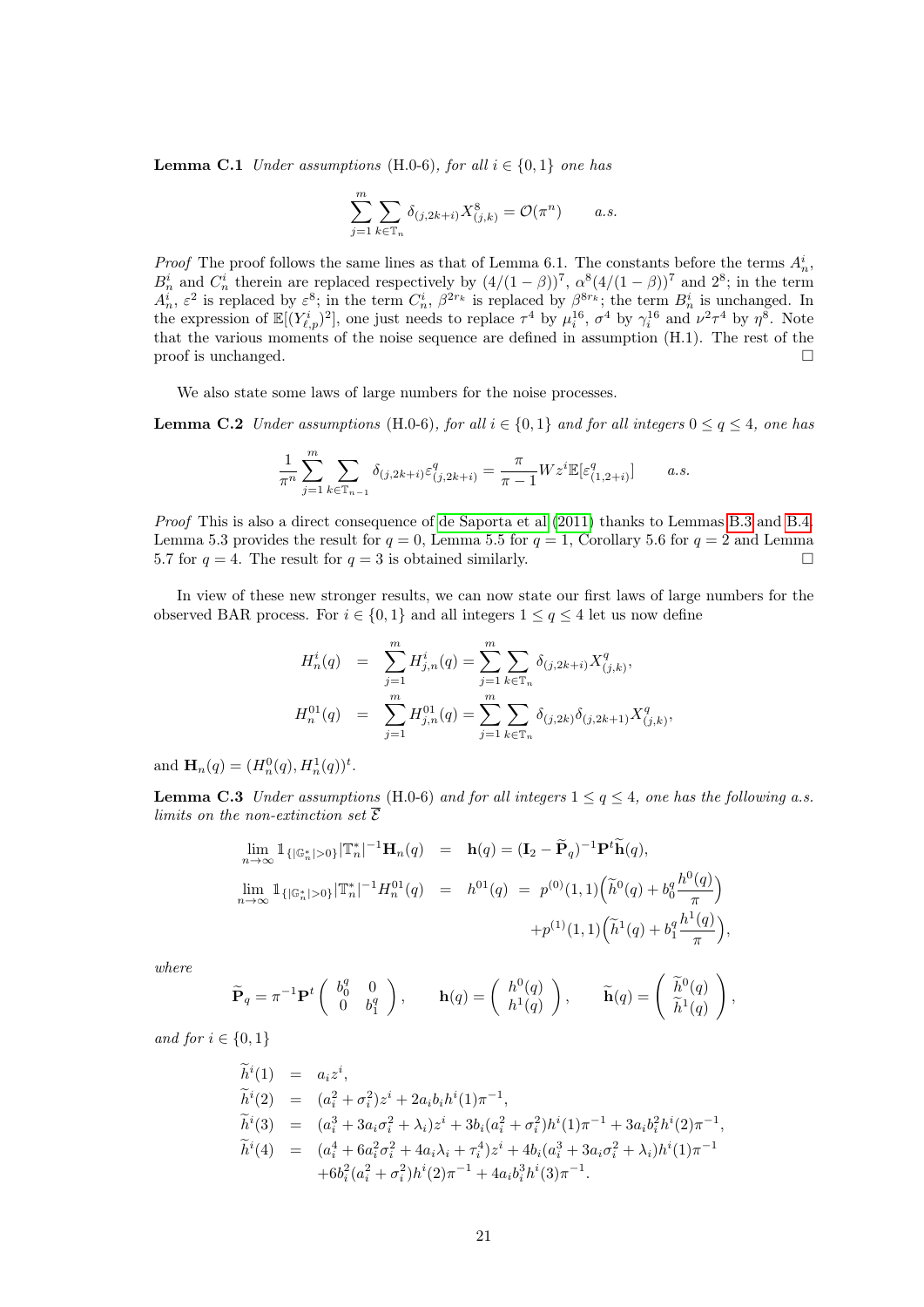*Proof* The results for  $q = 1$  and  $q = 2$  come from Propositions 6.3, 6.5 and 6.6 together with Lemma [B.4.](#page-15-2) The proofs for  $q \geq 3$  follow the same lines, using Lemma [C.2](#page-20-0) when required and Lemma [C.1](#page-19-0) to bound the increasing processes of the various martingales at stake.  $\square$ 

To prove the consistency of our estimators, we also need some additional families of laws of large numbers.

**Lemma C.4** Under assumptions (H.0-6), for  $i \in \{0,1\}$  and for all integers  $1 \leq p + q \leq 4$ , one has the following a.s. limits

<span id="page-21-0"></span>
$$
\mathbb{1}_{\{|\mathbb{G}_n^*|>0\}}|\mathbb{T}_n^*|^{-1}\sum_{j=1}^m\sum_{k\in\mathbb{T}_n}\delta_{(j,2k+i)}X^p_{(j,k)}\varepsilon^q_{(j,2k+i)}=\mathbb{E}[\varepsilon^q_{2+i}]h^i(p)\mathbb{1}_{\overline{\mathcal{E}}}.
$$

*Proof* The proof is similar to that of Theorem [4.1.](#page-4-1) For all  $1 \leq j \leq m$ , one has

$$
\sum_{k \in \mathbb{T}_n} \delta_{(j,2k+i)} X^p_{(j,k)} \varepsilon^q_{(j,2k+i)}
$$
\n
$$
= \sum_{\ell=0}^n \sum_{k \in \mathbb{G}_{\ell}} \delta_{(j,2k+i)} X^p_{(j,k)} (\varepsilon^q_{(j,2k+i)} - \mathbb{E}[\varepsilon^q_{(j,2k+i)} | \mathcal{F}^Q_{j,\ell}]) + \mathbb{E}[\varepsilon^q_{2+i}] \sum_{k \in \mathbb{T}_n} \delta_{(j,2k+i)} X^p_{(j,k)},
$$

as the conditional moment of  $\varepsilon_{2k+i}$  are constants by assumption (H.1). The first term is a square integrable  $(\mathcal{F}_{j,n}^{\mathcal{O}})$ -martingale and its increasing process is  $\mathcal{O}(\pi^n)$  thanks to Lemma [C.1,](#page-19-0) thus the first term is  $o(\pi^n)$ . The limit of the second term is given by Lemma [C.3.](#page-20-1)

<span id="page-21-2"></span>**Lemma C.5** Under assumptions (H.0-6), for  $i \in \{0,1\}$  and for all integers  $1 \leq q \leq 4$ , one has the following a.s. limits

$$
\mathbb{1}_{\{|\mathbb{G}_n^*|>0\}}|\mathbb{T}_n^*|^{-1}\sum_{j=1}^m\sum_{k\in\mathbb{T}_n}\delta_{(j,2k+i)}X^q_{(j,2k+i)} = (\pi\widetilde{h}^i(q) + b_i^q h^i(q))\mathbb{1}_{\overline{\mathcal{E}}}.
$$

*Proof* The proof is obtained by replacing  $X_{(j,2k+i)}$  by  $a_i + b_i X_k + \varepsilon_{2k+i}$ . One then develops the exponent and uses Lemmas [B.5,](#page-15-3) [C.2,](#page-20-0) [C.3](#page-20-1) and [C.4](#page-21-0) to conclude.

<span id="page-21-1"></span>**Lemma C.6** Under assumptions (H.0-6), for  $i \in \{0,1\}$  and for all integers  $1 \leq p + q \leq 4$ , one has the following a.s. limits

$$
\mathbb{1}_{\{|\mathbb{G}_n^*|>0\}} |\mathbb{T}_n^*|^{-1} \sum_{j=1}^m \sum_{k \in \mathbb{T}_n} \delta_{(j,2k+i)} X^p_{(j,k)} X^q_{(j,2k+i)} = h^i(p,q) \mathbb{1}_{\overline{\mathcal{E}}},
$$

with

$$
h^{i}(p,1) = a_{i}h^{i}(p) + b_{i}h^{i}(p+1),
$$
  
\n
$$
h^{i}(p,2) = (a_{i}^{2} + \sigma_{i}^{2})h^{i}(p) + 2a_{i}b_{i}h^{i}(p+1) + b_{i}^{2}h^{i}(p+2),
$$
  
\n
$$
h^{i}(p,3) = (a_{i}^{3} + 3a_{i}\sigma_{i}^{2} + \lambda_{i})h^{i}(p) + 3b_{i}(a_{i}^{2} + \sigma_{i}^{2})h^{i}(p+1) + 3a_{i}b_{i}^{2}h^{i}(p+2) + b_{i}^{3}h^{i}(p+3),
$$

where we used the convention  $h^{i}(0) = z^{i} \pi$ .

*Proof* As above, the proof is obtained by replacing  $X_{(j,2k+i)}$  and developing the exponents. Then one uses Lemmas [B.5,](#page-15-3) [C.2,](#page-20-0) [C.3](#page-20-1) and [C.4](#page-21-0) to compute the limits.

<span id="page-21-3"></span>Lemma C.7 Under assumptions (H.5-6), one has the following a.s. limit

$$
\mathbb{1}_{\{|\mathbb{G}_n^*|>0\}} |\mathbb{T}_n^*|^{-1} \sum_{j=1}^m \sum_{k \in \mathbb{T}_n} \delta_{(j,2(2k+i))} \delta_{(j,2(2k+i)+1)} = p^{(i)}(1,1) z^i \pi \mathbb{1}_{\overline{\mathcal{E}}}
$$

.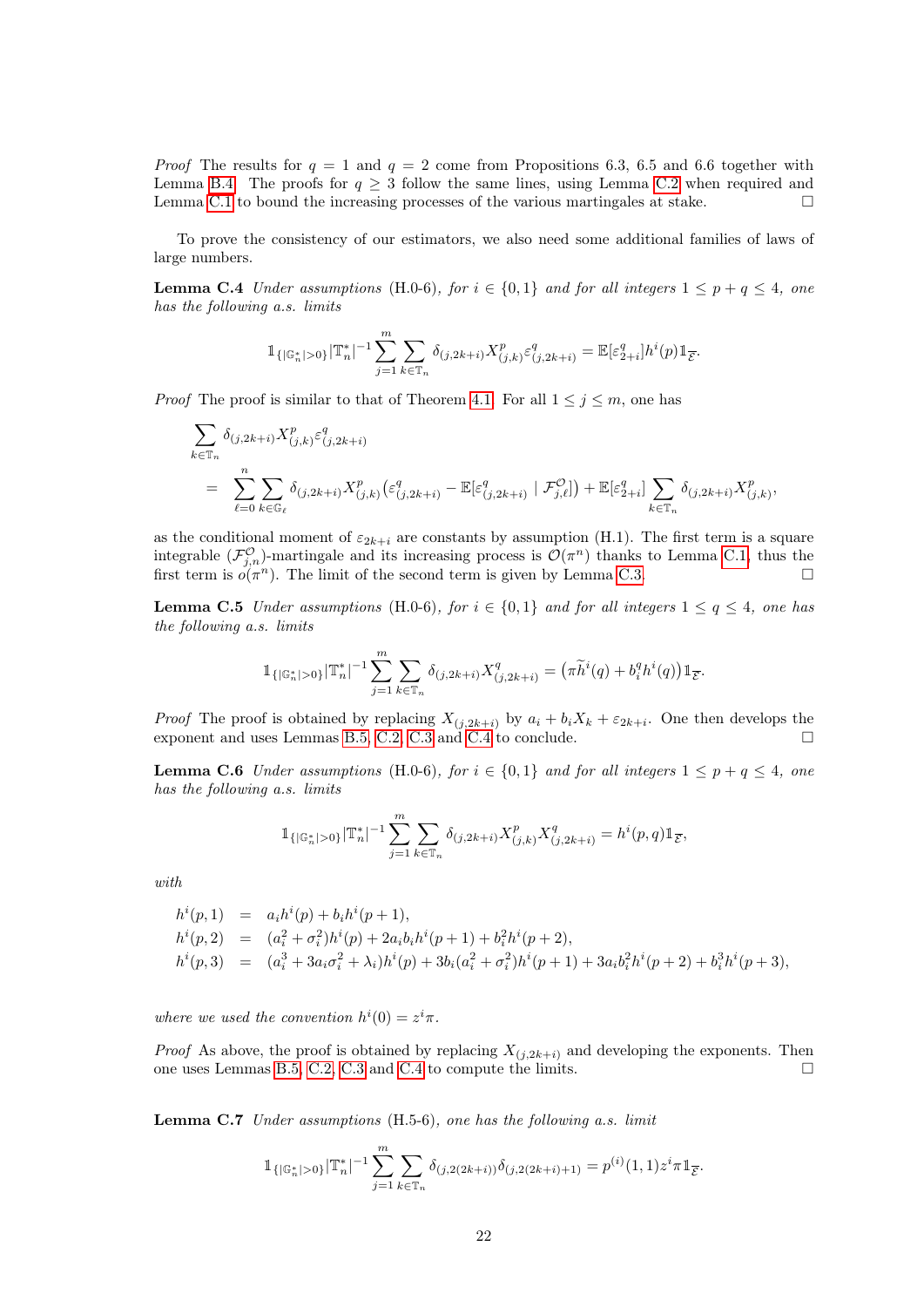*Proof* First note that  $\delta_{(j,2(2k+i))}\delta_{(j,2(2k+i)+1)} = \delta_{(j,2k+i)}\delta_{(j,2(2k+i))}\delta_{(j,2(2k+i)+1)}$ . The proof is then similar to that of Theorem [4.1.](#page-4-1) One adds and subtract  $p^{(i)}(1,1)$  so that a martingale similar to  $(M_n)$  naturally appears. The limit of the remaining term is given by Lemma [B.5.](#page-15-3)

<span id="page-22-0"></span>**Lemma C.8** Under assumptions (H.0-6), for all integers  $0 \le p + q + r \le 4$ , one has the following a.s. limits

$$
\mathbb{1}_{\{|\mathbb{G}_n^*|>0\}}|\mathbb{T}_n^*|^{-1}\sum_{j=1}^m\sum_{k\in\mathbb{T}_n}\delta_{(j,2k)}\delta_{(j,2k+1)}X_{(j,k)}^p\varepsilon_{(j,2k)}^q\varepsilon_{(j,2k+1)}^r=\mathbb{E}[\varepsilon_2^q\varepsilon_3^r]h^{01}(p)\mathbb{1}_{\overline{\mathcal{E}}},
$$

where we used the convention  $h^{01}(0) = p^{(0)}(1,1)z^0 + p^{(1)}(1,1)z^1$ .

*Proof* The proof is similar to Lemma [C.4,](#page-21-0) one adds and subtracts the constant  $\mathbb{E}[\varepsilon]$  ${}_{(j,2k)}^{q} \varepsilon^r_{(j,2k+1)} \, | \, \mathcal{F}^{\mathcal{O}}_{j,\ell}].$  $\Box$ 

<span id="page-22-2"></span>**Lemma C.9** Under assumptions (H.0-6), for all integers  $1 \leq p + q + r \leq 4$ , one has the following a.s. limits

$$
\mathbb{1}_{\{|\mathbb{G}_n^*|>0\}}|\mathbb{T}_n^*|^{-1}\sum_{j=1}^m\sum_{k\in\mathbb{T}_n}\delta_{(j,2k)}\delta_{(j,2k+1)}X^p_{(j,k)}X^q_{(j,2k)}X^r_{(j,2k+1)}=h^{01}(p,q,r)\mathbb{1}_{\overline{\mathcal{E}}},
$$

with

$$
h^{01}(p,1,0) = a_0h^{01}(p) + b_0h^{01}(p+1), \qquad h^{01}(p,0,1) = a_1h^{01}(p) + b_1h^{01}(p+1)),
$$
  
\n
$$
h^{01}(p,2,0) = (a_0^2 + \sigma_0^2)h^{01}(p) + 2a_0b_0h^{01}(p+1) + b_0^2h^{01}(p+2),
$$
  
\n
$$
h^{01}(p,0,2) = (a_1^2 + \sigma_1^2)h^{01}(p) + 2a_1b_1h^{01}(p+1) + b_1^2h^{01}1(p+2),
$$
  
\n
$$
h^{01}(p,3,0) = (a_0^3 + 3a_0\sigma_0^2 + \lambda_0)h^{01}(p) + 3b_0(a_0^2 + \sigma_0^2)h^{01}(p+1) + 3a_0b_0^2h^{01}(p+2) + b_0^3h^{01}(p+3),
$$
  
\n
$$
h^{01}(p,0,3) = (a_1^3 + 3a_1\sigma_1^2 + \lambda_1)h^{01}(p) + 3b_1(a_1^2 + \sigma_1^2)h^{01}(p+1) + 3a_1b_1^2h^{01}(p+2) + b_1^3h^{01}(p+3),
$$
  
\n
$$
h^{01}(p,1,1) = (a_0a_1 + \rho)h^{01}(p) + (a_0b_1 + b_0a_1)h^{01}(p+1) + b_0b_1h^{01}(p+2),
$$
  
\n
$$
h^{01}(p,2,1) = ((a_0^2 + \sigma_0^2)a_1 + 2a_0\rho + \alpha)h^{01}(p) + ((a_0^2 + \sigma_0^2)b_1 + 2(a_0a_1 + \rho)b_0)h^{01}(p+1) + b_0(2a_0b_1 + b_0a_1)h^{01}(p+2) + b_0^2b_1h^{01}(p+3),
$$
  
\n
$$
h^{01}(p,1,2) = ((a_1^2 + \sigma_1^2)a_0 + 2a_1\rho + \beta)h^{01}(p) + ((a
$$

*Proof* The proof is obtained by replacing  $X_{(j,2k+i)}$  by  $a_i + b_i X_k + \varepsilon_{2k+i}$  and developing the exponents. One uses Lemmas [C.3](#page-20-1) and [C.8](#page-22-0) to compute the limits.

To conclude this section, we prove the convergence of the normalizing matrices  $S_n^0$ ,  $S_n^1$  and  $S_n^{01}$ where

$$
\mathbf{S}_n^{01} = \sum_{j=1}^m \sum_{k \in \mathbb{T}_n} \delta_{(j,2k)} \delta_{(j,2k+1)} \begin{pmatrix} 1 & X_{(j,k)} \\ X_{(j,k)} & X_{(j,k)}^2 \end{pmatrix},
$$

with the sum taken over all observed cells that have observed daughters of both types.

<span id="page-22-1"></span>Lemma C.10 Suppose that assumptions (H.0-6) are satisfied. Then, there exist definite positive matrices  $\mathbf{L}^0$ ,  $\mathbf{L}^1$  and  $\mathbf{L}^{01}$  such that for  $i \in \{0,1\}$  one has

$$
\lim_{n \to \infty} \mathbb{1}_{\{|\mathbb{G}_n^*| > 0\}} |\mathbb{T}_n^*|^{-1} \mathbf{S}_n^i = \mathbb{1}_{\overline{\mathcal{E}}} \mathbf{L}^i, \quad \lim_{n \to \infty} \mathbb{1}_{\{|\mathbb{G}_n^*| > 0\}} |\mathbb{T}_n^*|^{-1} \mathbf{S}_n^{01} = \mathbb{1}_{\overline{\mathcal{E}}} \mathbf{L}^{01} \quad a.s.
$$

where

$$
\mathbf{L}^{i} = \begin{pmatrix} h^{i}(0) & h^{i}(1) \\ h^{i}(1) & h^{i}(2) \end{pmatrix}, \qquad \mathbf{L}^{01} = \begin{pmatrix} h^{01}(0) & h^{01}(1) \\ h^{01}(1) & h^{01}(2) \end{pmatrix}.
$$

*Proof* This is a direct consequence of Lemmas [B.5](#page-15-3) and [C.3.](#page-20-1)  $\Box$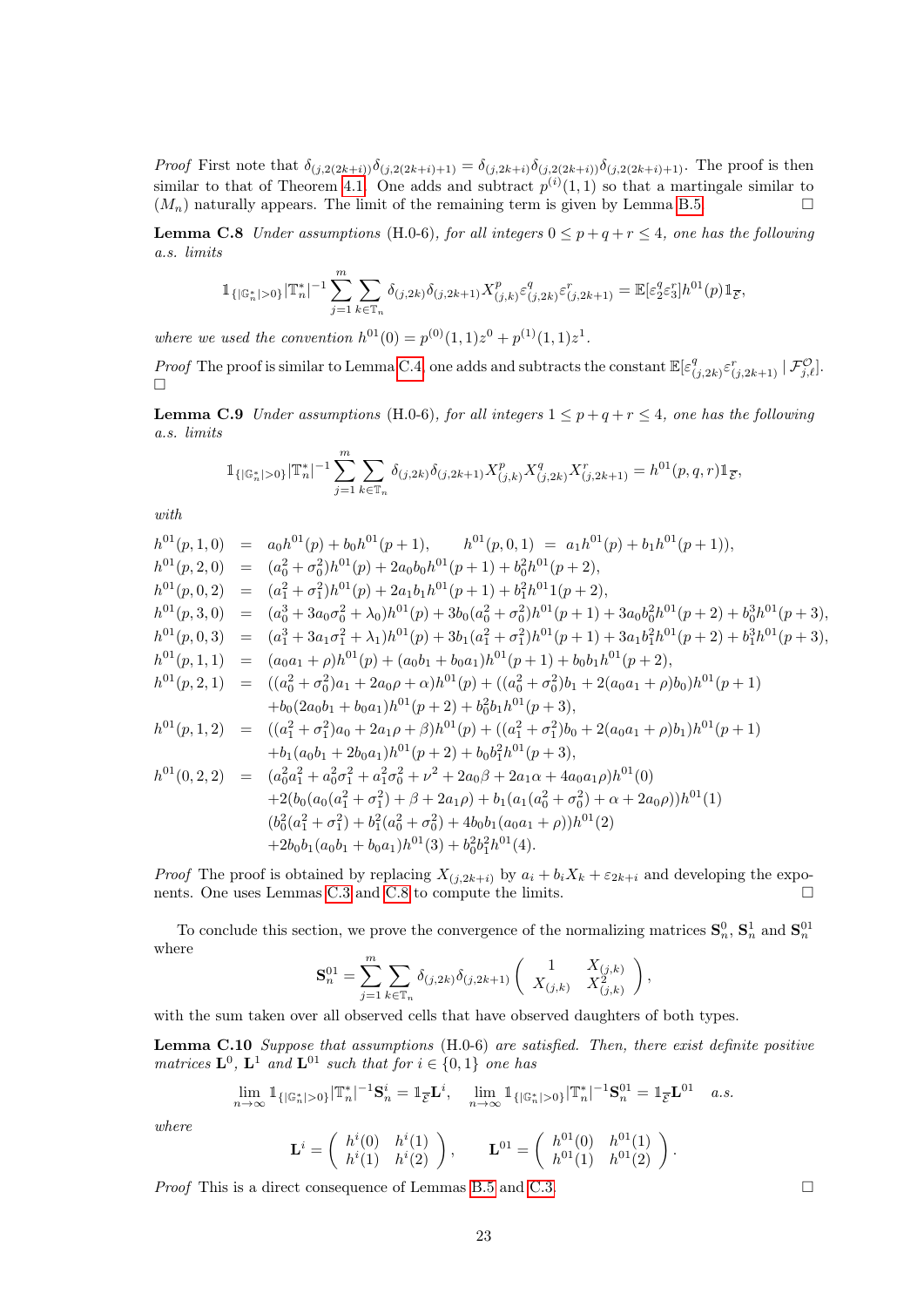#### <span id="page-23-0"></span>C.2 Strong consistency for the estimators of the BAR process

We could obtain the convergences of our estimators by sharp martingales results as in [de Saporta](#page-30-4) [et al](#page-30-4) [\(2011\)](#page-30-4), see also [B.2.](#page-15-0) However, we chose the direct approach here. Indeed, our convergences are now direct consequences of the laws of large numbers given in [C.1.](#page-19-1)

*Proof of Theorem [4.1,](#page-4-1) convergence of*  $\widehat{\theta}_n$  This is a direct consequence of Lemmas [C.10](#page-22-1) and [C.6.](#page-21-1) Indeed, by Lemma [C.6](#page-21-1) one has

$$
\frac{\mathbb{1}_{\{\vert \mathbb{G}_{n-1}^*\vert > 0\}}}{\vert \mathbb{T}_{n-1}^* \vert} \Sigma_{n-1} \hat{\theta}_n = \frac{\mathbb{1}_{\{\vert \mathbb{G}_{n-1}^*\vert > 0\}}}{\vert \mathbb{T}_{n-1}^* \vert} \sum_{j=1}^m \sum_{k \in \mathbb{T}_{n-1}} \left( \begin{array}{c} \delta_{(j,2k)} X_{(j,2k)} \\ \delta_{(j,2k)} X_{(j,k)} X_{(j,2k)} \\ \delta_{(j,2k+1)} X_{(j,k)} X_{(j,2k+1)} \\ \delta_{(j,2k+1)} X_{(j,k)} X_{(j,2k+1)} \end{array} \right) \xrightarrow[n \to \infty]{} \left( \begin{array}{cc} \mathbf{L}^0 & 0 \\ 0 & \mathbf{L}^1 \end{array} \right) \theta \mathbbm{1}_{\overline{\mathcal{E}}}.
$$

And one concludes using Lemma [C.10.](#page-22-1)

Proof of Theorem [4.1,](#page-4-1) convergence of  $\hat{\sigma}_{i,n}^2$  and  $\hat{\rho}_n$ . This result is not as direct as the preceding one<br>because of the presence of the  $\hat{\epsilon}$  in the unique setimeters. Take for instance the estimator  $\hat{\epsilon}^2$ because of the presence of the  $\hat{\varepsilon}_k$  in the various estimators. Take for instance the estimator  $\hat{\sigma}_{i,n}^2$ .<br>For all  $1 \leq i \leq m$  one has For all  $1 \leq j \leq m$ , one has

$$
\sum_{k \in \mathbb{T}_{n-1}} \hat{\varepsilon}_{(j,2k+i)}^2 = \sum_{\ell=0}^{n-1} \sum_{k \in \mathbb{G}_{\ell}} \delta_{(j,2k+i)} (X_{(j,2k+i)} - \hat{a}_{i,\ell} - \hat{b}_{i,\ell} X_{(j,k)})^2
$$
\n
$$
= \sum_{k \in \mathbb{T}_{n-1}} \delta_{(j,2k+i)} X_{(j,2k+i)}^2 + \sum_{j=1}^m \sum_{\ell=0}^{n-1} \hat{a}_{i,\ell}^2 \sum_{k \in \mathbb{G}_{\ell}} \delta_{(j,2k+i)}
$$
\n
$$
+ 2 \sum_{\ell=0}^{n-1} \hat{a}_{i,\ell} \hat{b}_{i,\ell} \sum_{k \in \mathbb{G}_{\ell}} \delta_{(j,2k+i)} X_{(j,k)} + \sum_{\ell=0}^{n-1} \hat{b}_{i,\ell}^2 \sum_{k \in \mathbb{G}_{\ell}} \delta_{(j,2k+i)} X_{(j,k)}^2
$$
\n
$$
- 2 \sum_{\ell=0}^{n-1} \hat{a}_{i,\ell} \sum_{k \in \mathbb{G}_{\ell}} \delta_{(j,2k+i)} X_{(j,2k+i)} - 2 \sum_{\ell=0}^{n-1} \hat{b}_{i,\ell} \sum_{k \in \mathbb{G}_{\ell}} \delta_{(j,2k+i)} X_{(j,k)} X_{(j,2k+i)}.
$$

Let us study the limit of the last term. One has

$$
\frac{1}{\pi^n} \sum_{\ell=0}^{n-1} \hat{b}_{i,\ell} \sum_{k \in \mathbb{G}_{\ell}} \delta_{(j,2k+i)} X_{(j,k)} X_{(j,2k+i)} = \frac{1}{\pi} \sum_{\ell=0}^{n-1} \frac{1}{\pi^{n-1-\ell}} \left( \hat{b}_{i,\ell} \frac{1}{\pi^{\ell}} \sum_{k \in \mathbb{G}_{\ell}} \delta_{(j,2k+i)} X_{(j,k)} X_{(j,2k+i)} \right).
$$

We now use Lemma [B.1](#page-14-0) with  $\mathbf{A}_n = \pi^{-n}$  and  $\mathbf{X}_n = \hat{b}_{i,n} \pi^{-n} \sum_{k \in \mathbb{G}_n} \delta_{(j,2k+i)} X_{(j,k)} X_{(j,2k+i)}$ . We know from Lemma [C.6](#page-21-1) together with Lemma [B.2](#page-14-3) that  $\pi^{-n} \sum_{k \in \mathbb{G}_n} \delta_{(j,2k+i)}^{\pi} X_{(j,k)} X_{(j,2k+i)}$  converges to  $h^0(1,1)W_j$ , and the previous proof gives the convergence of  $\hat{b}_{i,n}$ . Thus, one obtains

$$
\frac{1}{\pi^n} \sum_{\ell=0}^{n-1} \widehat{b}_{i,\ell} \sum_{k \in \mathbb{G}_{\ell}} \delta_{(j,2k+i)} X_{(j,k)} X_{(j,2k+i)} \xrightarrow[n \to \infty]{} \frac{\pi^2}{\pi-1} W_j b h^0(1,1).
$$

We deal with the other terms in the decomposition of the sum of  $\hat{\epsilon}_{2k}^2$  in a similar way, using either<br>Lomma C.3, C.5 or C.6 Finally, one obtains the almost sure limit on  $\overline{S}$ Lemma [C.3,](#page-20-1) [C.5](#page-21-2) or [C.6.](#page-21-1) Finally, one obtains the almost sure limit on  $\overline{\mathcal{E}}$ 

$$
\begin{aligned}\n\widehat{\sigma}_{i,n}^2 & \xrightarrow[n \to \infty]{} \left( \widetilde{h}^i(2) + b_i^2 h^i(2) \pi^{-1} + a_i^2 z^i + 2a_i b_i h^i(1) \pi^{-1} - 2a_i (\widetilde{h}^i(1) + b_i^2 h^i(1) \pi^{-1}) \right) (z^i)^{-1} \\
& = \sigma_i^2.\n\end{aligned}
$$

To obtain the convergence of  $\hat{\rho}_n$  the approach is similar, using the convergence results given in Lemmas C.3, C.7, C.8 and C.9. Lemmas [C.3,](#page-20-1) [C.7,](#page-21-3) [C.8](#page-22-0) and [C.9.](#page-22-2)

<span id="page-23-1"></span>**Theorem C.11** Under assumptions (H.0-6),  $\hat{\tau}_{i,n}^4$  and  $\hat{\nu}_n^2$  converge almost surely to  $\tau_i^4$  and  $\nu^2$ respectively on  $\overline{\mathcal{E}}$ .

*Proof* We work exactly along the same lines as the previous proof with higher powers.  $\Box$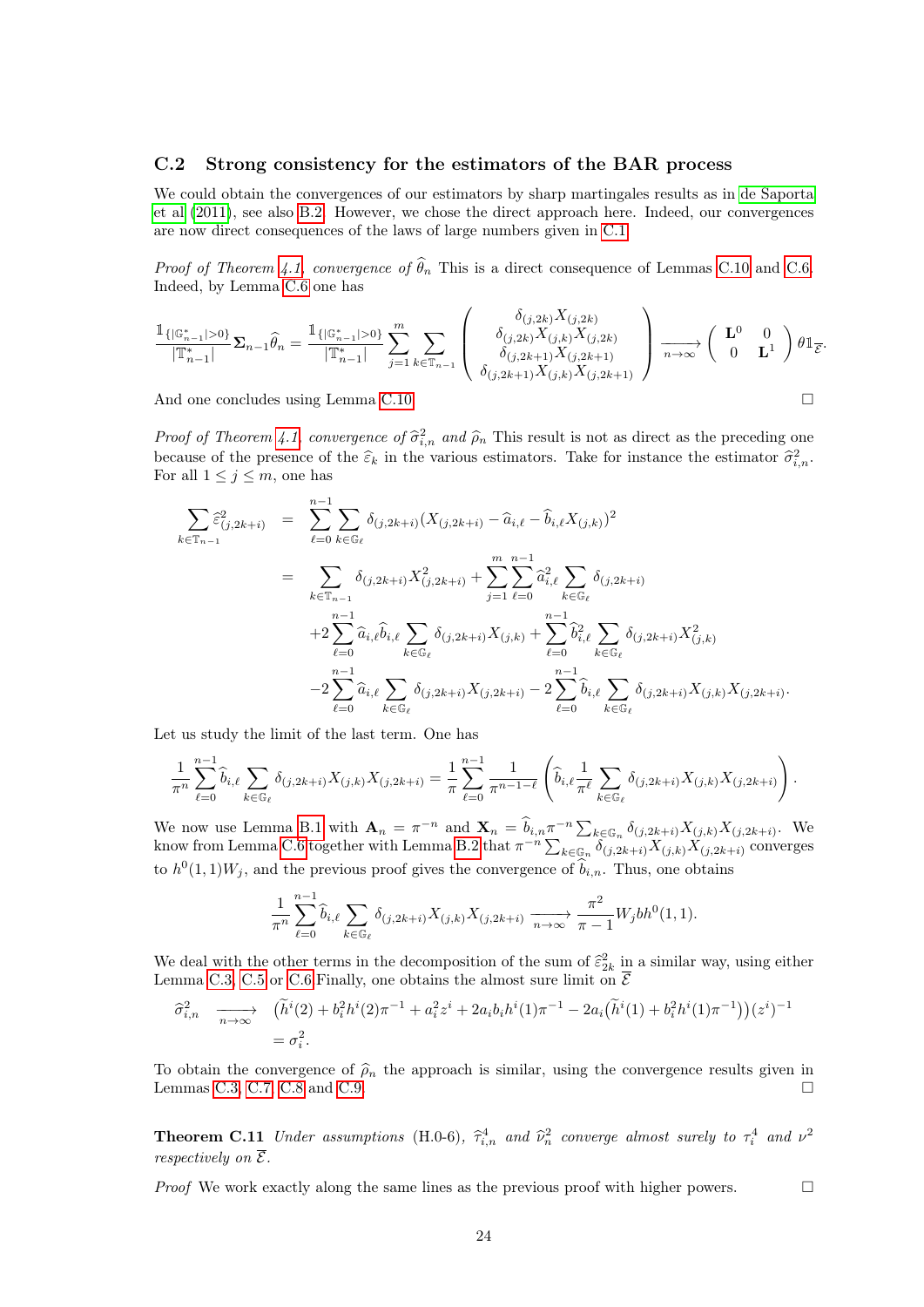### <span id="page-24-1"></span>C.3 Asymptotic normality for the estimators of the BAR process

We first give the asymptotic normality for  $\hat{\theta}_n$ .

*Proof of Theorem [4.2](#page-4-0) for*  $\widehat{\theta}_n$  Define the  $4 \times 4$  matrices

<span id="page-24-0"></span>
$$
\Sigma = \begin{pmatrix} \mathbf{L}^0 & 0 \\ 0 & \mathbf{L}^1 \end{pmatrix}, \qquad \mathbf{\Gamma} = \begin{pmatrix} \sigma_0^2 \mathbf{L}^0 & \rho \mathbf{L}^{01} \\ \rho \mathbf{L}^{01} & \sigma_1^2 \mathbf{L}^1 \end{pmatrix}, \qquad \mathbf{\Gamma}_{\theta} = \Sigma^{-1} \Gamma \Sigma^{-1}.
$$
 (7)

We now follow the same lines as the proof of the first part of Theorem [4.2](#page-4-0) with a different filtration. This time we use the observed sister pair-wise filtration defined as follows. For  $0 \leq j \leq m$  and  $p \geq 0$ , let

<span id="page-24-2"></span>
$$
\mathcal{G}_{j,p}^{\mathcal{O}} = \mathcal{O}_j \vee \sigma \{ \delta_{(j,1)} X_{(j,1)}, \ (\delta_{(j,2k)} X_{(j,2k)}, \delta_{(j,2k+1)} X_{(j,2k+1)}), \ 1 \le k \le p \}
$$
(8)

be the  $\sigma$ -field generated by the j-th GW tree and all the pairs of observed sister cells in genealogy j up to the daughters of cell  $(j, p)$ , and let  $\mathcal{G}_p^{\mathcal{O}} = \vee_{j=1}^m \mathcal{G}_{j,p}^{\mathcal{O}}$  be the  $\sigma$ -field generated by the union of all  $\mathcal{G}^{\mathcal{O}}_{j,p}$  for  $1 \leq j \leq m$ . Hence, for instance,  $(\delta_{(j,2k)}\varepsilon_{(j,2k)}, \delta_{(j,2k+1)}\varepsilon_{(j,2k+1)})$  is  $\mathcal{G}^{\mathcal{O}}_k$ -measurable for all j. In addition, assumptions  $(H.1)$  and  $(H.4-5)$  imply that the process

$$
(\delta_{(j,2k)}\varepsilon_{(j,2k)},X_{(j,k)}\delta_{(j,2k)}\varepsilon_{(j,2k)},\delta_{(j,2k+1)}\varepsilon_{(j,2k+1)},X_{(j,k)}\delta_{(j,2k+1)}\varepsilon_{(j,2k+1)})^t
$$

is a  $(\mathcal{G}_k^{\mathcal{O}})$ -martingale difference sequence. Indeed, as the non-extinction set  $\overline{\mathcal{E}}$  is in  $\mathcal{G}_k^{\mathcal{O}}$  for every  $k \geq 1$ , it is first easy to prove that  $\mathbb{E}_{\overline{\mathcal{E}}}[\delta_{(j,2k)}\varepsilon_{(j,2k)}|\mathcal{G}^{\mathcal{O}}_{k-1}] = \mathbb{E}[\delta_{(j,2k)}\varepsilon_{(j,2k)}|\mathcal{G}^{\mathcal{O}}_{k-1}]$ . Then, for  $k \in \mathbb{G}_n$ , using repeatedly the independence properties, one has

$$
\mathbb{E}[\delta_{(j,2k)}\varepsilon_{(j,2k)}|\mathcal{G}_{k-1}^{\mathcal{O}}]
$$
\n
$$
= \delta_{(j,2k)}\mathbb{E}\left[\mathbb{E}[\varepsilon_{(j,2k)}|\mathcal{O}\vee\mathcal{F}_n\vee\sigma(\varepsilon_{j,p}, 1\leq j\leq m, p\in\mathbb{G}_{n+1}, p\leq 2k-1)] \middle|\mathcal{G}_{k-1}^{\mathcal{O}}\right]
$$
\n
$$
= \delta_{(j,2k)}\mathbb{E}\left[\mathbb{E}[\varepsilon_{(j,2k)}|\mathcal{F}_n\vee\sigma(\varepsilon_{j,p}, 1\leq j\leq m, p\in\mathbb{G}_{n+1}, p\leq 2k-1)] \middle|\mathcal{G}_{k-1}^{\mathcal{O}}\right]
$$
\n
$$
= \delta_{(j,2k)}\mathbb{E}\left[\mathbb{E}[\varepsilon_{(j,2k)}|\mathcal{F}_n] \middle|\mathcal{G}_{k-1}^{\mathcal{O}}\right] = \delta_{(j,2k)}\mathbb{E}\left[\mathbb{E}[\varepsilon_{(j,2k)}|\mathcal{F}_{j,n}] \middle|\mathcal{G}_{k-1}^{\mathcal{O}}\right] = 0.
$$

We introduce a sequence of  $(\mathcal{G}_k^{\mathcal{O}})$ -martingales  $(\mathbf{M}_p^{(n)})_{\{p\geq 1\}}$  defined for all  $n, p \geq 1$  by  $\mathbf{M}_p^{(n)} =$  $\left|\mathbb{T}_{n}^{*}\right|^{-1/2} \sum_{k=1}^{p} \mathbf{D}_{k}$ , with

$$
\mathbf{D}_k = \sum_{j=1}^m \mathbf{D}_{(j,k)} = \sum_{j=1}^m \begin{pmatrix} \delta_{(j,2k)} \varepsilon_{(j,2k)} \\ X_{(j,k)} \delta_{(j,2k)} \varepsilon_{(j,2k)} \\ \delta_{(j,2k+1)} \varepsilon_{(j,2k+1)} \\ X_{(j,k)} \delta_{(j,2k+1)} \varepsilon_{(j,2k+1)} \end{pmatrix}.
$$

We also introduce the sequence of stopping times  $\nu_n = |\mathbb{T}_n| = 2^{n+1} - 1$ . We are interested in the convergence of the process  $\mathbf{M}_{\nu_n}^{(n)} = |\mathbb{T}_n^*|^{-1/2} \sum_{k=1}^{|\mathbb{T}_n|} \mathbf{D}_k$ . Again, it is easy to prove that

$$
\mathbb{E}_{\overline{\mathcal{E}}}[\mathbf{D}_k \mathbf{D}_k^t | \mathcal{G}_{k-1}^{\mathcal{O}}] = \mathbb{E}[\mathbf{D}_k \mathbf{D}_k^t | \mathcal{G}_{k-1}^{\mathcal{O}}] = \sum_{j=1}^m \begin{pmatrix} \sigma_0^2 \varphi_{(j,k)}^0 & \rho \varphi_{(j,k)}^{01} \\ \rho \varphi_{(j,k)}^{01} & \sigma_1^2 \varphi_{(j,k)}^1 \end{pmatrix},
$$

where for  $i \in \{0, 1\},\$ 

$$
\varphi^i_{(j,k)} = \delta_{(j,2k+i)} \left( \begin{array}{cc} 1 & X_{(j,k)} \\ X_{(j,k)} & X_{(j,k)}^2 \end{array} \right), \quad \varphi^{01}_{(j,k)} = \delta_{(j,2k)} \delta_{(j,2k+1)} \left( \begin{array}{cc} 1 & X_{(j,k)} \\ X_{(j,k)} & X_{(j,k)}^2 \end{array} \right).
$$

Lemma [C.10](#page-22-1) yields that the  $\mathbb{P}_{\overline{\mathcal{E}}}$  almost sure limit of the process  $<\mathbf{M}^{(n)}>_{\nu_n}=\left|\mathbb{T}_n^*\right|^{-1}\sum_{k\in\mathbb{T}_n}\mathbb{E}_{\overline{\mathcal{E}}}[\mathbf{D}_k\mathbf{D}_k^t|\mathcal{G}_{k-1}^{\mathcal{O}}]$ is  $\Gamma$ , as

$$
\sum_{k\in\mathbb{T}_n}\mathbb{E}_{\overline{\mathcal{E}}}[\mathbf{D}_k\mathbf{D}_k^t|\mathcal{G}^{\mathcal{O}}_{k-1}]=\left(\begin{array}{cc}\sigma_0^2\mathbf{S}_n^0 & \rho\mathbf{S}_n^{01}\\ \rho\mathbf{S}_n^{01} & \sigma_1^2\mathbf{S}_n^1\end{array}\right).
$$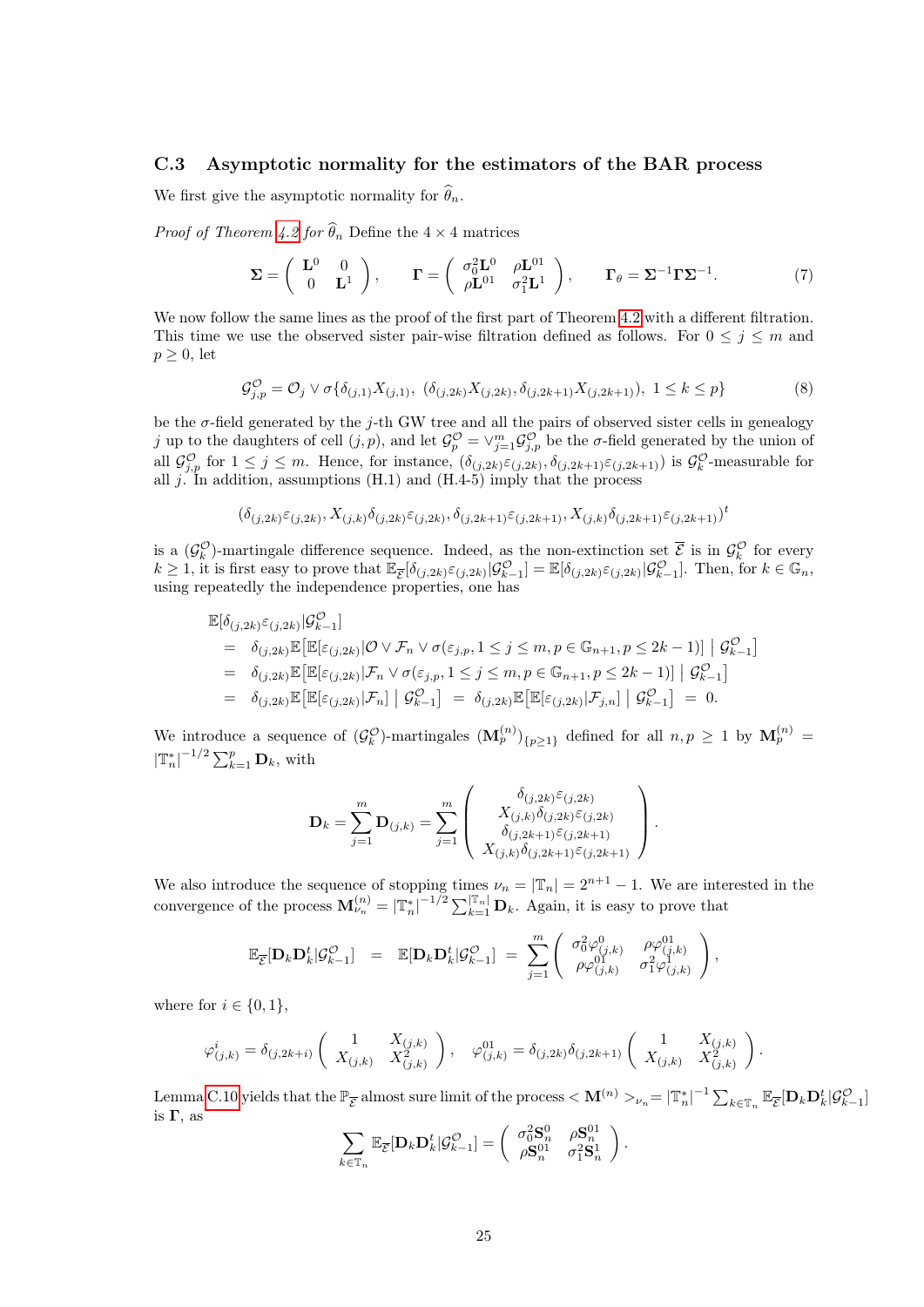Therefore, the assumption A.1 of Theorem [B.6](#page-16-2) holds under  $\mathbb{P}_{\overline{\mathcal{E}}}$ . Thanks to assumptions (H.1) and (H.4-5) we can easily prove that for some  $r > 2$ , one has  $\sup_{k \geq 0} \mathbb{E}[\|\mathbf{D}_k\|^r | \mathcal{G}_{k-1}^{\mathcal{O}}] < \infty$  a.s. which in turn implies the Lindeberg condition A.2. We can now conclude that under  $\mathbb{P}_{\overline{\mathcal{E}}}$  one has

<span id="page-25-0"></span>
$$
|\mathbb{T}_{n-1}^*|^{-1/2} \sum_{k \in \mathbb{T}_{n-1}^*} \mathbf{D}_k \xrightarrow{\mathcal{L}} \mathcal{N}(0, \Gamma).
$$

Finally Eq. [\(2\)](#page-4-2) implies that  $\sum_{k\in\mathbb{T}_{n-1}^*}\mathbf{D}_k=\sum_{n-1}(\theta_n-\theta)$ . Therefore, the result is a direct conse-quence of Lemma [C.10](#page-22-1) together with Slutsky's Lemma.

We now turn to the asymptotic normality of  $\hat{\sigma}_{i,n}^2$  and  $\hat{\rho}_n$ . The direct application of the central<br>it theorem for montingales to  $\hat{\sigma}_n^2$  and  $\hat{\sigma}_n$  is not abrience because of the  $\hat{\sigma}_n$ . limit theorem for martingales to  $\hat{\sigma}_{i,n}^2$  and  $\hat{\rho}_n$  is not obvious because of the  $\hat{\varepsilon}_{(j,2k+i)}$ . We proceed along the same lines as in the proof of the convergence of  $\hat{\sigma}_{i,n}^2$ , using the decomposition along the generations. However, this time we need a convergence rate for  $\widehat{\theta}_n$  in order to apply Lemma [B.1.](#page-14-0)

Theorem C.12 Under assumptions (H.0-6), one has

$$
\mathbbm{1}_{\{|\mathbb{G}_n^*|>0\}}\|\widehat{\theta}_n-\theta\|^2=\mathcal{O}\left(\frac{\log |\mathbb{T}_{n-1}^*|}{|\mathbb{T}_{n-1}^*|}\right)\mathbbm{1}_{\overline{\mathcal{E}}}\qquad a.s.
$$

*Proof :* This result is based on the asymptotic behavior of the martingale  $(M_n)$  defined as follows

$$
\mathbf{M}_{n} = \sum_{j=1}^{m} \sum_{k \in \mathbb{T}_{n-1}} \begin{pmatrix} \delta_{(j,2k)} \varepsilon_{2j,k}, \\ \delta_{(j,2k)} X_{(j,k)} \varepsilon_{(j,2k)}, \\ \delta_{(j,2k+1)} \varepsilon_{(j,2k+1)}, \\ \delta_{(j,2k+1)} X_{(j,k)} \varepsilon_{(j,2k+1)} \end{pmatrix}.
$$

For all  $n \geq 2$ , we readily deduce from the definitions of the BAR process and of our estimator  $\hat{\theta}_n$ that

$$
\widehat{\theta}_n - \theta = \mathbf{\Sigma}_{n-1}^{-1} \sum_{j=1}^m \sum_{k \in \mathbb{T}_{n-1}} \left( \begin{array}{c} \delta_{(j,2k)} \varepsilon_{(j,2k)} \\ \delta_{(j,2k)} X_{(j,k)} \varepsilon_{(j,2k)} \\ \delta_{(j,2k+1)} \varepsilon_{(j,2k+1)} \\ \delta_{(j,2k+1)} X_{(j,k)} \varepsilon_{(j,2k+1)} \end{array} \right) = \mathbf{\Sigma}_{n-1}^{-1} \mathbf{M}_n.
$$

The sharp asymptotic behavior of  $(M_n)$  relies on properties of vector martingales. Thanks to Lemma [B.4,](#page-15-2) the proof follows exactly the same lines as that of the first part of Theorem 3.2 of [de Saporta et al](#page-30-4) [\(2011\)](#page-30-4) and is not repeated here.

We can now turn to the end of the proof of Theorem [4.2](#page-4-0) concerning the asymptotic normality of  $\hat{\sigma}_{i,n}^2$  and  $\hat{\rho}_n$ .

Proof of Theorem [4.2,](#page-4-0) asymptotic normality of  $\hat{\sigma}_{i,n}^2$  Thanks to Eq. [\(1\)](#page-2-2) and [\(3\)](#page-4-3), we decompose  $\hat{\sigma}_{i,n}^2 - \sigma_i^2$  into two parts  $U_n^i$  and  $V_n^i$ 

$$
\begin{array}{rcl}\n|\mathbb{T}_{n-1}^{*i}|(\widehat{\sigma}_{i,n}^2-\sigma_i^2) &=& \sum_{j=1}^m\sum_{\ell=0}^{n-1}\sum_{k\in\mathbb{G}_{\ell-1}}\widehat{\varepsilon}_{(j,2k+i)}^2-\varepsilon_{(j,2k+i)}^2+\sum_{j=1}^m\sum_{\ell=0}^{n-1}\sum_{k\in\mathbb{G}_{\ell-1}}\delta_{(j,2k+i)}(\varepsilon_{(j,2k+i)}^2-\sigma_i^2) \\
\\
&=& \sum_{j=1}^m\sum_{\ell=0}^{n-1}\sum_{k\in\mathbb{G}_{\ell-1}}u_{(j,k)}^i+\sum_{j=1}^m\sum_{\ell=0}^{n-1}\sum_{k\in\mathbb{G}_{\ell-1}}v_{(j,k)}^i=U_n^i+V_n^i,\n\end{array}
$$

with

$$
u_{(j,k)}^i = \delta_{(j,2k+i)}((a_i - \widehat{a}_{i,\ell})^2 + (b_i - \widehat{b}_{i,\ell})^2 X_{(j,k)}^2 + 2(a_i - \widehat{a}_{i,\ell})(b_i - \widehat{b}_{i,\ell}) X_{(j,k)})
$$
  

$$
v_{(j,k)}^i = \delta_{(j,2k+i)}(2((a_i - \widehat{a}_{i,\ell}) + (b_i - \widehat{b}_{i,\ell}) X_{(j,k)}) \varepsilon_{(j,2k+i)} + \varepsilon_{(j,2k+i)}^2 - \sigma_i^2).
$$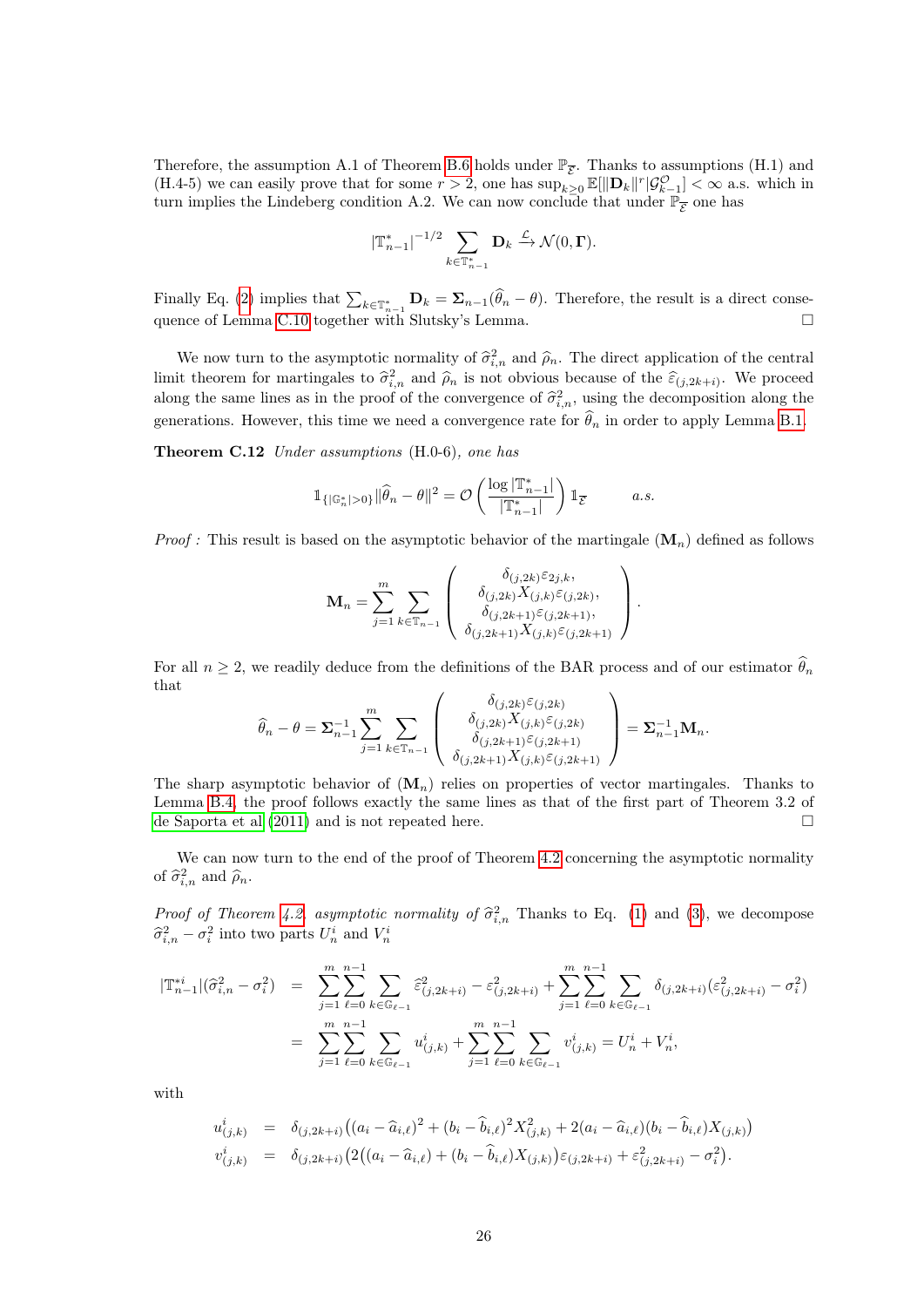We first deal with  $U_n^i$  and study the limit of  $\pi^{-n/2}U_n^i$ . Let us just detail the first term

$$
\frac{1}{\pi^{n/2}} \sum_{j=1}^{m} \sum_{\ell=0}^{n-1} \sum_{k \in \mathbb{G}_{\ell-1}} \delta_{(j,2k+i)} (a_i - \widehat{a}_{i,\ell})^2 = \sum_{\ell=0}^{n-1} \pi^{(\ell-n)/2} \frac{\ell}{\pi^{\ell/2}} \frac{(a_i - \widehat{a}_{i,\ell})^2}{\ell \pi^{-\ell}} \left( \frac{1}{\pi^{\ell}} \sum_{j=1}^{m} \sum_{k \in \mathbb{G}_{\ell-1}} \delta_{(j,2k+i)} \right)
$$
  

$$
= \sum_{\ell=0}^{n-1} \pi^{(\ell-n)/2} x_{i,\ell}.
$$

On the one hand, Lemmas [B.5,](#page-15-3) [B.3](#page-14-2) and [B.2](#page-14-3) imply that  $\pi^{-\ell} \sum_{k \in \mathbb{G}_{\ell-1}} \delta_{(j,2k+i)}$  converges a.s. to a finite limit. On the other hand, thanks to Theorem [C.12,](#page-25-0) one has  $(a_i - \hat{a}_{i,\ell})^2 (\ell \pi^{-\ell})^{-1} = \mathcal{O}(1)$  a.s. As a result, one obtains  $\lim_{l\to\infty} x_{i,\ell} = 0$  a.s. as  $\pi > 1$  by assumption. Therefore, Lemma [B.1](#page-14-0) yields

$$
\lim_{n \to \infty} \frac{1}{\pi^{n/2}} \sum_{j=1}^{m} \sum_{\ell=0}^{n-1} \sum_{k \in \mathbb{G}_{l-1}} \delta_{j,2k+i} (a_i - \widehat{a}_{i,\ell})^2 = 0 \quad \text{a.s..}
$$

The other terms in  $U_n^i$  are dealt with similarly, using Lemma [C.3](#page-20-1) instead of Lemma [B.5.](#page-15-3) One obtains  $\lim_{n\to\infty} \pi^{-n/2}U_n^i = 0$  a.s. and as a result Lemma [B.3](#page-14-2) yields  $\lim_{n\to\infty} |\mathbb{T}_n^*|^{-1/2}U_n^i = 0$ . Let us now deal with the martingale terms  $V_n^i$ . Set  $\mathbf{V}_n = (V_n^0, V_n^1)^t$ . Let us remark that  $|\mathbb{T}_{n}^{*}|^{-1/2} \mathbf{V}_{n} = \mathbf{M}_{\nu_{n}}^{(n)}$  with  $\mathbf{M}^{(n)} = (\mathbf{M}_{p}^{(n)})_{\{p\geq 1\}}$  the sequence of  $\mathcal{G}_{p}^{\mathcal{O}}$ -vector martingales defined by

$$
\mathbf{M}_p^{(n)} = |\mathbb{T}_n^*|^{-1/2} \sum_{k=1}^p (v_k^0, v_k^1)^t = |\mathbb{T}_n^*|^{-1/2} \sum_{k=1}^p \sum_{j=1}^m (v_{(j,k)}^0, v_{(j,k)}^1)
$$

and  $\nu_n = 2^n - 1$  ( $\mathcal{G}_{p}^{\mathcal{O}}$  defined by [\(8\)](#page-24-2)). We want now to apply Theorem [B.6](#page-16-2) to  $\mathbf{M}^{(n)}$ . Using Lemmas [C.3-](#page-20-1)[C.9](#page-22-2) together with Lemma [B.1](#page-14-0) and Theorem [C.12](#page-25-0) along the same lines as above, we obtain the following limit conditionally to  $\mathcal E$ 

$$
\lim_{n\to\infty} <\mathbf{M}>_{\nu_n}=\left(\begin{array}{cc} (\tau_0^4-\sigma_0^4)z^0 & (\nu^2-\sigma_0^2\sigma_1^2)h^{01}(0)\pi^{-1} \\ (\nu^2-\sigma_0^2\sigma_1^2)h^{01}(0)\pi^{-1} & (\tau_1^4-\sigma_1^4)z^1 \end{array}\right)=\mathbf{\Gamma_V}.
$$

Therefore, assumption A.1 of Theorem [B.6](#page-16-2) holds under  $\mathbb{P}_{\overline{\mathcal{E}}}$ . Thanks to assumptions (H.1) and (H.4-5) we can prove that for some  $r > 2$ ,  $\sup_{k \geq 0} \mathbb{E}_{\overline{\mathcal{E}}}[\|v_k^i\|^r | \mathcal{G}_{k-1}^{\mathcal{O}}] < \infty$  a.s. which implies the Lindeberg condition. Therefore, we obtain that under  $\mathbb{P}_{\overline{\mathcal{E}}}$ 

$$
|\mathbb{T}_n^*|^{-1/2} \mathbf{V}_n \xrightarrow{\mathcal{L}} \mathcal{N}(0, \mathbf{\Gamma_V}).
$$

If one sets

<span id="page-26-0"></span>
$$
\Gamma_{\sigma} = \begin{pmatrix} (\tau_0^4 - \sigma_0^4)(z^0)^{-1} & (\nu^2 - \sigma_0^2 \sigma_1^2)h^{01}(0)(\pi z^0 z^1)^{-1} \\ (\nu^2 - \sigma_0^2 \sigma_1^2)h^{01}(0)(\pi z^0 z^1)^{-1} & (\tau_1^4 - \sigma_1^4)(z^1)^{-1} \end{pmatrix},
$$
(9)

one obtains the expected result using Slutsky's lemma.  $\Box$ 

*Proof of Theorem [4.2,](#page-4-0) Asymptotic normality of*  $\hat{\rho}_n$ . Along the same lines, we show the central limit theorem for  $\widehat{\rho}_n$ . One has

$$
|\mathbb{T}_{n-1}^{*01}|(\hat{\rho}_n - \rho) = \sum_{j=1}^m \sum_{\ell=0}^{n-1} \sum_{k \in \mathbb{G}_{\ell-1}} (\hat{\varepsilon}_{(j,2k)} \hat{\varepsilon}_{(j,2k+1)} - \varepsilon_{(j,2k)} \varepsilon_{(j,2k+1)})
$$
  

$$
= \sum_{j=1}^m \sum_{\ell=0}^{n-1} \sum_{k \in \mathbb{G}_{\ell-1}} u'_{(j,k)} + \sum_{j=1}^m \sum_{\ell=0}^{n-1} \sum_{k \in \mathbb{G}_{\ell-1}} v'_{(j,k)} = U'_n + V'_n,
$$

with

$$
u'_{(j,k)} = \delta_{(j,2k)} \delta_{(j,2k+1)} ((a_0 - \widehat{a}_{0,\ell})(a_1 - \widehat{a}_{1,\ell}) + (b_0 - \widehat{b}_{0,\ell})(b_1 - \widehat{b}_{1,\ell}) X^2_{(j,k)}.
$$
  
+ 
$$
+ ((a_0 - \widehat{a}_{0\ell})(b_1 - \widehat{b}_{1,\ell}) + (b_0 - \widehat{b}_{0,\ell})(a_1 - \widehat{a}_{1,\ell})) X_{(j,k)}),
$$
  

$$
v'_{(j,k)} = \delta_{(j,2k)} \delta_{(j,2k+1)} ((a_0 - \widehat{a}_{0,\ell}) + (b_0 - \widehat{b}_{0,\ell}) X_{(j,k)}) \varepsilon_{(j,2k+1)} + ((a_1 - \widehat{a}_{1,\ell}) + (b_1 - \widehat{b}_{1,\ell}) X_{(j,k)}) \varepsilon_{(j,2k)} + \varepsilon_{(j,2k)} \varepsilon_{(j,2k+1)} - \rho).
$$

t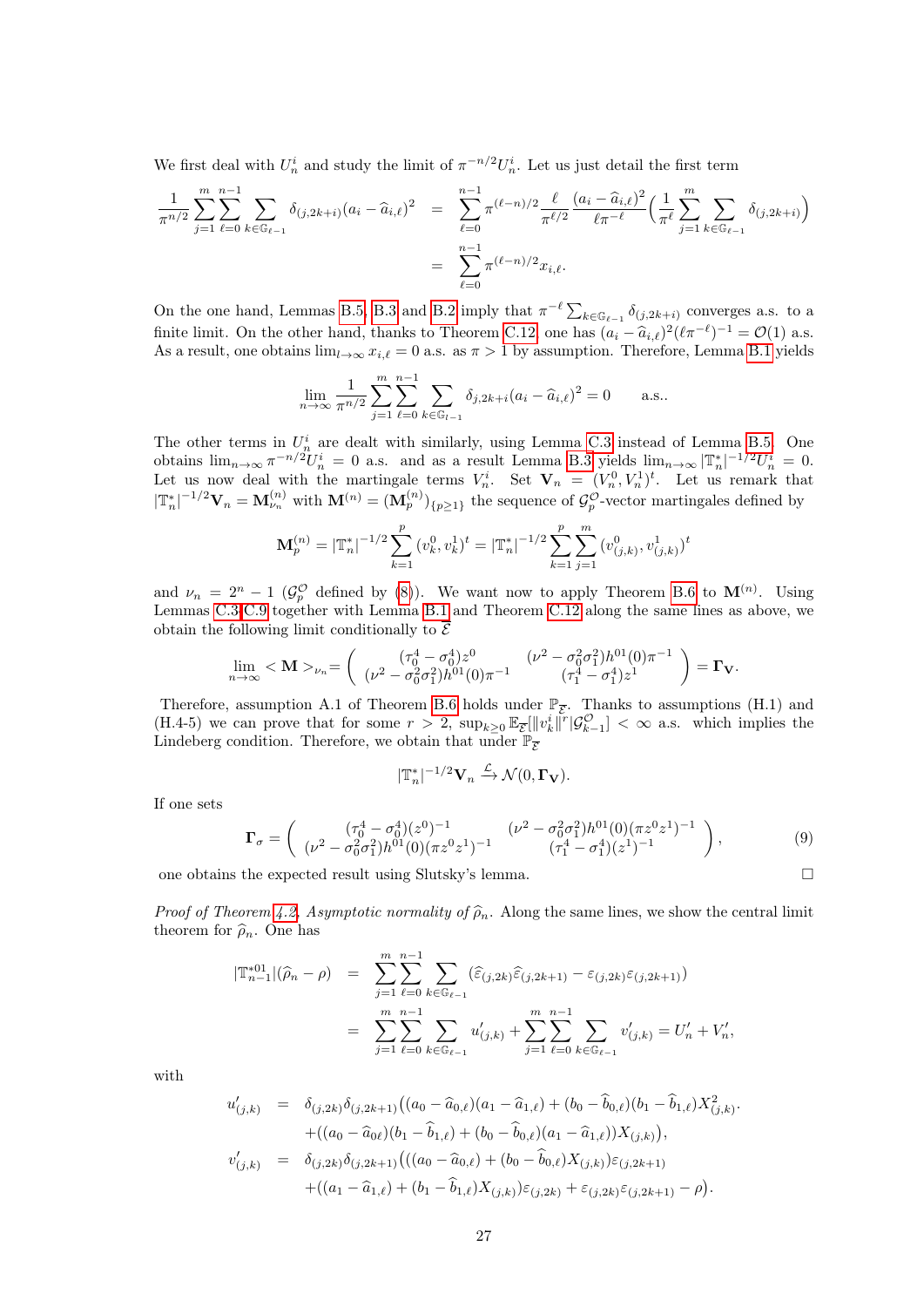Thanks to Theorem [C.12,](#page-25-0) it is easy to check that  $\lim_{n\to\infty} |\mathbb{T}_{n-1}^{*01}|^{1/2}U'_n = 0$  a.s. Let us define a new sequence of  $\mathcal{G}_{p}^{\mathcal{O}}$ -martingales  $(M^{(n)})$  by

$$
M_p^{(n)} = \left| \mathbb{T}_{n-1}^{*01} \right|^{-1/2} \sum_{k=1}^p v'_k = \left| \mathbb{T}_{n-1}^{*01} \right|^{-1/2} \sum_{k=1}^p \sum_{j=1}^m v'(j,k).
$$

We clearly have  $M_{\nu_n}^{(n)} = |\mathbb{T}_{n-1}^{*01}|^{1/2} V_n'$ . We obtain the  $\mathbb{P}_{\overline{\mathcal{E}}}$ - a.s. limit

$$
\lim_{n \to \infty} \left| \mathbb{T}_{n-1}^{*01} \right|^{-1} \sum_{k \in \mathbb{T}_n} \mathbb{E}_{\overline{\mathcal{E}}} [v_k^2 \mid \mathcal{G}_{k-1}^{\mathcal{O}}] = \nu^2 - \rho^2.
$$

So we have assumption A.1 of Theorem [B.6.](#page-16-2) We also derive the Lindeberg condition A.2. Consequently, we obtain that under  $\mathbb{P}_{\overline{\mathcal{E}}}$ , one has

$$
\sqrt{|\mathbb{T}_{n-1}^{*01}|}V_n' \xrightarrow{\mathcal{L}} \mathcal{N}(0, \nu^2 - \rho^2).
$$

Setting

<span id="page-27-0"></span> $\gamma_{\rho} = \nu^2 - \rho^2$  $(10)$ 

completes the proof of Theorem [4.2.](#page-4-0)  $\Box$ 

### <span id="page-27-1"></span>C.4 Interval estimation and tests for the BAR process

For all  $n \geq 1$ , define the  $4 \times 4$  matrices  $\widehat{\mathbf{\Gamma}}_n$  and  $\widehat{\mathbf{\Omega}}_n$  by

$$
\widehat{\boldsymbol{\Gamma}}_n = |\mathbb{T}_n^*|^{-1} \begin{pmatrix} \widehat{\sigma}_{0,n}^2 \mathbf{S}_n^0 & \widehat{\rho}_n \mathbf{S}_n^{01} \\ \widehat{\rho}_n \mathbf{S}_n^{01} & \widehat{\sigma}_{1,n}^2 \mathbf{S}_n^1 \end{pmatrix}, \quad \text{and} \quad \widehat{\boldsymbol{\Omega}}_n = \boldsymbol{\Sigma}_n^{-1} \widehat{\boldsymbol{\Gamma}}_n \boldsymbol{\Sigma}_n^{-1}.
$$

Note that the matrix  $\hat{\Gamma}_n$  is the empirical estimator of matrix  $\Gamma$  while  $\hat{\Omega}_n$  is the empirical estimator of the asymptotic variance of  $\widehat{\theta}_n - \theta$ .

**Theorem C.13** Under assumptions (H.0-6), for any  $0 < \epsilon < 1$ , the intervals

$$
\begin{bmatrix}\n\hat{a}_{0,n} - q_{1-\epsilon/2}(\hat{\Omega}_{n-1}^{1/2})_{1,1}; \hat{a}_{0,n} + q_{1-\epsilon/2}(\hat{\Omega}_{n-1}^{1/2})_{1,1}\n\end{bmatrix}, \qquad\n\begin{bmatrix}\n\hat{b}_{0,n} - q_{1-\epsilon/2}(\hat{\Omega}_{n-1}^{1/2})_{2,2}; \hat{b}_{0,n} + q_{1-\epsilon/2}(\hat{\Omega}_{n-1}^{1/2})_{2,2}\n\end{bmatrix},
$$
\n
$$
\begin{bmatrix}\n\hat{a}_{1,n} - q_{1-\epsilon/2}(\hat{\Omega}_{n-1}^{1/2})_{3,3}; \hat{a}_{1,n} + q_{1-\epsilon/2}(\hat{\Omega}_{n-1}^{1/2})_{3,3}\n\end{bmatrix}, \qquad\n\begin{bmatrix}\n\hat{b}_{1,n} - q_{1-\epsilon/2}(\hat{\Omega}_{n-1}^{1/2})_{4,4}; \hat{b}_{1,n} + q_{1-\epsilon/2}(\hat{\Omega}_{n-1}^{1/2})_{4,4}\n\end{bmatrix}
$$

are asymptotic confidence intervals with level  $1-\epsilon$  of the parameters  $a_0$ ,  $b_0$ ,  $a_1$  and  $b_1$  respectively.

Proof This is a straightforward consequence of the central limit Theorem [4.2](#page-4-0) together with Slutsky's lemma as  $\lim_{n\to\infty} |\mathbb{T}_{n-1}^*|\hat{\Omega}_{n-1} = \Sigma^{-1}\Gamma\Sigma^{-1} \ \mathbb{P}_{\overline{\mathcal{E}}}$  a.s. thanks to Lemma [C.10](#page-22-1) and Theorem [4.1.](#page-4-1)  $\Box$ 

Let

$$
\widehat{h}_n^{01}(0) = \widehat{p}_n^{(0)}(1,1)|\mathbb{T}_n^*|^{-1} \sum_{j=1}^m \sum_{k \in \mathbb{T}_{n-1}} \delta_{(j,2k)} + \widehat{p}_n^{(1)}(1,1)|\mathbb{T}_n^*|^{-1} \sum_{j=1}^m \sum_{k \in \mathbb{T}_{n-1}} \delta_{(j,2k+1)}
$$

be an empirical estimator of  $h^{01}(0)$  and

$$
\widehat{\Gamma}_{\sigma,n} = \left( \begin{array}{cc} (\widehat{\tau}_{0,n}^4 - \widehat{\sigma}_{0,n}^4) \frac{|\mathbb{T}_{n}^*|}{|\mathbb{T}_{n-1}^*|} & (\widehat{\nu}_{n}^2 - \widehat{\sigma}_{0,n}^2 \widehat{\sigma}_{1,n}^2) h^{01}(0) \widehat{\pi}_n^{-1} \frac{|\mathbb{T}_{n}^*|^2}{|\mathbb{T}_{n-1}^*| |\mathbb{T}_{n-1}^*|} \\ (\widehat{\nu}_{n}^2 - \widehat{\sigma}_{0,n}^2 \widehat{\sigma}_{1,n}^2) h^{01}(0) \widehat{\pi}_n^{-1} \frac{|\mathbb{T}_{n}^*|^2}{|\mathbb{T}_{n-1}^*| |\mathbb{T}_{n-1}^*|} & (\widehat{\tau}_{1,n}^4 - \widehat{\sigma}_{1,n}^4) \frac{|\mathbb{T}_{n}^*|}{|\mathbb{T}_{n-1}^*|} \end{array} \right),
$$

be an empirical estimator of the variance term in the central limit theorem regarding  $\sigma_i^2$ .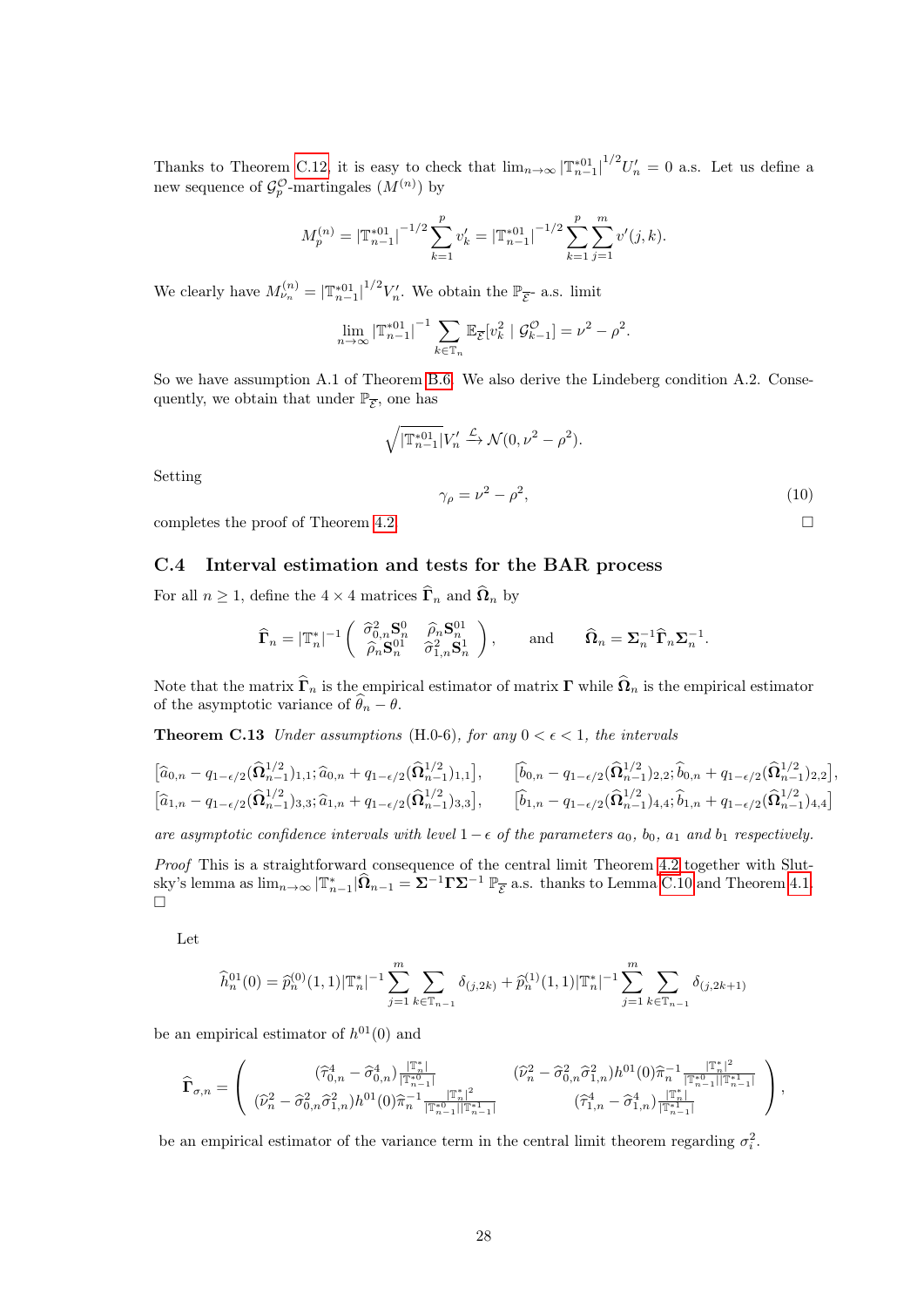**Theorem C.14** Under assumptions (H.0-6), for any  $0 < \epsilon < 1$ , the intervals

$$
\begin{bmatrix} \widehat{\sigma}_{i,n}^2 - q_{1-\epsilon/2} \Big( \frac{\widehat{\Gamma}_{\sigma,n}}{|\mathbb{T}_n^*|} \Big)_{i,i}^{1/2} & ; & \widehat{\sigma}_{i,n}^2 + q_{1-\epsilon/2} \Big( \frac{\widehat{\Gamma}_{\sigma,n}}{|\mathbb{T}_n^*|} \Big)_{i,i}^{1/2} \Big], \\ \widehat{\rho}_n - q_{1-\epsilon/2} \Big( \frac{\widehat{\nu}_n^2 - \widehat{\rho}_n^2}{|\mathbb{T}_n^{*01}|} \Big)^{1/2} & ; & \widehat{\rho}_n + q_{1-\epsilon/2} \Big( \frac{\widehat{\nu}_n^2 - \widehat{\rho}_n^2}{|\mathbb{T}_n^{*01}|} \Big)^{1/2} \Big] \end{bmatrix}
$$

are asymptotic confidence intervals with level  $1 - \epsilon$  of the parameters  $\sigma_i^2$  and  $\rho$  respectively.

Proof This is a again straightforward consequence of the central limit Theorem [4.2](#page-4-0) together with Slutsky's lemma as

$$
\lim_{n \to \infty} \widehat{\Gamma}_{\sigma,n} = \Gamma_{\sigma}, \qquad \lim_{n \to \infty} \widehat{\nu}_n^2 - \widehat{\rho}_n^2 = \nu^2 - \rho^2,
$$

 $\mathbb{P}_{\overline{\mathcal{E}}}$  almost surely thanks to Lemma [B.5](#page-15-3) and Theorems [4.1](#page-4-1) and [C.11.](#page-23-1)

We now propose two different symmetry tests for the BAR process based on the central limit Theorem [4.2.](#page-4-0) The first one compares the couples  $(a_0, b_0)$  and  $(a_1, b_1)$ . Set

- $\mathbf{H}_{0}^{\mathbf{c}}$ :  $(a_0, b_0) = (a_1, b_1)$  the symmetry hypothesis,
- $\mathbf{H}_{1}^{\mathbf{c}}: (a_0, b_0) \neq (a_1, b_1)$  the alternative hypothesis.

Let  $(\mathbf{Y}_n^c)^t \mathbf{Y}_n^c$  be the test statistic defined by

$$
\mathbf{Y}_n^c = |\mathbb{T}_{n-1}^*|^{1/2} (\widehat{\mathbf{\Delta}}_n^c)^{-1/2} (\widehat{a}_{0,n} - \widehat{a}_{1,n}, \widehat{b}_{0,n} - \widehat{b}_{1,n})^t,
$$

where

$$
\widehat{\boldsymbol{\Delta}}^c_n = |\mathbb{T}^*_{n-1}| \mathbf{dg_c}^t \widehat{\boldsymbol{\Omega}}_{n-1} \mathbf{dg_c}, \quad \mathbf{dg_c} = \left( \begin{array}{cccc} 1 & 0 & -1 & 0 \\ 0 & 1 & 0 & -1 \end{array} \right)^t.
$$

**Theorem C.15** Under assumptions (H.0-6) and the null hypothesis  $H_0^c$  one has

$$
(\mathbf{Y}_n^c)^t \mathbf{Y}_n^c \xrightarrow{\mathcal{L}} \chi^2(2)
$$

on  $(\overline{\mathcal{E}}, \mathbb{P}_{\overline{\mathcal{E}}})$ ; and under the alternative hypothesis  $\mathbf{H}_{1}^{\mathbf{c}}$ , almost surely on  $\overline{\mathcal{E}}$  one has

$$
\lim_{n\to\infty}\|\mathbf{Y}_n^c\|^2=+\infty.
$$

*Proof* We mimic again the proof of Theorem [B.9](#page-18-0) with  $g_c$  the function defined from  $\mathbb{R}^4$  onto  $\mathbb{R}^2$  by  $g_c(x_1, x_2, x_3, x_4) = (x_1 - x_3, x_2 - x_4)^t$ , so that **dg<sub>c</sub>** is the gradient of  $g_c$ .

Our next test compares the fixed points  $a_0/(1-b_0)$  and  $a_1/(1-b_1)$ , which are the asymptotic means of  $X_{(j,2k)}$  and  $X_{(j,2k+1)}$  respectively. Set

- **H**<sub>0</sub><sup>f</sup>:  $a_0/(1 b_0) = a_1/(1 b_1)$  the symmetry hypothesis,
- $\mathbf{H_1^f}: a_0/(1-b_0) \neq a_1/(1-b_1)$  the alternative hypothesis.

Let  $(Y_n^f)^2$  be the test statistic defined by

$$
Y_n^f = |\mathbb{T}_{n-1}^*|^{1/2} (\widehat{\Delta}_n^f)^{-1/2} (\widehat{a}_{0,n}/(1-\widehat{b}_{0,n}) - \widehat{a}_{1,n}/(1-\widehat{b}_{1,n})),
$$

where  $\hat{\mathbf{\Lambda}}_{n}^{f} = |\mathbb{T}_{n-1}^{*}| \mathbf{dg}_{\mathbf{f}}^{t} \hat{\mathbf{\Omega}}_{n-1} \mathbf{dg}_{\mathbf{f}},$  and  $\mathbf{dg}_{\mathbf{f}} = (1/(1-\hat{b}_{0,n}), \hat{a}_{0,n}/(1-\hat{b}_{0,n})^{2}, -1/(1-\hat{b}_{1,n}), -\hat{a}_{1,n}/(1-\hat{b}_{1,n})$  $\widehat{b}_{1,n}$ <sup>2</sup>)<sup>*t*</sup>. This test statistic has the following asymptotic properties.

**Theorem C.16** Under assumptions (H.0-6) and the null hypothesis  $H_0^f$ , one has

$$
(Y_n^f)^2 \xrightarrow{\mathcal{L}} \chi^2(1)
$$

on  $(\overline{\mathcal{E}}, \mathbb{P}_{\overline{\mathcal{E}}})$ ; and under the alternative hypothesis  $\mathbf{H}_{1}^{\mathbf{f}}$ , almost surely on  $\overline{\mathcal{E}}$  one has

$$
\lim_{n \to \infty} (Y_n^f)^2 = +\infty.
$$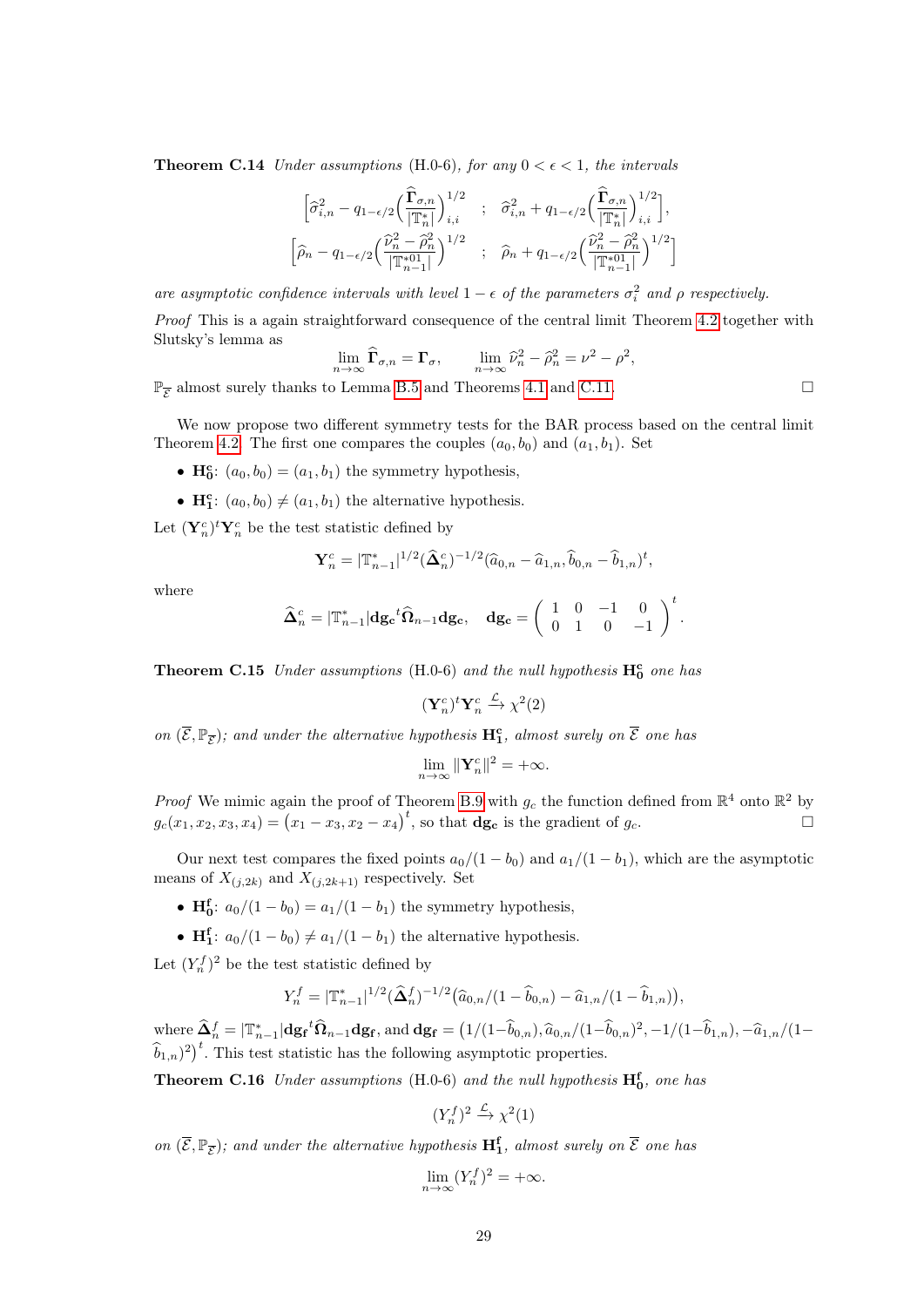*Proof* We mimic again proof of Theorem [B.9](#page-18-0) with  $g_f$  the function defined from  $\mathbb{R}^4$  onto  $\mathbb R$  by  $g_f(x_1, x_2, x_3, x_4) = (x_1/(1-x_2) - x_3/(1-x_4)),$  so that  $\mathbf{dg_f}$  is the gradient of  $g_f$ .

Finally, our last test compares the even and odd variances  $\sigma_0^2$  and  $\sigma_1^2$  of the noise sequence. Set

- $H_0^{\sigma}$ :  $\sigma_0^2 = \sigma_1^2$  the symmetry hypothesis,
- $H_1^{\sigma}$ :  $\sigma_0^2 \neq \sigma_1^2$  the alternative hypothesis.

Let  $(Y_n^{\sigma})^2$  be the test statistic defined by

$$
Y_n^{\sigma} = |\mathbb{T}_{n-1}^*|^{1/2} (\widehat{\Delta}_n^{\sigma})^{-1/2} (\widehat{\sigma}_{0,n}^2 - \widehat{\sigma}_{1,n}^2)),
$$

where  $\widehat{\mathbf{\Delta}}_n^{\sigma} = |\mathbb{T}_{n-1}^*| \mathbf{dg}_{\sigma}^{\dagger} \widehat{\mathbf{T}}_{\sigma,n-1} \mathbf{dg}_{\sigma}$ , and  $\mathbf{dg}_{\sigma} = (1,-1)^t$ . This test statistic has the following asymptotic properties.

**Theorem C.17** Under assumptions (H.0-6) and the null hypothesis  $H_0^{\sigma}$ , one has

$$
(Y_n^{\sigma})^2 \xrightarrow{\mathcal{L}} \chi^2(1)
$$

on  $(\overline{\mathcal{E}}, \mathbb{P}_{\overline{\mathcal{E}}})$ ; and under the alternative hypothesis  $\mathbf{H}_1^{\sigma}$ , almost surely on  $\overline{\mathcal{E}}$  one has

$$
\lim_{n \to \infty} (Y_n^{\sigma})^2 = +\infty.
$$

*Proof* We mimic one last time the proof of Theorem [B.9](#page-18-0) with  $g_{\sigma}$  the function defined from  $\mathbb{R}^2$  onto  $\mathbb{R}$  by  $g_{\sigma}(x_1, x_2) = (x_1 - x_2)$ , so that  $\mathbf{dg}_{\sigma}$  is the gradient of  $g_{\sigma}$ .

# References

- <span id="page-29-4"></span>Bercu B, de Saporta B, Gégout-Petit A (2009) Asymptotic analysis for bifurcating autoregressive processes via a martingale approach. Electron J Probab 14:no. 87, 2492–2526
- <span id="page-29-0"></span>Cowan R, Staudte RG (1986) The bifurcating autoregressive model in cell lineage studies. Biometrics 42:769–783
- <span id="page-29-5"></span>Delmas JF, Marsalle L (2010) Detection of cellular aging in a Galton-Watson process. Stoch Process and Appl 120:2495–2519
- <span id="page-29-9"></span>Duflo M (1997) Random iterative models, Applications of Mathematics, vol 34. Springer-Verlag, Berlin
- <span id="page-29-6"></span>Guttorp P (1991) Statistical inference for branching processes. Wiley Series in Probability and Mathematical Statistics: Probability and Mathematical Statistics, John Wiley & Sons Inc., New York, a Wiley-Interscience Publication
- <span id="page-29-3"></span>Guyon J (2007) Limit theorems for bifurcating Markov chains. Application to the detection of cellular aging. Ann Appl Probab 17(5-6):1538–1569
- <span id="page-29-7"></span>Guyon J, Bize A, Paul G, Stewart E, Delmas JF, Taddéi F (2005) Statistical study of cellular aging. In: CEMRACS 2004—mathematics and applications to biology and medicine, ESAIM Proc., vol 14, EDP Sci., Les Ulis, pp 100–114 (electronic)
- <span id="page-29-8"></span>Harris TE (1963) The theory of branching processes. Die Grundlehren der Mathematischen Wissenschaften, Bd. 119, Springer-Verlag, Berlin
- <span id="page-29-1"></span>Huggins RM (1996) Robust inference for variance components models for single trees of cell lineage data. Ann Statist 24(3):1145–1160
- <span id="page-29-2"></span>Huggins RM, Basawa IV (1999) Extensions of the bifurcating autoregressive model for cell lineage studies. J Appl Probab 36(4):1225–1233